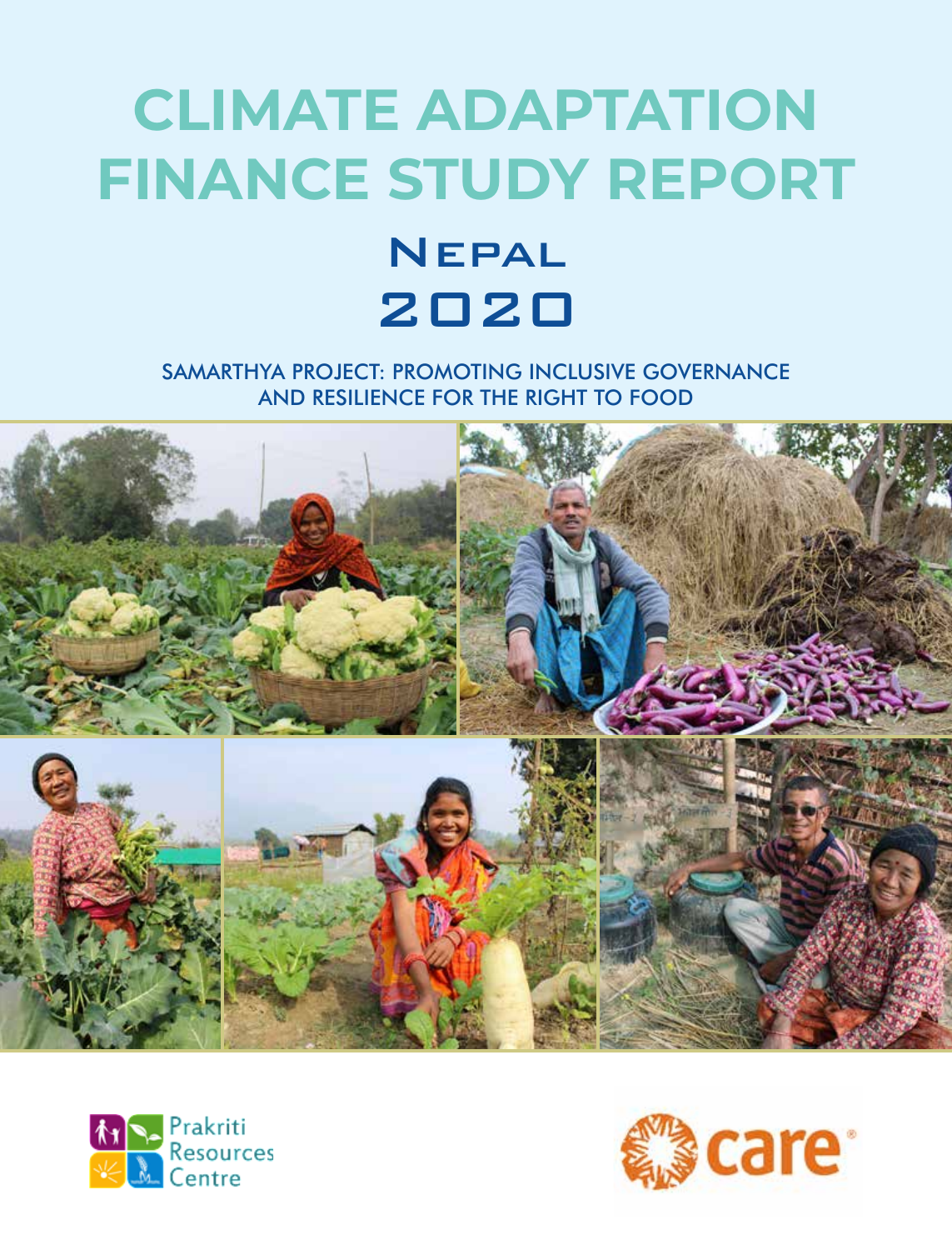#### Publisher :

SAMARTHYA: Promoting Inclusive Governance and Resilience for the Right to Food, CARE Nepal

#### Citation :

Rai, S., Chhetri, R.P. & B. Dhital (2020). Climate adaptation finance study report Nepal. Kathmandu: CARE Nepal.

#### Disclaimer :

This publication is made possible by the support of CARE Denmark DANIDA. The contents of this publication are the sole responsibility of CARE Nepal and do not necessarily reflect the views of CARE Denmark DANIDA.

#### Paper :

Environment friendly, wood free paper, May 2020

#### Designed by :

Pentagram Pvt. Ltd. 01-5548180, business.pentagram@gmail.com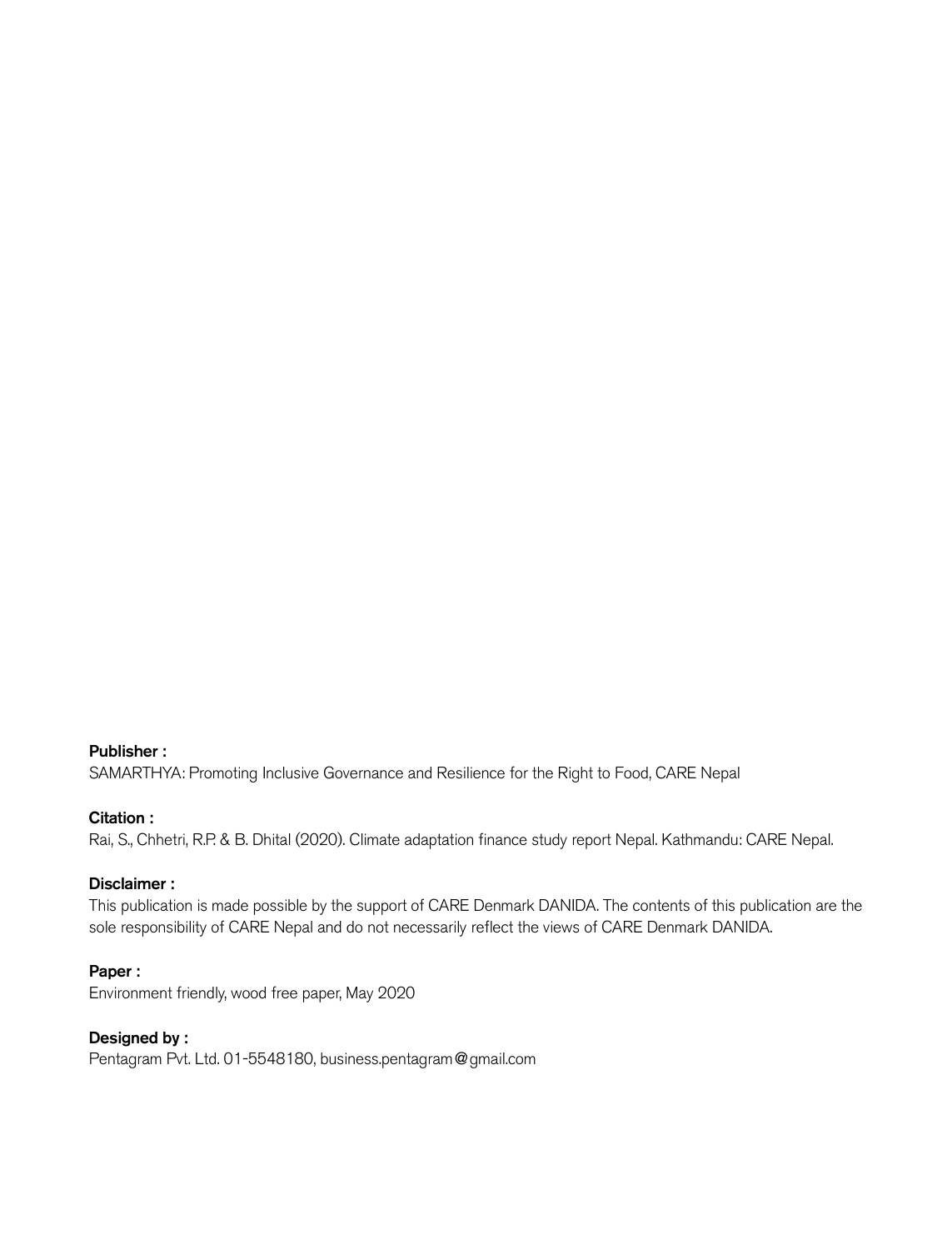### **ACKNOWLEDGEMENT**

Nepal is a landlocked Himalayan country with high vulnerability to the impacts of climate change and disasters and has already experienced changes in temperature and precipitation at a faster rate than the global average. Climate change adaptation is at the center of Nepal's development plans and policies. Accessing and utilizing international climate finance is key to enhancing Nepal's resilience to climate change and achieving sustainable development. However, climate finance is a new 'genre' for the government. As no clear definition of climate finance exists nationally or internationally, the government is still in the process of understanding and navigating the tools to access internationally available resources. Nepal receives a significant amount in the name of adaptation finance, however, there are discrepancies in tracking how these funds are being planned and utilized by all involved parties and as per the objectives of the United Nations Framework Convention on Climate Change (UNFCCC).

In light of this, CARE Nepal has recently accomplished a study on Adaptation Finance Tracking. This report presents part of the outcome of an international pilot project on tracking climate adaptation finance which was simultaneously conducted covering six developing countries – Nepal, Ghana, Uganda, Ethiopia, Vietnam, and the Philippines. Civil society organizations with expertise in the areas relevant to this report's analysis assessed multilateral and bilateral projects in support of climate change adaptation in the respective countries. In Nepal, the study was carried out in partnership with Prakriti Resource Center (PRC), Kathmandu. The project has been financed by CARE Denmark and CARE Netherlands using public funds from Danida and the Dutch government in the Partners for Resilience Strategic Partnership and is managed by CARE Nepal.

I am very pleased to share with you the Climate Adaptation Finance Study Report Nepal 2020. This document intends to provide an overview of the adaptation finance coming to Nepal and whether they are aligned with the standard adaptation finance principal. This report was written by an assessment team from Prakriti Resources Centre and were assisted by an Advisory Group consisting of various experts from Nepal. We wish to thank everyone who has contributed to this report.

I would like to express my sincere thanks to all the multi-lateral and bilateral agencies, I/NGOs; and government agencies who provided their generous support in providing project information, feedback, taking lead; and for their effective collaboration to achieve the results. I am equally thankful to the government officials from Ministry of Finance for their ownership and contribution in the report. The generosity and support of various CARE Nepal colleagues and Samarthya Project Team primarily Mr. Jib Nath Sharma, Ms. Jyoti Baidya and Ms. Barsha Rani Gurung have been instrumental in preparation of this document.

Thanks also goes to CARE Denmark, for their consistent inspiration and their continuous efforts to have the voices of the impact groups heard.

…………………………………………..

Program Coordinator for Food and Nutrition Security, Livelihoods, Natural Resources and Climate Change CARE Nepal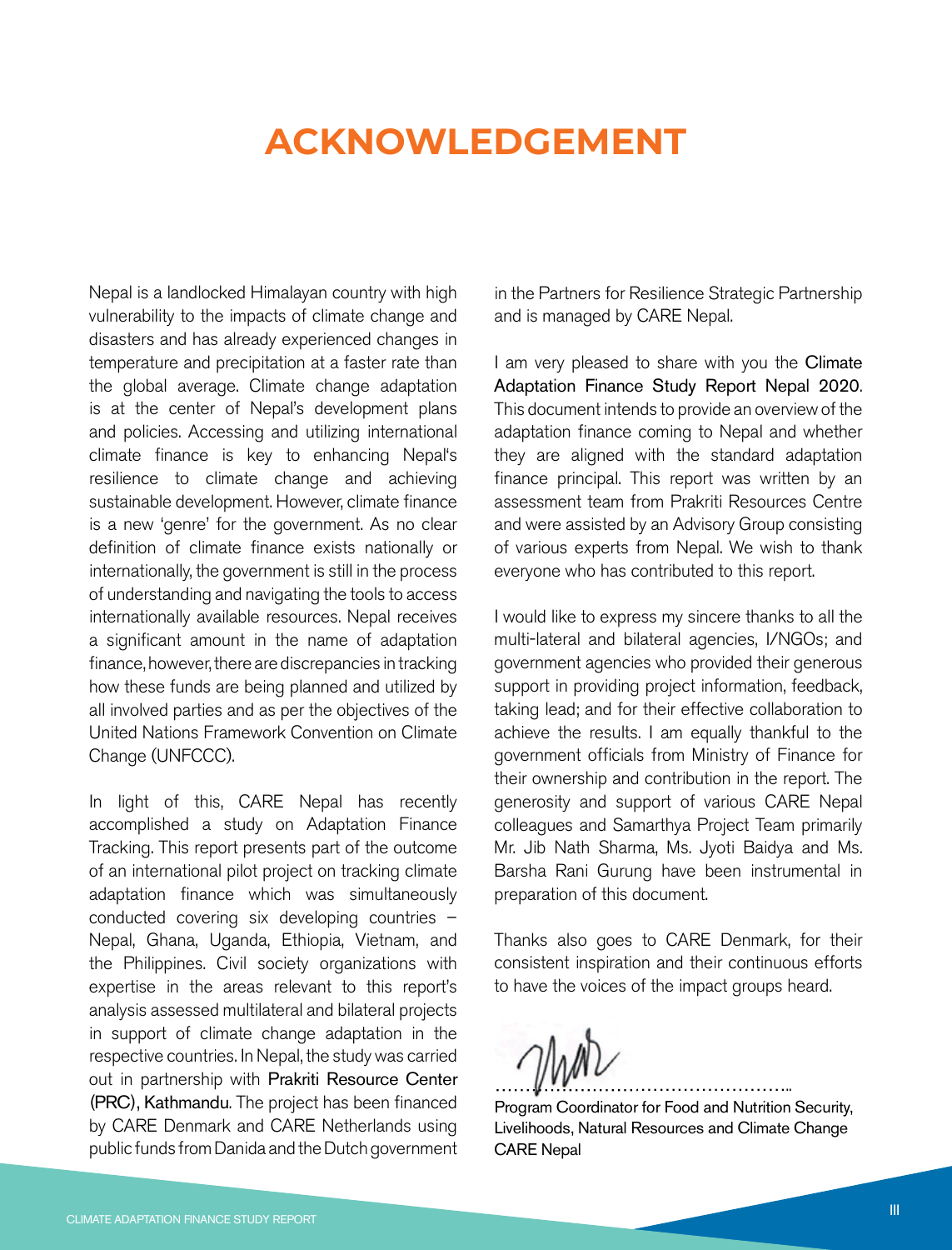### **FOREWORD**

Nepal is prone to multiple types of hazards and is disproportionately affected by the effects of climate change. According to the Global Climate Risk Index 2016 it ranks as the 17th most vulnerable country. Climate change impacts have a disproportionate impact on women, poor, vulnerable and socially excluded groups who often lack the resources, capacities, assets and power to adapt to or withstand such shocks and stresses. It is estimated that millions of Nepalese are at risks from the impacts of climate change and disasters impacting lives and livelihoods of people due to reductions in agricultural production, food insecurity, stressed water resources, loss of forests and biodiversity as well as damaged infrastructure. For this, Climate finance is needed for mitigation. According to the Paris Agreement under the United Nations Framework Convention on Climate Change , climate finance is equally important for adaptation, as significant financial resources are needed to adapt to the adverse effects and reduce the impacts of a climate change.. With this, as part of the Paris Agreement, the progress in provision and mobilization of support needs to be tracked.

In view of this, CARE Nepal is proud to present Climate Adaptation Finance Study Report Nepal 2020. This study report provides an overview of

the international and national needs for adaptation finance, received climate finance in Nepal and an analysis of adaptation relevance. The assessment looks into the reliability of the reported amount of adaptation finance and reviews whether the interventions were gender responsive and put climate vulnerable population at the core of their work.

We hope this document will help provide a broad picture of the climate vulnerability context, comparison of assessment and reported adaptation finance and further information on the poverty orientation, gender and the Joint Principles for Adaptation.

I would like to extend my gratitude to everyone who directly or indirectly helped to make this document a success and helped assess multilateral and bilateral projects in support of climate change adaptation in the respective countries.

…………………………………………..

John Nordbo Senior Advocacy Adviser, Climate CARE Denmark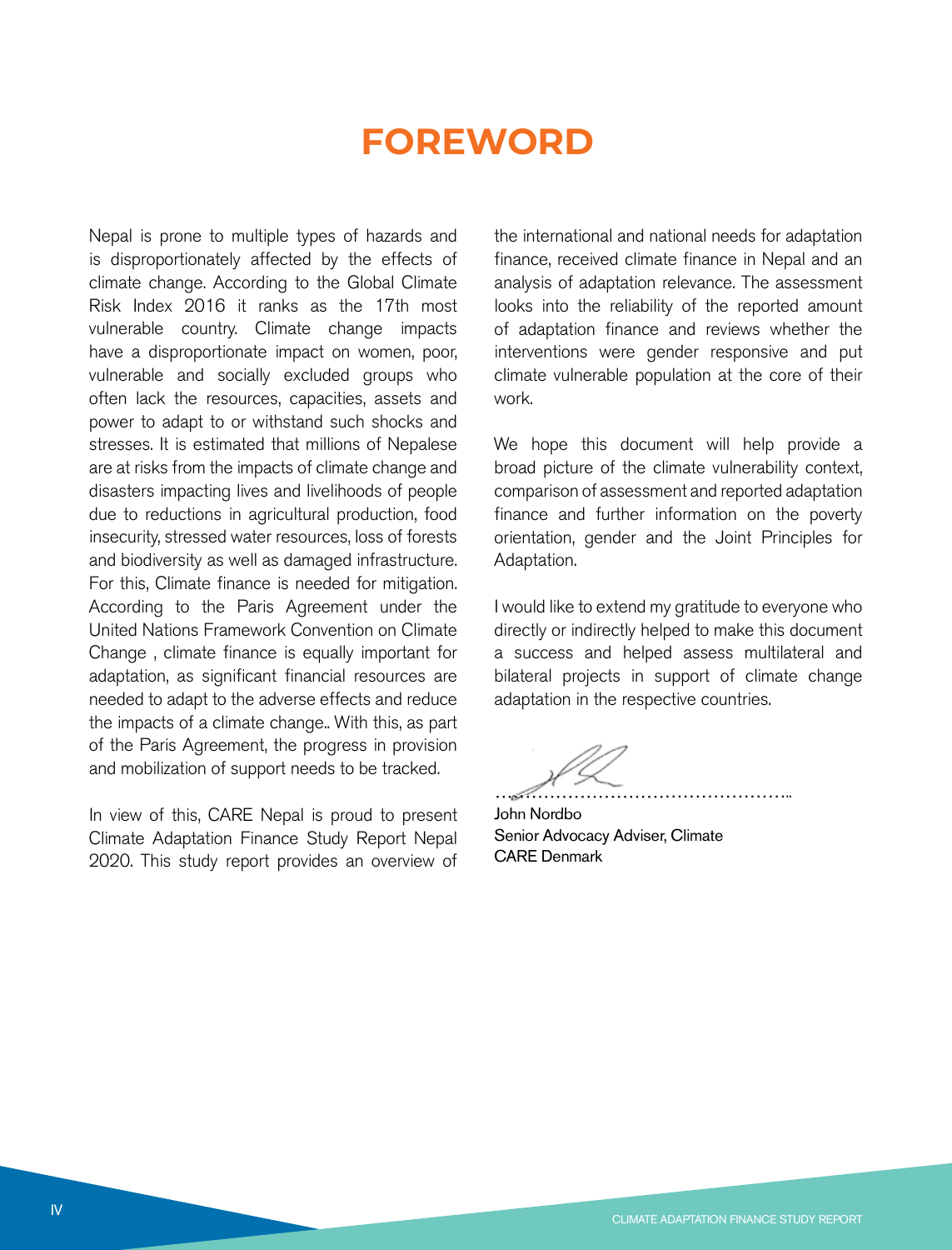## **TABLE OF CONTENTS Page**

| Acronyms and Abbreviations |                                                                                                  | IV |
|----------------------------|--------------------------------------------------------------------------------------------------|----|
| <b>LIST OF TABLES</b>      |                                                                                                  | V  |
| <b>LIST OF FIGURES</b>     |                                                                                                  | V  |
|                            | SUMMARY OF KEY FINDINGS AND RECOMMENDATIONS                                                      | VI |
| Recommendations            |                                                                                                  | 3  |
| <b>CHAPTER 1</b>           | <b>INTRODUCTION</b>                                                                              | 4  |
| <b>CHAPTER 2</b>           | INTERNATIONAL AND NATIONAL NEEDS FOR ADAPTATION FINANCE                                          | 5  |
| <b>CHAPTER 3</b>           | OVERVIEW ON RECEIVED CLIMATE FINANCE IN NEPAL                                                    | 7  |
| <b>CHAPTER 4</b>           | ANALYSIS OF ADAPTATION RELEVANCES                                                                | 11 |
|                            | 4.1. Brief methodology                                                                           | 11 |
|                            | 4.2. Step 1 - Climate vulnerability context                                                      | 17 |
|                            | 4.3. Step 2 - Statement of purpose or intent                                                     | 19 |
|                            | 4.4. Step 3 - Linkage between climate vulnerability and project activities                       | 21 |
|                            | 4.5. Consolidated 3-step analysis                                                                | 23 |
|                            | 4.6. Comparison of assessed and reported adaptation finance                                      | 24 |
|                            | 4.7. Comparison of assessed and reported Rio markers                                             | 29 |
| <b>CHAPTER 5</b>           | ANALYSIS OF POVERTY ORIENTATION, GENDER AND<br>THE JOINT PRINCIPLES OF ADAPTATION                | 31 |
|                            | 5.1. Poverty orientation                                                                         | 31 |
|                            | 5.2. Gender orientation                                                                          | 32 |
|                            | 5.3. Joint principles of adaptation (JPA)                                                        | 34 |
|                            | 5.4. Brief conclusion of the chapter                                                             | 35 |
| <b>LIST OF ANNEXES</b>     |                                                                                                  | 36 |
|                            | Annex A: Methodology for the research                                                            | 36 |
|                            | Annex B: List of Assessment Team and Advisory Group                                              | 37 |
|                            | Annex C: List of persons interviewed or consulted (external persons<br>and from the CSO network) | 38 |
|                            | Annex D: List of project documents                                                               | 39 |
|                            | Annex E: List of 18 projects selected for assessment                                             | 42 |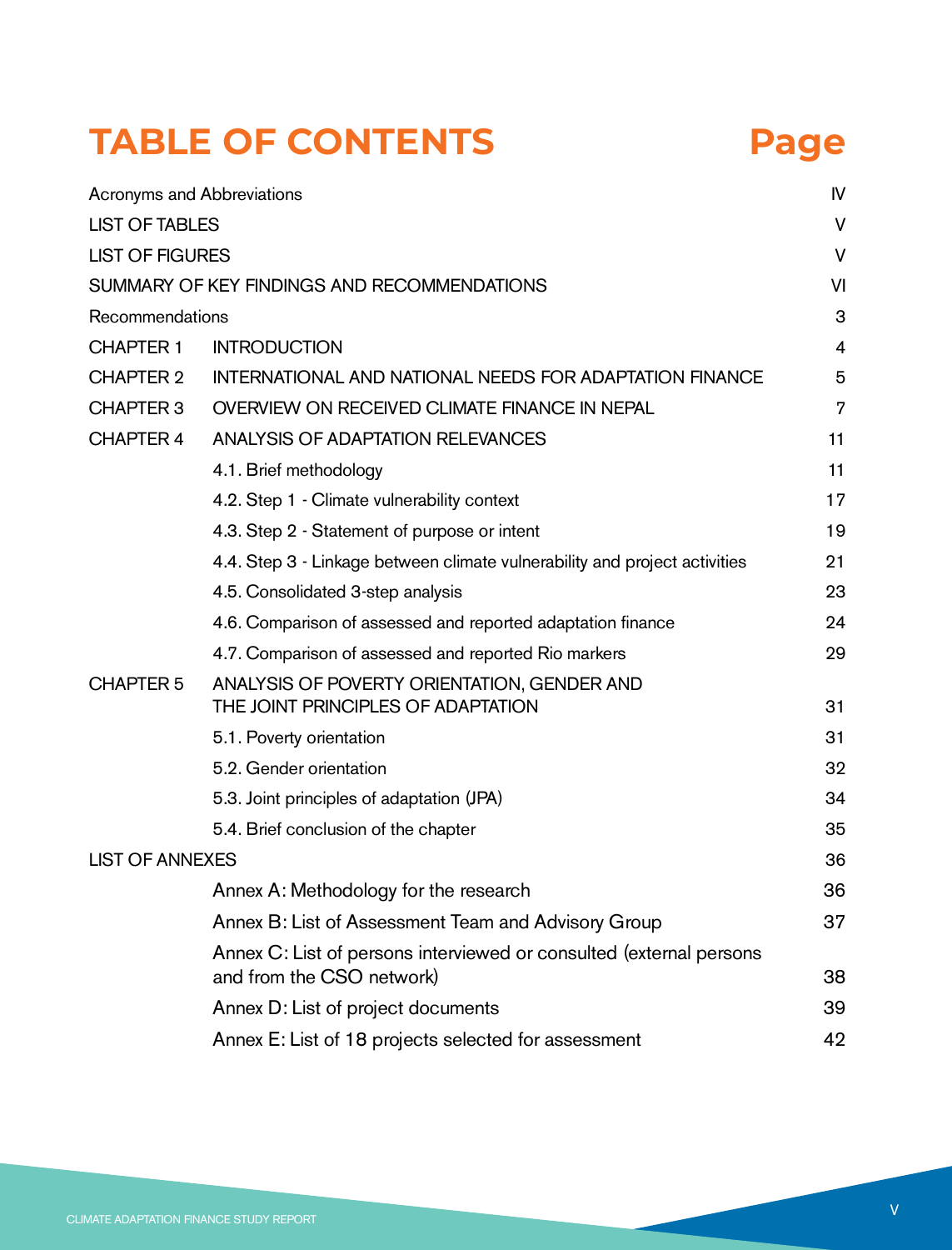## **Acronyms and Abbreviations**

| <b>ADB</b>      | Asian Development Bank                                              |
|-----------------|---------------------------------------------------------------------|
| <b>ADS</b>      | <b>Agriculture Development Strategy</b>                             |
| <b>AF</b>       | <b>Adaptation Finance</b>                                           |
| <b>CCBC</b>     | Climate Change Budget Code                                          |
| <b>CPEIR</b>    | Climate Public Expenditure and Institutional Review                 |
| <b>CRS</b>      | <b>Creditor Reporting System</b>                                    |
| <b>CSO</b>      | <b>Civil Society Organisations</b>                                  |
| <b>EIB</b>      | European Investment Bank                                            |
| <b>EU</b>       | European Union                                                      |
| <b>GCF</b>      | <b>Green Climate Fund</b>                                           |
| <b>GDP</b>      | <b>Gross Domestic Products</b>                                      |
| GoN             | Government of Nepal                                                 |
| <b>IPCC</b>     | Intergovernmental Panel on Climate Change                           |
| <b>JPA</b>      | Joint Principles for Adaptation                                     |
| <b>LAPA</b>     | Local Adaptation Plan of Actions                                    |
| <b>LDC</b>      | <b>Least Developed Countries</b>                                    |
| <b>NAP</b>      | National Adaptation Plan                                            |
| <b>NAPA</b>     | National Adaptation Programme of Actions                            |
| <b>NDC</b>      | Nationally Determined Contribution                                  |
| <b>MDB</b>      | Multilateral Development Bank                                       |
| <b>OA</b>       | <b>Observation Assessment</b>                                       |
| <b>ODA</b>      | <b>Official Development Assistance</b>                              |
| <b>OECD</b>     | Organization for Economic Cooperation and Development               |
| <b>OEDC DAC</b> | Organization for Economic Cooperation and Development - Development |
|                 | Assistance Committee                                                |
| <b>PD</b>       | <b>Project Document</b>                                             |
| <b>SIDS</b>     | <b>Small Island Developing States</b>                               |
| <b>UNFCCC</b>   | United Nations Framework Convention on Climate Change               |
| <b>UNDP</b>     | United Nations Development Programme                                |
| <b>UNEP</b>     | United Nations Environmental Programme                              |
| <b>USD</b>      | <b>United States Dollar</b>                                         |
| UK              | United Kingdom                                                      |
| <b>WB</b>       | <b>World Bank</b>                                                   |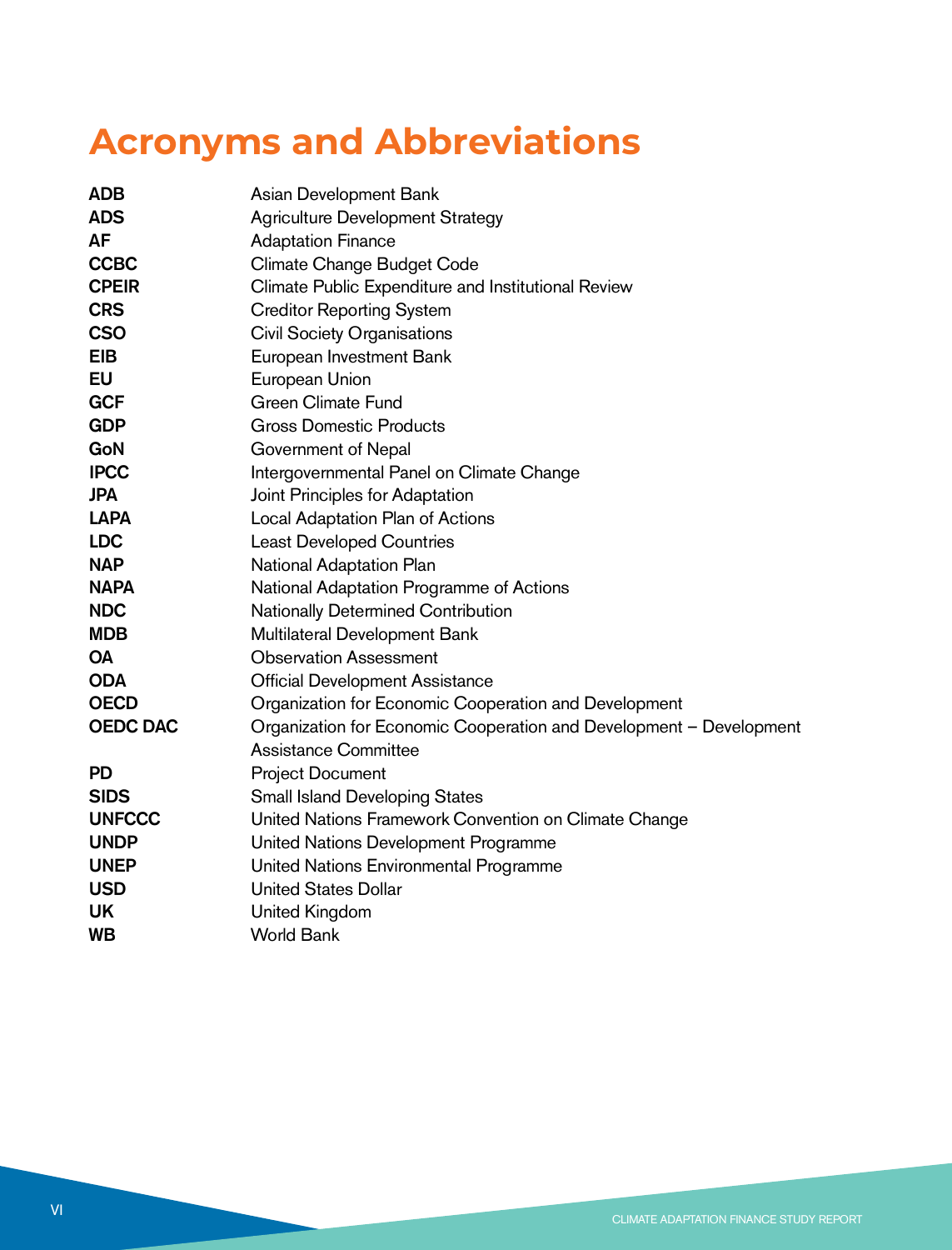### **LIST OF TABLES Page**

| TABLE 1 | <b>ADAPTATION COST ESTIMATION</b>                                                                        | 6  |
|---------|----------------------------------------------------------------------------------------------------------|----|
| TABLE 2 | REPRESENTATION OF GENDER EQUALITY MARKERS IN ADAPTATION<br><b>PROJECTS</b>                               | 10 |
| TABLE 3 | LIST OF PROJECTS SELECTED FOR ASSESSMENT                                                                 | 13 |
| TABLE 4 | COMPARISON OF THE RIO MARKERS AND GENDER EQUALITY MARKER                                                 | 25 |
| TABLE 5 | <b>IMPLICATIONS OF ADAPTATION FINANCE- COMPARING REPORTED</b><br>AND ASSESSED ADAPTATION FINANCE FIGURES | 29 |
| TABLE 6 | POVERTY ORIENTATION- SUMMARY OF PROJECT RATINGS                                                          | 32 |
| TABLE 7 | <b>GENDER INTEGRATION- SUMMARY OF PROJECT RATINGS</b>                                                    | 33 |
| TABLE 8 | JOINT PRINCIPLES OF ADAPTATION (JPA) RATINGS                                                             | 34 |
|         |                                                                                                          |    |

### **LIST OF FIGURES Page**

#### FIGURE 1 CLIMATE REALTED PROJECTS IN NEPAL AND THEIR COMMITMENT VALUES BROKEN DOWN BY YEAR 7 FIGURE 2 PROVIDERS OF CLIMATE FINANCE COMMITMENT TO NEPAL 9 FIGURE 3 ANALYSIS OF CLIMATE VULNERABILITY CONTEXT- SUMMARY OF PROJECT RATINGS 18 FIGURE 4 ANALYSIS OF STATEMENT OF PURPOSE OR INTENT- SUMMARY OF PROJECT RATINGS 20 FIGURE 5 ANALYSIS OF THE LINKAGE BETWEEN CLIMATE VULNERABILITY AND PROJECT ACTIVITIES- SUMMARY OF PROJECT RATINGS 22 FIGURE 6 ASSESSED ADAPTATION-RELEVANCE OF THE PROJECTS- CONSOLIDATED SUMMARY OF PROJECT RATINGS 23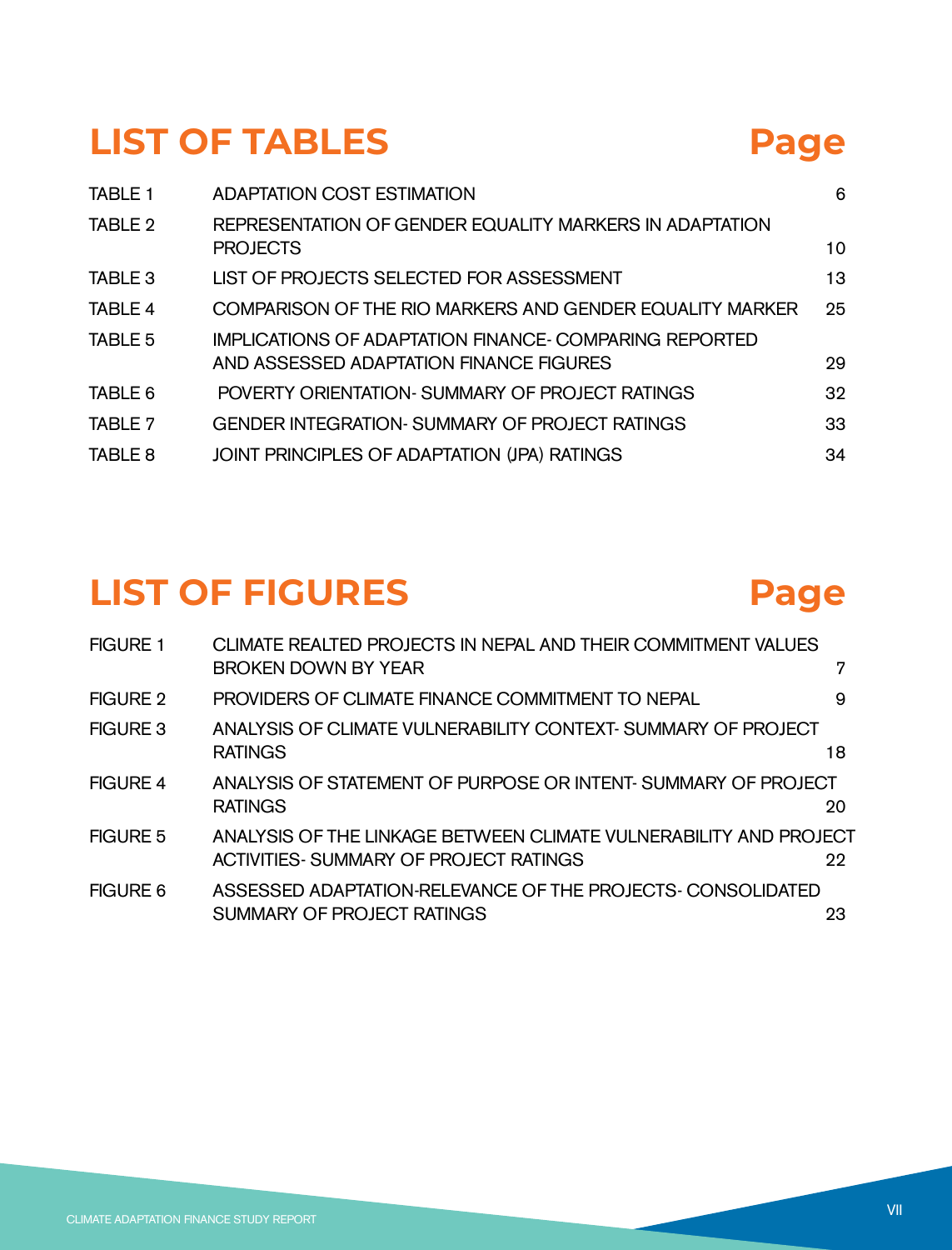## **SUMMARY OF KEY FINDINGS AND RECOMMENDATIONS**

#### Chapter 1: Introduction

This report presents part of the outcome of an international pilot project on tracking climate adaptation finance that covered six developing countries – Nepal, Ghana, Uganda, Ethiopia, Vietnam, and the Philippines. Civil society organizations with expertise in the areas relevant to this report's analysis assessed multilateral and bilateral projects in support of climate change adaptation in the respective countries.

The Nepal part of the project assessed 15 such bilateral and multilateral interventions, 10 of them the largest ones implemented in the country between 2013 and 2017, with a focus on the donors' reporting on adaptation finance. The assessment looked into the reliability or accuracy of the reported amount. The project further investigated whether the interventions were gender responsive and put the poorest and most climate vulnerable segments of the population at their centre.

#### Chapter 2: International and national needs for adaptation finance

Across the 15th and 16th sessions of the Conference of the Parties (COP) to the United Nations Framework Convention on Climate Change (UNFCCC) in Copenhagen and Cancun, respectively, developed countries committed to mobilise climate financing to developing countries of 100 billion USD per year by 2020, to address the needs of developing countries. At COP21 in Paris, it was urged that the allocation of funds strive to be balanced between adaptation and mitigation objectives. Yet, recent OECD (2019) reporting indicates that these targets and the stated balance are far from being met. With public climate finance from developed to developing countries reaching

USD 54.5 billion in 2017, of which only 12.9 billion USD, or 23%, targeted adaptation activities and only 15% was channelled towards LDCs.

Nepal is a landlocked Himalayan country with high vulnerability to the impacts of climate change. According to ND-GAIN index, it is the 47th most vulnerable country to climate change. An LDC with a per capita gross national income of USD 1,012, the country bears a huge cost due to extreme climatic events every year. The growing impact of climate change requires Nepal to take urgent action. Accessing and utilizing international climate finance is key to enhancing Nepal's resilience to climate change and achieving sustainable development.

#### Chapter 3: Overview on received climate finance in Nepal

A total of 609 climate-related projects were committed to Nepal in the period 2013-2017. The total climate commitments amounted to 1.92 billion USD, of which 643 million USD was committed in 2017. Nepal's three largest climate finance providers are Multilateral Development Banks (MDBs -- the World Bank (WB), Asian Development Bank (ADB) and European Investment Bank (EIB). The contribution of WB, ADB and EIB to Nepal's total climate-related finance flow over the period was about 33%, 29% and 11% respectively.

Key finding 1: Only some projects reported by MDBs, mostly in 2017, have detailed mitigation and adaptation budget breakdowns, severely decreasing the accuracy of recipient perspective climate finance calculations.

The breakdown of adaptation and mitigation finance received by Nepal was 640 million USD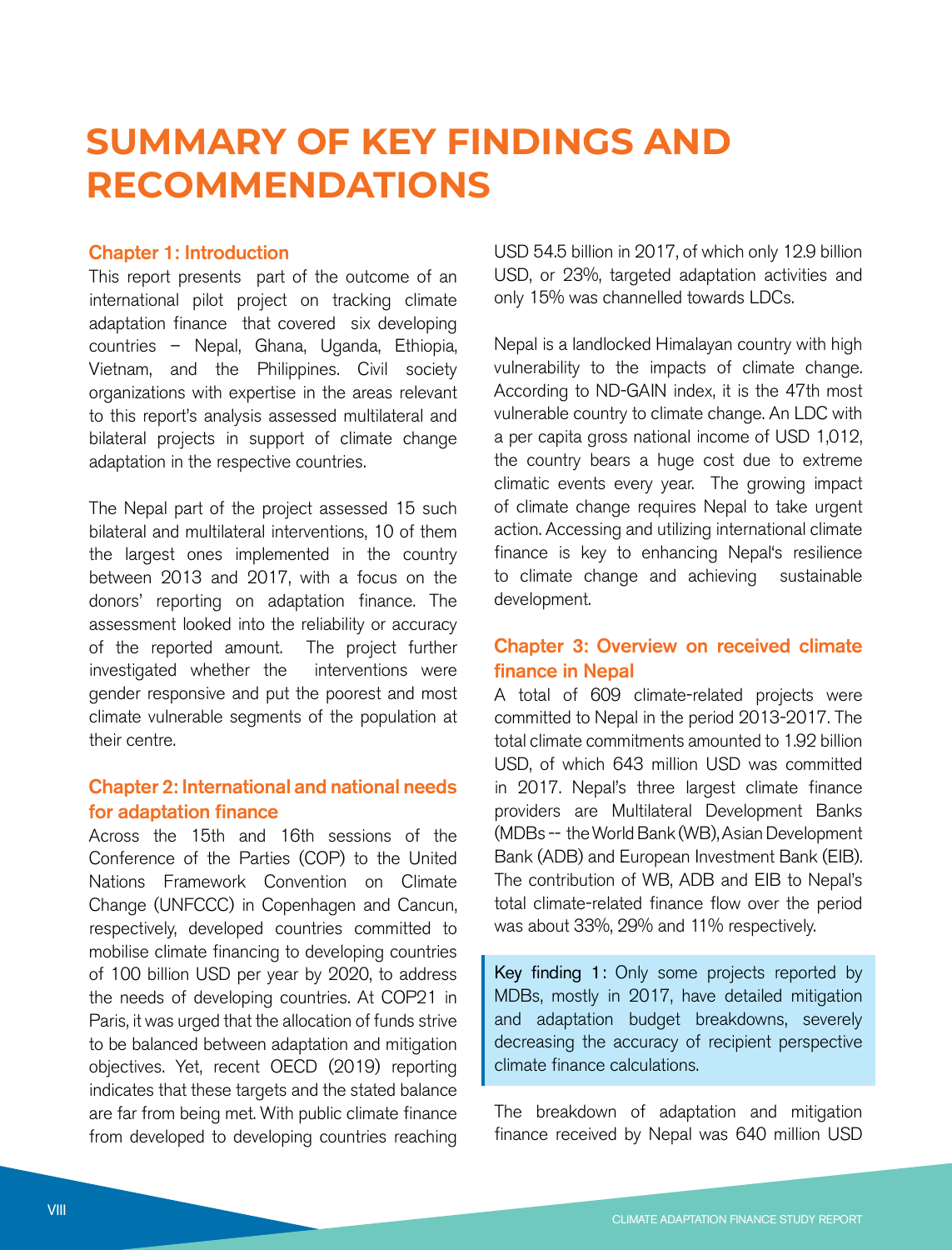(53%) and 563 million USD (47%) committed for adaptation and mitigation projects respectively, marginally tending towards adaptation.

Key finding 2: Adaptation finance received by Nepal grew rapidly in 2017 and was primarily a result of large MDB led projects.

Between 2013-2016, just over half of adaptation projects in Nepal also reported gender equality objectives. Yet, only 39% of adaptation finance to Nepal is found to target gender equality, meaning that 61% of this adaptation finance lacks gender co-targets.

Key Finding 3: The projects Rio Marked by the donors as climate relevant are not necessarily understood as climate projects by the national stakeholders as there is no national system to verify them. Hence having a clear national data base (eg incorporating climate finance data into aid management platform) is imperative.

Key finding 4: Although the majority of donor's adaptation projects report gender co-targets, 61% of adaptation finance does not address gender equality, indicating that many large adaptation projects lack a gender equality focus.

#### Chapter 4: Analysis of adaptation relevance

Chapter 4 presents the results from the assessment of the 15 adaptation-relevant climate finance commitments received in Nepal, including the 10 largest from 2013-2017. The assessment focused on analysing the quality of the adaptation activities undertaken and the accuracy of donor reporting on adaptation finance. For this purpose the study followed a multi-step process adapted from the 3-step assessment developed by the MDBs, including assessments of: (1) the climate vulnerability context outlined by a project; (2) the stated intent of a project and its consideration of the identified risks, vulnerabilities and impacts; and (3) the demonstration of a direct link between these identified risks, vulnerabilities and impacts, and the financed activities.

An initial and important finding of this report is concerned with donor transparency. Accessing full project documents of many of the adaptation-relevant development projects was extremely difficult due to donor reluctance to share information. Of the initial list of 19 projects for assessment, 5 were hindered by such issues. For 3, project documentation was not publicly available whilst for another 2 the documentation provided was insufficiently detailed.

Key finding 5: Accurate and independent analysis of adaptation finance, and climate finance more generally, is hindered by a lack of willingness among donors to make project documentation public. This lack of transparency makes it difficult for recipients of climate finance to determine if it suitably meets national, regional and local needs and priorities.

Within the individual assessments, the 3-step process highlighted key characteristics of projects which effectively target adaptation. Most importantly it was found that a project's ability to adequately assess and outline the climate vulnerability context within the relevant implementation area or sector leads to more successful adaptation projects.

Key finding 6: Adaptation projects which more successfully address adaptation needs produce vulnerability analyses relevant to the project activities, location(s), and impacted stakeholders. Furthermore, projects which are found to have effectively considered the relevant context of climate vulnerabilities, are also found to have developed activities addressing the identified risks, vulnerabilities and impacts. Similarly, projects which fail to outline an adequate vulnerability context, often fail to meet the adaptation needs of those affected by the project's activities.

With a specific focus on their adaptation activities, the team assessed 769 million USD of climaterelated finance, or 40% of the total climate-related commitments received by Nepal between 2013 and 2017. Using the individual assessments the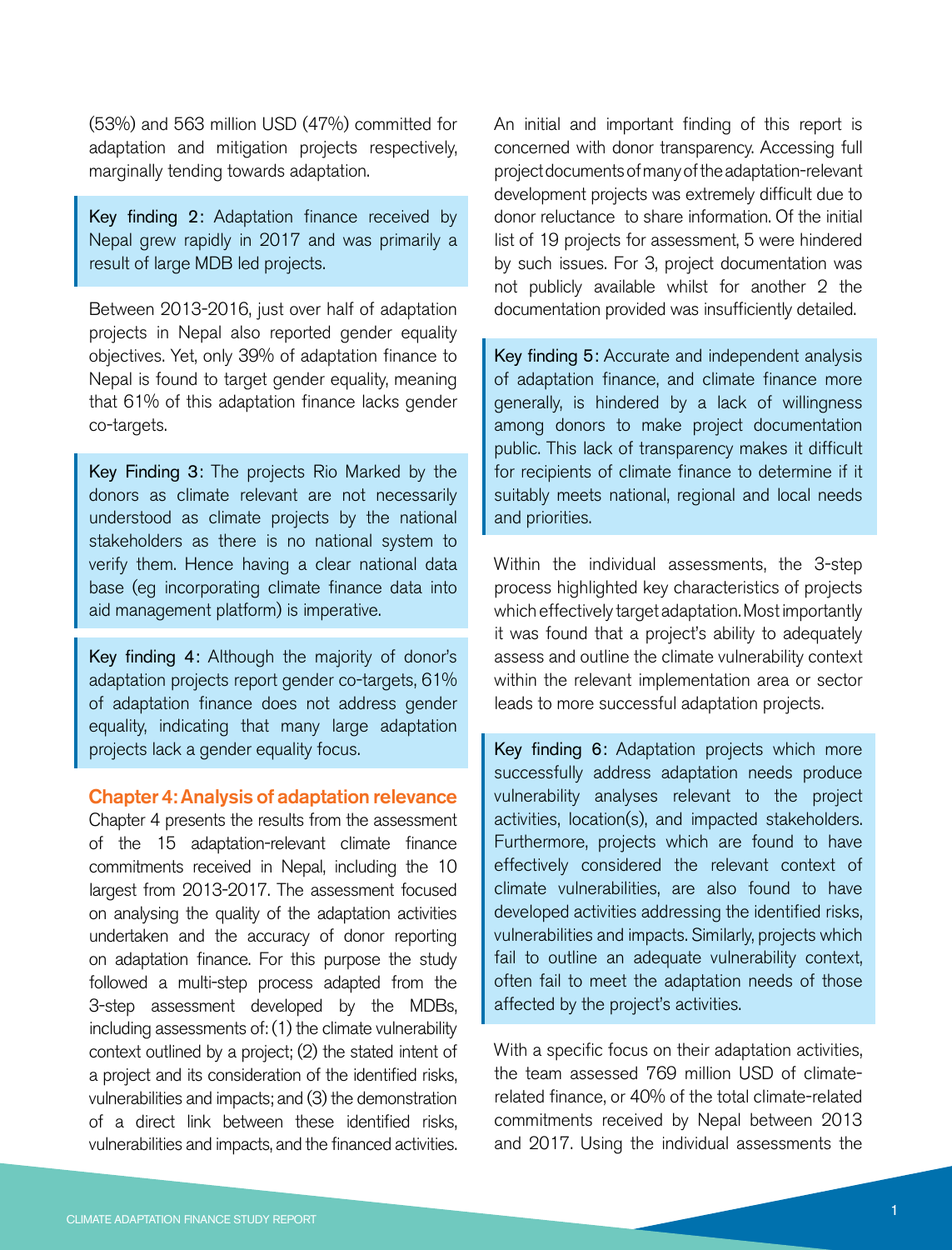team was able to produce adaptation-relevance coefficients for each project, which allowed adaptation finance figures to be calculated from a project's climate finance commitment. This enabled the team's adaptation finance figures to be compared with those reported by donors, who make use of the Rio marker method or a 3-step approach (utilised by the MDBs).

Key finding 7: The team calculates that, of the 649 million USD of adaptation finance reported by donors across the 15 assessed projects, 384 million USD can be considered over-reported, or 59%. This figure is the result of over-reported adaptation finance across 9 projects provided by multilateral donors, and furthermore predomintely a result of over-reporting from a single project, the World Bank's "Earthquake Housing Reconstruction Project", which accounted for 328 million USD, or 90%, of the adaptation finance found to be overreported in this report.

The team also found that cross-cutting projects target mitigation and adaptation co-targets to different extents, depending on the specific activities undertaken. This is at odds with current climate finance accounting methods, which produce generic cross-cutting finance figures without mitigation and adaptation breakdowns, or simply split a cross-cutting figure equally to attribute it to mitigation or adaptation finance figures.

Key finding 8: The team also found that 6 million USD of adaptation finance, resulting from two cross-cutting projects with both mitigation and adaptation objectives, was under-reported. Providing evidence that mitigation and adaptation finance in cross-cutting projects, as estimated using current non-project-specific climate finance accounting methods, can also be a source of donor inaccuracy.

Although a significant portion of adaptationrelevant finance to Nepal is found to be overreported, the team determined that only 4 adaptation Rio marked projects were inaccurately allocated by donors indicating that the source of inaccurate adaptation finance reporting is primarily a consequence of current non-granular climate finance accounting methods.

The team also found that only 3 projects reported by Finland, UK and EU have reported well the adaptation finance figures as close to the assessment. All these projects have rio marker 1 indicating that 40% of the total budget allocation is for adaptation finance.

Key finding 9: For many of the projects accessing the right and full document was extremely difficult. The transparency level was found to be low. Similarly, since the project scope did not allow it, field verification accessing the right source for information was also difficult.

#### Chapter 5: Analysis of poverty orientation, gender and the Joint Principles for Adaptation

Chapter 5 assesses whether the 15 projects adequately integrate gender concerns, poverty orientations, and the Joint Principles for Adaptation within their design.

Most of the projects have some element of gender analysis within them, but they fall short of adequately covering the particular context of climate vulnerability viewed through a gender lens, and how disproportionately women and girls get affected by climate change. Furthermore, the reviewed projects demonstrate varied poverty orientation and poverty ratings. Although most of the project analyses imply that they have prioritized diversity, they do not seem to be addressing the specific needs of marginalized groups including ethnic minorities.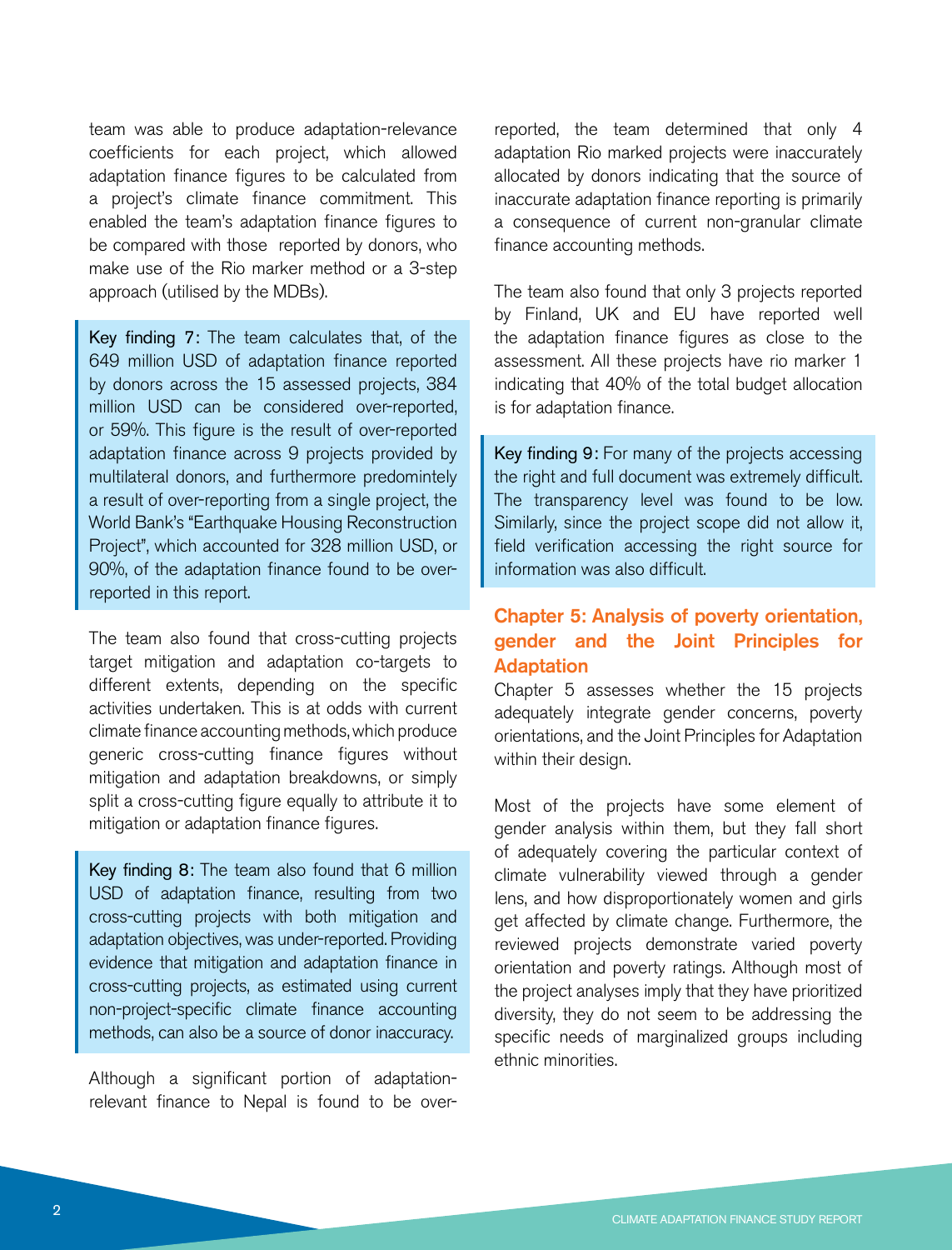#### Recommendations

Several interesting findings have been generated through this assessment. The scope for improvement still remains when it comes to transparency, information disclosure and reporting adaptation finance accurately, in such a manner as to benefit the poor and climate vulnerable communities. Some of the specific recommendations are as follows:

#### For the government:

- The government needs to develop a definition or a set of criteria to define what climate finance means for Nepal. This would clearly help assess the donor supported climate finance as well as the national contribution made by the government in tackling climate change.
- It is important that the government develops a system to track climate finance right from planning to the actual implementation phase, for all donor funded projects.
- The projects Rio marked by the donors as climate-relevant are not necessarily understood as climate projects by the national stakeholders as there is no national system to verify them. Hence having a clear national database (e.g. an aid management platform) is imperative.

#### For donors:

- For many of the projects, accessing the right and full documents was extremely difficult. The transparency level of bilateral donors was found to be low. Although in the case of some donors, such as the Multilateral Development Banks, project documents were publicly available online, in several other cases they were not, or the documents that were available were limited in scope. It is important that these documents are made available for public.
- Donors should increase the detail in their project documentation regarding the share of the budget and objectives relating to climate change in project's with climate change as one of multiple development objectives. Some projects with multiple development objectives including climate change were found to have large differences in the budget amount mentioned in the project document and the actual amount reported to OECD, without any explanation as to how the climate-relevant portion had been deduced. It is difficult to ascertain and evaluate the accuracy of these allocation of climate finance if a record of the decision making process/methodology is not made clear.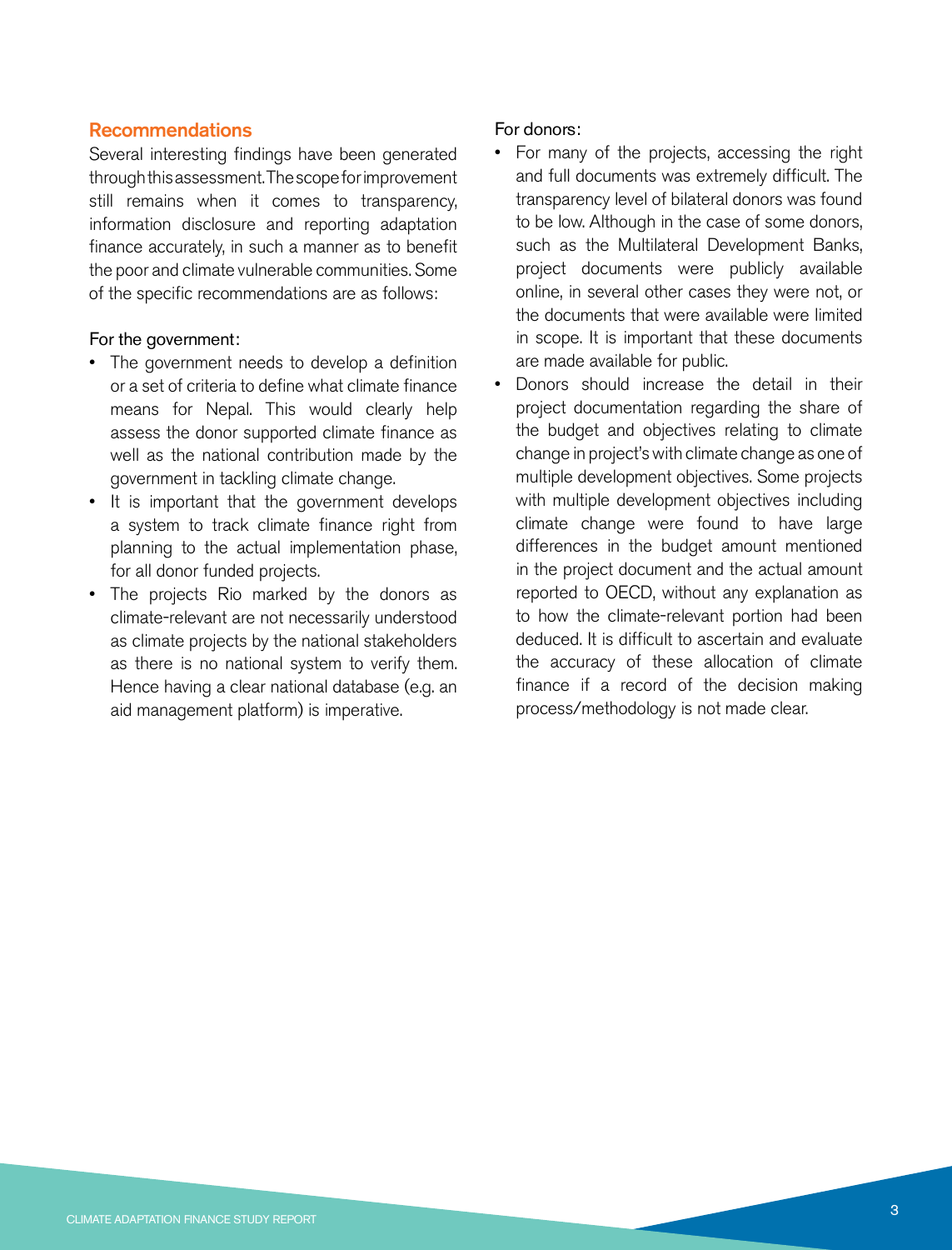# **INTRODUCTION** 1

This report is part of an international pilot project on tracking adaptation finance. The project builds on civil society assessments of international support for climate adaptation to six developing countries: Ghana, Uganda, Ethiopia, Nepal, Vietnam, and the Philippines.

The project seeks to assess if multilateral and bilateral donors' reporting of adaptation finance is reliable in the sense that the amounts reported are reasonably accurate. Earlier studies of international climate finance have indicated that donors have a tendency to report higher than the actual amounts spent on adaptation activities on the ground.

The project also investigated whether the interventions were gender responsive and put the poorest and most climate vulnerable segments of the population at their centre. Although politically important, this subject has not been researched adequately.

This report is only about adaptation finance going to Nepal but results from all six countries will be summarized in a global report.

The project is a pilot project in the sense that it aims to facilitate future adaptation finance tracking activities by others, and all seven reports from the project will be available at https://careclimatechange.org/. An overview of background materials for this report can be found in Annex D at the end of the report.

This report was written by an Assessment Team from Prakriti Resources Centre. The team was assisted by an Advisory Group consisting of various experts from Nepal (see Annex B). We wish to thank everyone who has contributed to this report.

The project has been financed by CARE Denmark and CARE Netherlands using public funds from Danida and the Dutch government in the Partners for Resilience Strategic Partnership and managed by CARE Nepal.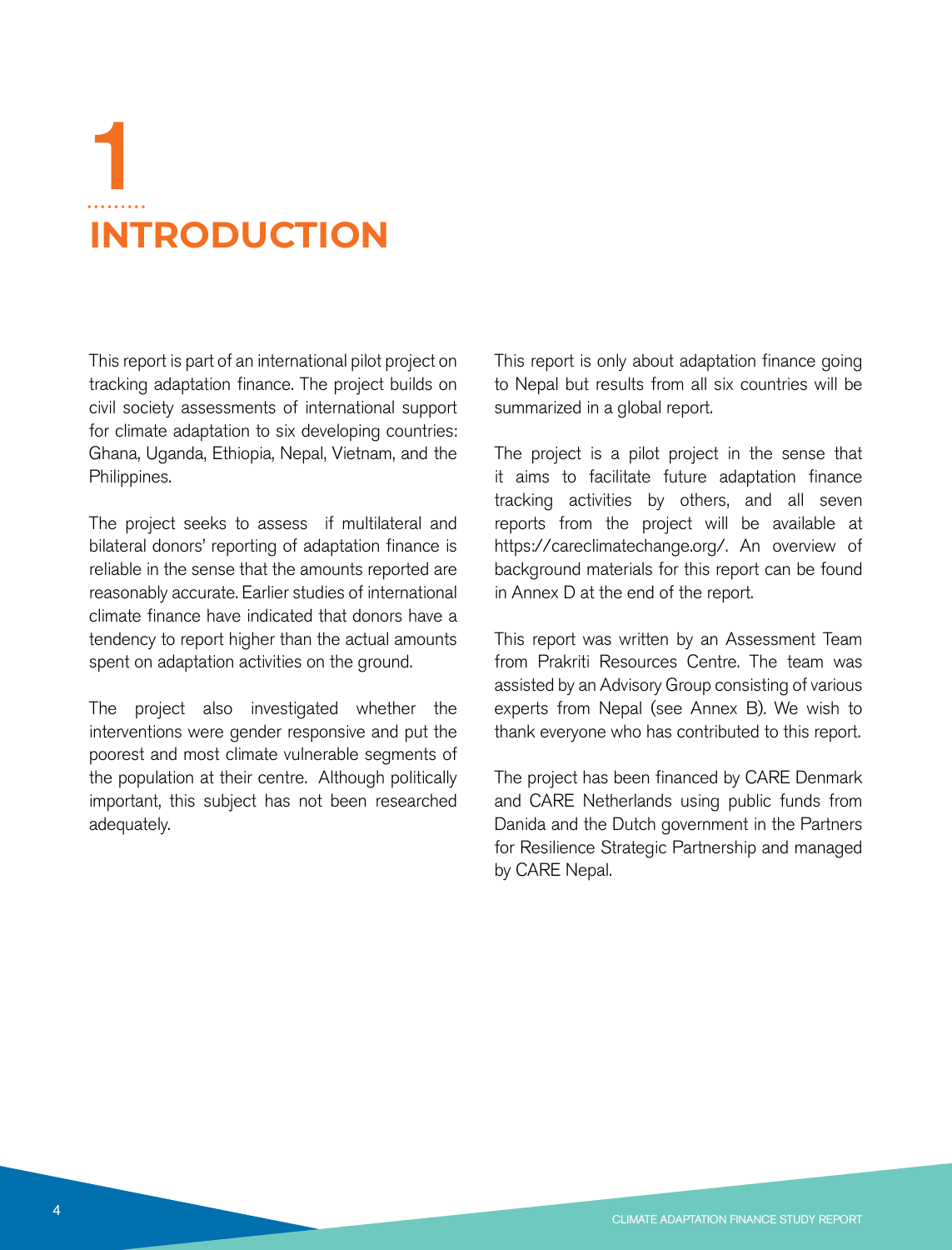## **INTERNATIONAL AND NATIONAL NEEDS FOR ADAPTATION FINANCE** 2

Nepal is a landlocked Himalayan country that is highly vulnerable to the impact of climate change. It is experiencing the impacts of climate change in the forms of floods, landslides, retreating Himalayan glaciers, erratic but intensive rainfalls, and warm and drier winters. As a Least Developed Country (LDC) Nepal has a mere per capita GNI of USD 1,012. According to the Human Development Report 2018 (UNDP, 2018), Nepal lies in the low human development category with the positioning at 149 out of 188 countries and territories. Poverty incidence or poverty headcount rate for Nepal is 21.6%. According to 2017 data of ND-GAIN index, Nepal is the 47th most vulnerable country to climate change with high vulnerability score of 0.516. It ranks 131 among 181 counties in ND-GAIN index for climate vulnerability.<sup>1</sup>

Therefore, it is perfectly appropriate that the United Nations Climate Change Convention from 1992 establishes the obligations of developed countries to assist poor and vulnerable countries in meeting the costs of climate adaptation. Ten years ago, this commitment was quantified at COP15 and COP16. It was agreed that developed countries would deliver new and additional climate financing to developing countries and that funding should gradually be scaled up to USD 100 billion per year by 2020. It was further agreed that the allocation of funds should be balanced between adaptation and mitigation, and that funding for adaptation would be prioritized for the most vulnerable developing countries, such as the least developed countries,

small island developing states and Africa. These commitments were re-confirmed with the adoption of the Paris Agreement in 2015.

As the impact of climate change is being felt more rapidly Nepal needs to take urgent actions. Climate change has emerged as one of the hurdles to the country's progress as Nepal suffers from high economic costs due to current climate variability and extremes. Accessing and utilizing international climate finance is key to enhancing Nepal's resilience to climate change and achieving sustainable development. However, climate finance is a new 'genre' for the government. As no clear definition of climate finance exists nationally or internationally, the government is still in the process of understanding and navigating the tools to access internationally available resources.

Nepal is supported by various international development partners such as the bilateral donors, multilateral development banks, UN agencies and international organizations to address poverty. Although gradually climate change support is forthcoming, much remains yet to be done. Lately, Nepal is also accessing finance to support adaptation actions by the international dedicated climate funds such as the Least Developed Countries Fund, Adaptation Fund, and Climate Investment Fund. Nepal is in the process of accessing funds from the Green Climate Fund.

Nepal bears a huge cost due to extreme climatic events every year. The Ministry of Home Affairs re-

*1 ND-GAIN Country Index, 2017 https://gain-new.crc.nd.edu/country/nepal*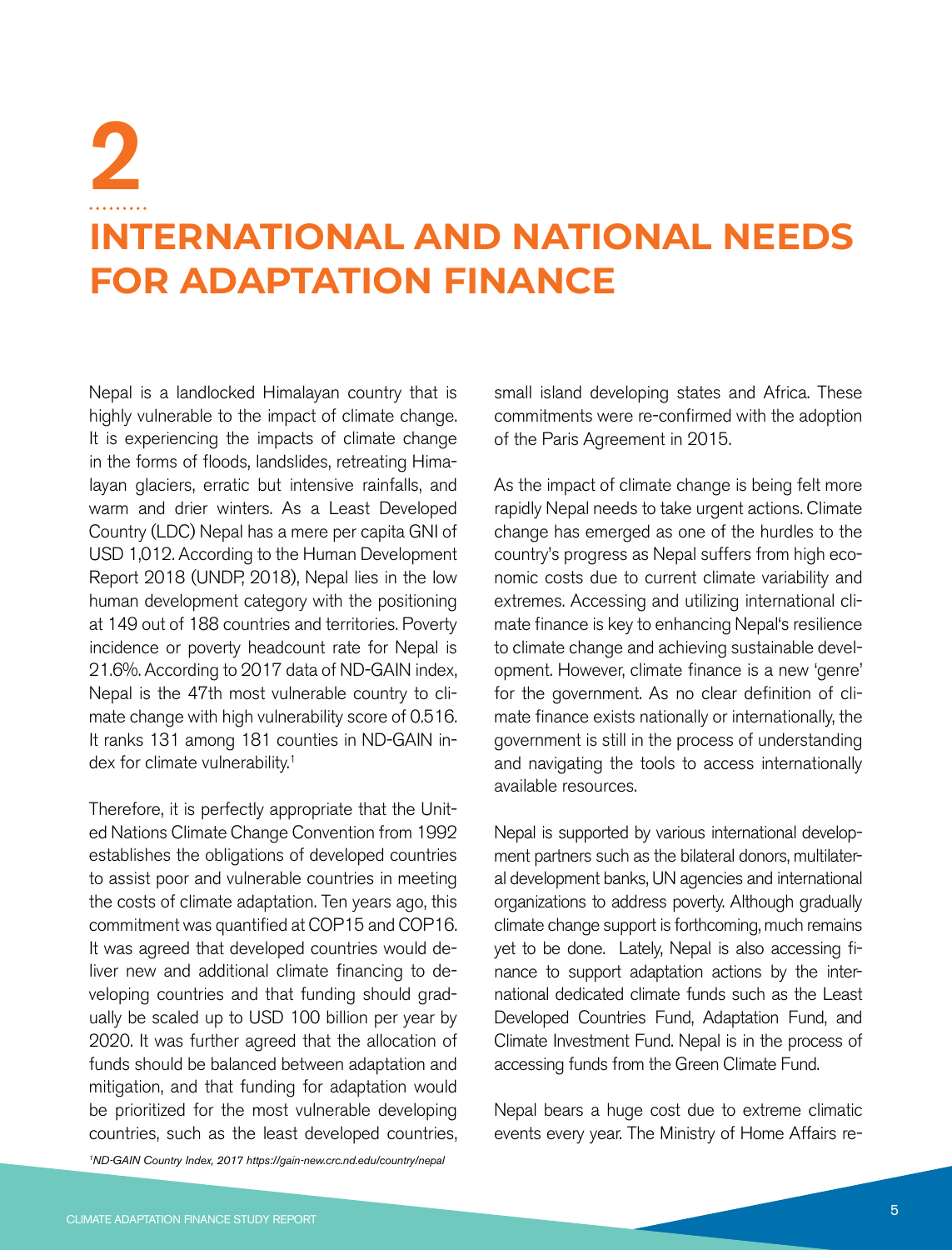ported that during the first 9 months of 2019 the estimated economic loss from climate related disasters such as floods, landslides and other extreme weather events stood at over NRS 5 billion (USD 45 million)2 . An estimate of the economic cost of climate change in three major sectors (i.e. agriculture, hydroelectricity and water-induced disasters) puts the economic losses at the equivalent of 1.5- 2% of Nepal's Gross Domestic Product per year. It amounts to approximately USD 270-360 million at 2013 price. It is projected that the growing trend of climate change in Nepal is likely to increase the current level of impacts and lead to additional costs equivalent to 2-3 % of current GDP per year by mid-century<sup>3</sup>. For these three sectors alone climate finance needs would reach USD 2.4 billion by 2030.

In 2010, Government of Nepal prepared and approved the National Adaptation Programme of Action (NAPA). This was done by conducting a vulnerability assessment in a participatory manner. The NAPA document prioritized nine combined profile projects with an estimated implementation cost of US\$ 350 million. Its implementation framework also envisaged that the operating costs would be kept to a minimum and at least 80% of the available financial resources would reach the local level to fund activities on the ground. However, Nepal is still demanding that these internationally agreed projects be implemented. Lack of finance has derailed the implementation of the identified projects.

*Table 1Adaptation Cost Estimation*

| <b>Type of estimation</b>                                  | <b>Estimation</b>                                     | <b>Period</b> | <b>Source</b>                           |
|------------------------------------------------------------|-------------------------------------------------------|---------------|-----------------------------------------|
| Loss due to climate change/<br>climate variability         | 2 % to 3 % of GDP [USD]<br>62.384 billion (2013 est)] | by 2050       | IDS-Nepal, PAC and<br><b>GCAP, 2014</b> |
| Climate finance needs                                      | USD 2.4 billion                                       | By 2030       | IDS-Nepal, PAC and<br><b>GCAP, 2014</b> |
| <b>National Adaptation Pro-</b><br>gramme of Action (NAPA) | <b>USD 350</b>                                        |               | Government of Nepal                     |

In 2010, Government of Nepal prepared and approved the National Adaptation Programme of Action (NAPA). This was done by conducting a vulnerability assessment in a participatory manner. The NAPA document prioritized nine combined profile projects with an estimated implementation cost of US\$ 350 million. Its implementation framework also envisaged that the operating costs would be kept to a minimum and at least 80% of the available financial resources would reach the local level to fund activities on the ground. However, Nepal is still demanding that these internationally agreed projects be implemented. Lack of finance has derailed the implementation of the identified projects.

Similarly in 2014, Oxfam Nepal conducted a study on climate change adaptation finance and governance in Nepal. The report stated that a total funding of US\$ 550 million was pledged for adaptation during the period 2009 to 2012 for Nepal. This was based on the assessment of the OECD database. However, the study also found that most of the allocations were ODA related rather than new and additional. While the source of the large amout was unknown, it was not clear what actually it was allocated for.

*2 MoHA. 2019. http://drrportal.gov.np/reports (Accessed on 17 September 2019) 3 IDS-Nepal, PAC and GCAP, (2014), Economic Impact Assessment of Climate Change in Key Sectors in Nepal*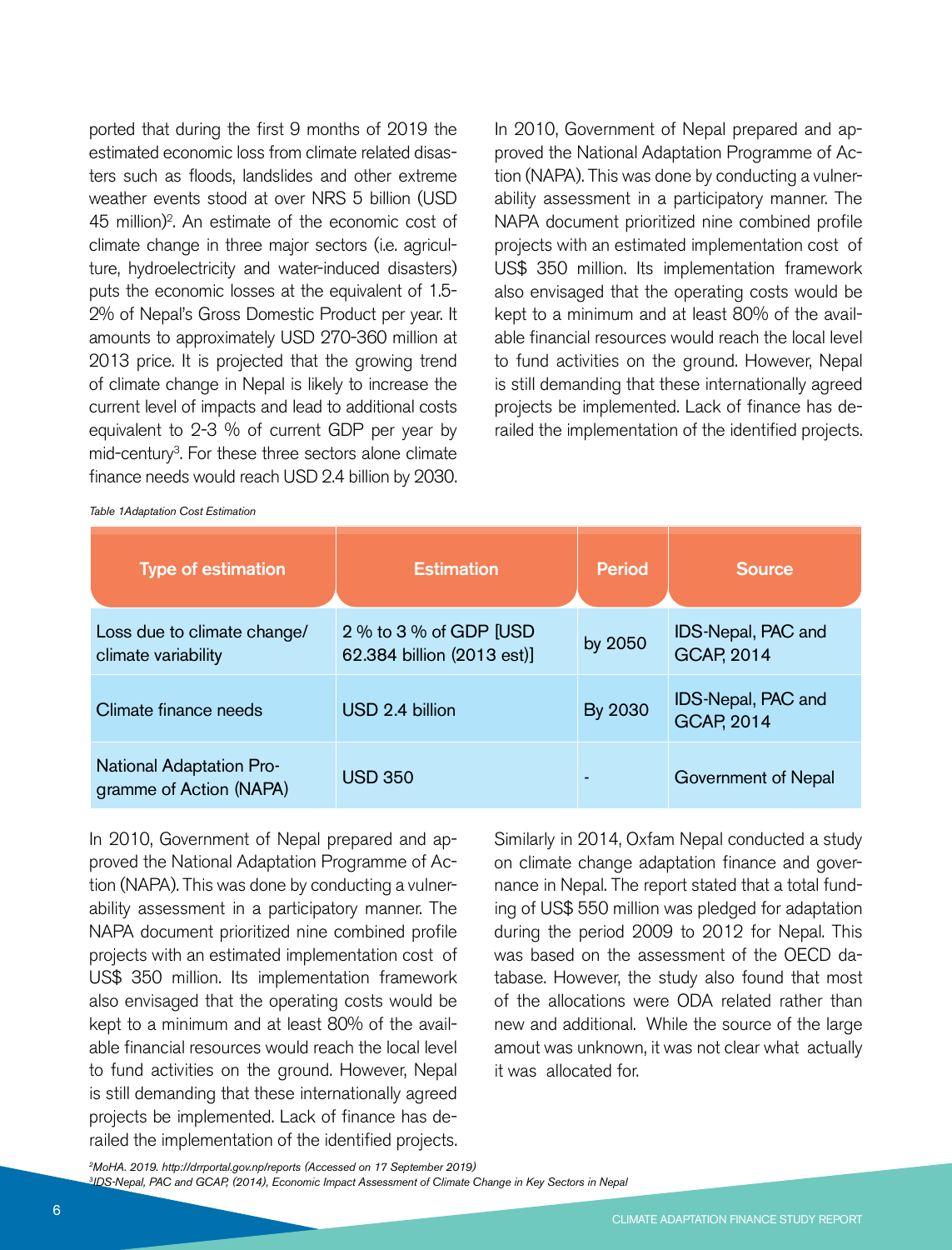## 3 **AN OVERVIEW OF RECEIVED CLIMATE FINANCE IN NEPAL**

This overview provides figures on climate finance commitments received in Nepal from 2013-2017. All figures are produced by analysing internationally funded climate change related development projects, for which the donors of climate finance annually report project level information on to the OECD-DAC. Climate finance data was accessed from the OECD-DAC climate-related development aid database4 , where providers report all project level data to recipient countries along with project budgets and policy markers including climate mitigation and adaptation Rio markers, in the cases of

bilateral and some multilateral providers of climate finance.

A total of 609 climate-related projects were committed to Nepal in the period 2013-2017 with the related total climate commitments summing to 1.92 billion USD. Of the 609 climate-related projects, 159 were committed in 2017 and 123 in 2016. However, commitments were more evenly distributed in the other years covered by the study with 108, 113 and 106 projects in 2013, 2014 and 2015 respectively.

*Figure 1: Climate realted projects in Nepal and their commitment values broken down by year*



Rio marker adjusted: Total climate commitments (thousand USD)

*4 Data is found at OECD's webpage on climate finance: http://www.oecd.org/development/financing-sustainable-development/development-finance-topics/climate-change.htm*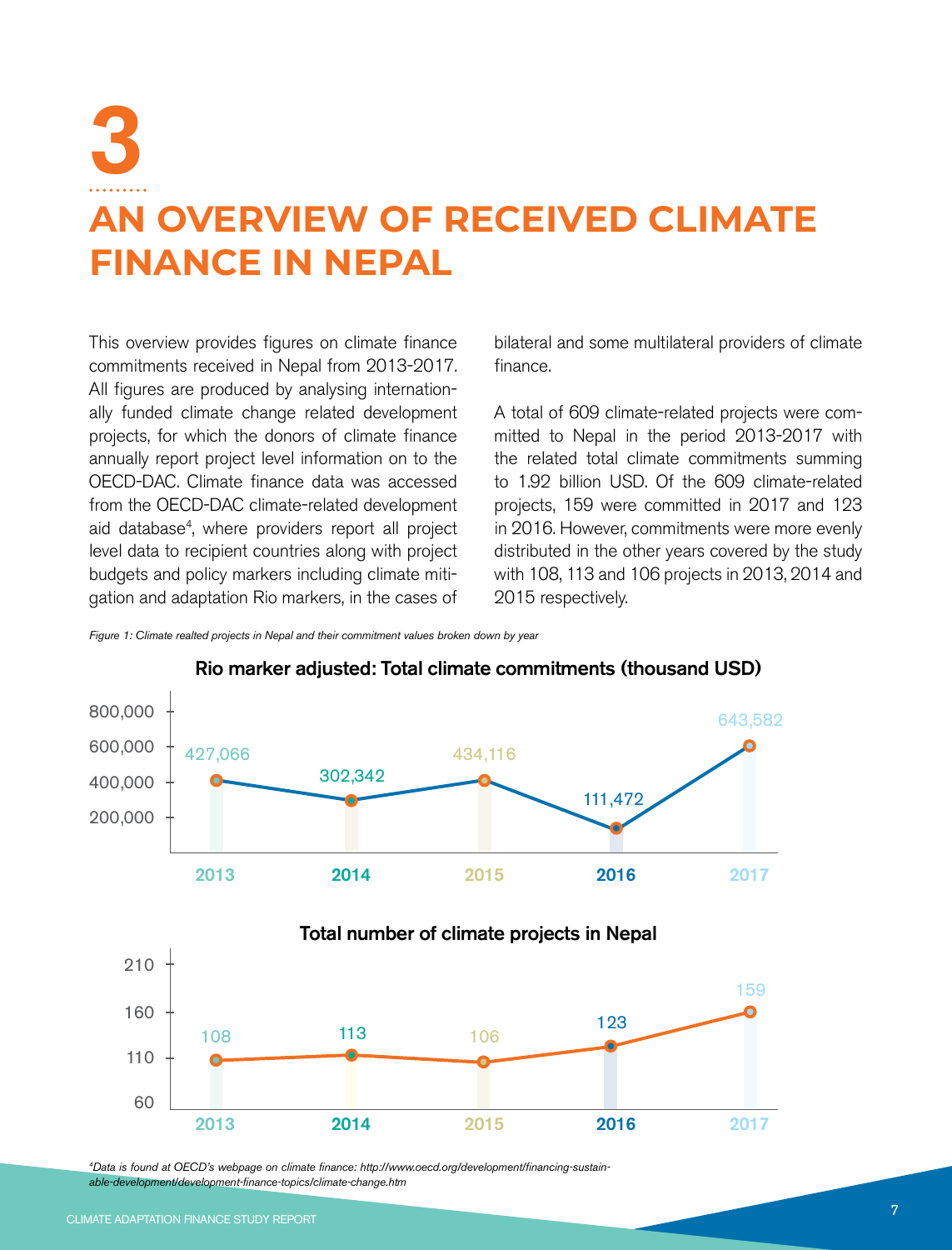Commitments in 2017 show a significant increase as compared to those in 2016 and make up the largest figures received by Nepal in a single year over the analysis period. The total climate finance commitment averages at 383 million USD per year for the period. However, the actual commitments are not evenly spread over each year with peaks of approximately 427, 434 and 643 million USD in the years 2013, 2015 and 2017, respectively. The peak in 2015 is primarily due to three large projects financed by the European Investment Bank (EIB) (110 million USD) and two by the World Bank (WB) (81 and 80 million USD) bringing the total figure to 273 million USD. The peak in 2013 is, similarly, a result of large multilateral bank-funded projects. The largest project with a budget value of 86 million USD in this year came from the Asian Development Bank (ADB). This can be compared to another large total commitment figure (302 million USD) for 2014 and the significantly smaller climate finance flows (111 million USD) in 2016 despite the notable increase in the number of climate-relevant projects in that year.

MDBs stand out as the three largest providers of climate finance to Nepal. The largest provider of commitments during the period was the WB, contributing around 33% to all climate-related finance flows. The next largest provider was the Asian Development Bank (ADB) (29%) followed by the European Investment Bank (EIB) (11%).

In 2017, commitments from the WB and ADB totalled 297 million USD (across 7 projects) and 233 million USD (across 14 projects), respectively. The EIB made no climate-relevant commitments to Nepal in 2017. Two particularly large adaptation projects committed in 2017 were from the WB. Both the projects titled "Earthquake Housing Reconstruction Project" had different CRS identification numbers but the same commitment value of approximately 132 million USD. Analysis of these two similar projects could greatly impact Nepal's 2017 commitment figures. Another notably large 96 million USD-project provided by the ADB was a mitigation project titled "Power Transmission and Distribution Efficiency Enhancement Project".

Over the entire analysis period the WB's commitments totalled 643 million USD spread across 23 projects; 1 in 2013, 6 in 2014, 7 in 2015, 2 in 2016 and 7 in 2017. This equates to an average project commitment of 28 million USD over the full period.

The EIB's total commitment of 209 million USD is spread across three mitigation projects. These were concentrated in 2013 (71 million USD) and 2015 (138 million USD), which has heavily influenced the totals observed for those years. The ADB committed 567 million USD over 40 projects (10 in 2013, 11 in 2014, 4 in 2015, 1 in 2016 and 14 in 2017) averaging at 14 million USD per project. The ADB is the only MDB of the top three committers to show any gender equality Rio markers, with 11 projects assigning a marker of "1".

The largest providers of bilateral climate finance over the period are the UK (83 million USD – 4% of total) followed by USA (76 million USD – just under 4% of the total) and Germany (48 million  $USD - 2.5%$  of the total).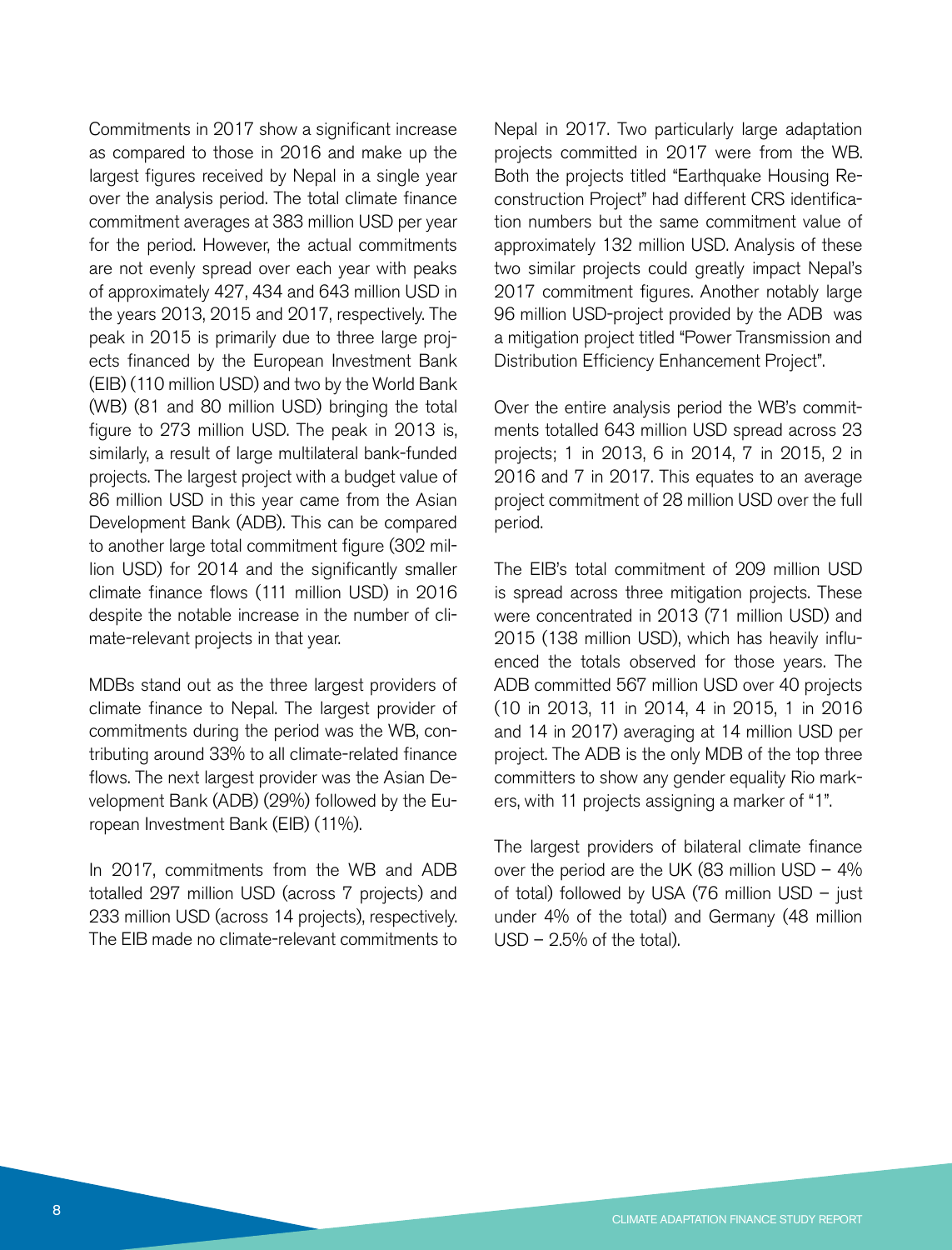

*Figure 2 Providers of Climate finance commitment to Nepal*

The Paris Agreement calls for a balance in climate finance for mitigation and adaptation, addressing conditions and capacity constraints in the poorest and most vulnerable developing countries (Article 9.4).

The ratio of adaptation and mitigation finance for Nepal during the period 2013-2017 has swayed towards adaptation, as compared to the ratio over the years 2013-2016 (due to the large 2017 annual adaptation commitments observed) with 640 million USD and 563 million USD committed for adaptation and mitigation projects, respectively. When crosscutting figures are divided between mitigation and adaptation objectives, the ratio stands at 53% finance committed to adaptation and 47% for mitigation.

| <b>Ratio of Adaptation</b> | <b>Ratio of Mitigation</b> |
|----------------------------|----------------------------|
| <b>Finance (including</b>  | <b>Finance (including</b>  |
| cross-cutting)             | cross-cutting)             |
| 53%                        | 47%                        |

The ratio of adaptation to mitigation finance for the single year 2017 is 70% (449 million USD) to 30% (194 million USD) respectively with cross-cutting commitments distributed equally between the two. This may partly be explained by more detailed reporting from MDBs on the breakdown of their project's budgets with regards to separate mitigation and adaptation targets in this year's data.

Parties to the Paris Agreement have recognized the importance of incorporating gender equality aspects into adaptation. Furthermore, COP 23 established a gender action plan. A dataset was provided by the OECD on request by the consultants to include gender equality markers for the years 2013-2016<sup>5</sup>. .

For Nepal, the overall trend of adaptation projects with a gender equality marker can be described as relatively stable in the years 2013, 2014 and 2015, before a peak of 66% of projects having a gender marker in 2016 (see Figure 5 below). On an

*5 Gender-related climate finance analysis for the recipient country of Nepal for the period 2013-2017 has been made using data provided on request by the OECD Financing for Sustainable Development team.*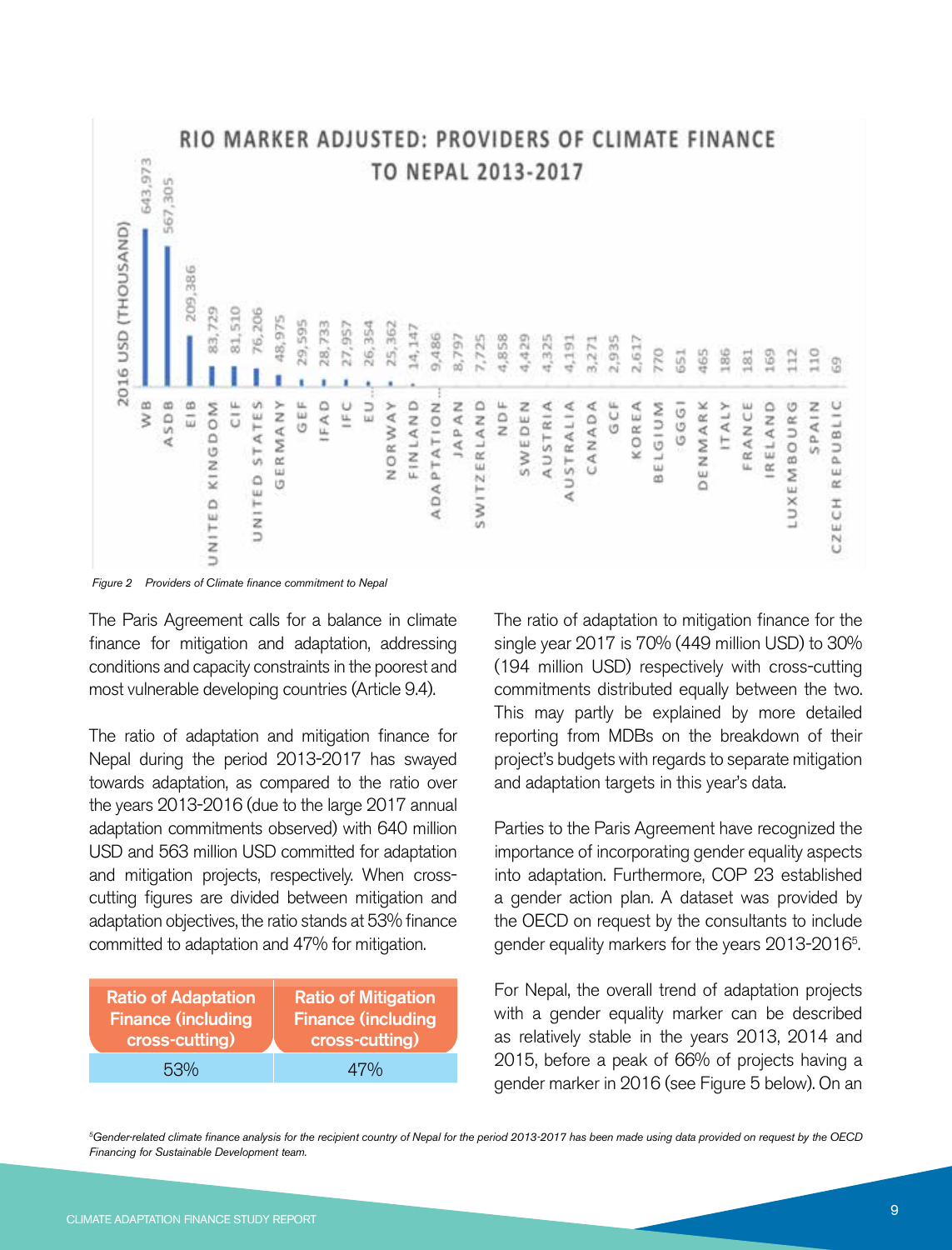average 52% of adaptation projects in the period have a gender equality marker of either 1 or 2.

Approximately 39% (56,071 thousand USD) of the value of adaptation commitments during 2013- 2016 targeted gender equality. However, this means 61% (equivalent to 87,886 thousand USD) of the

total value of adaptation commitments lack a gender marker. The fact that such a large total number of gender-adaptation co-marked projects (100) accounts for such a small percentage (39%) of total adaptation climate finance indicates that many large-scale adaptation projects are lacking gender markers.

*Table 2: Number and value of adaptation-related commitments from 2013-2016 with gender co-targets.*

| 2013-2016                                                         | <b>Number of projects</b> | Value of adaptation-related<br>commitments<br>(thousand USD) |
|-------------------------------------------------------------------|---------------------------|--------------------------------------------------------------|
| Adaptation projects with a gender 100<br>marker (1 or 2)          |                           | 56,071<br>(39%)                                              |
| projects without a 91<br>Adaptation<br>gender marker (0 or blank) |                           | 87,886<br>(61%)                                              |
| Total                                                             | 191                       | 143,957                                                      |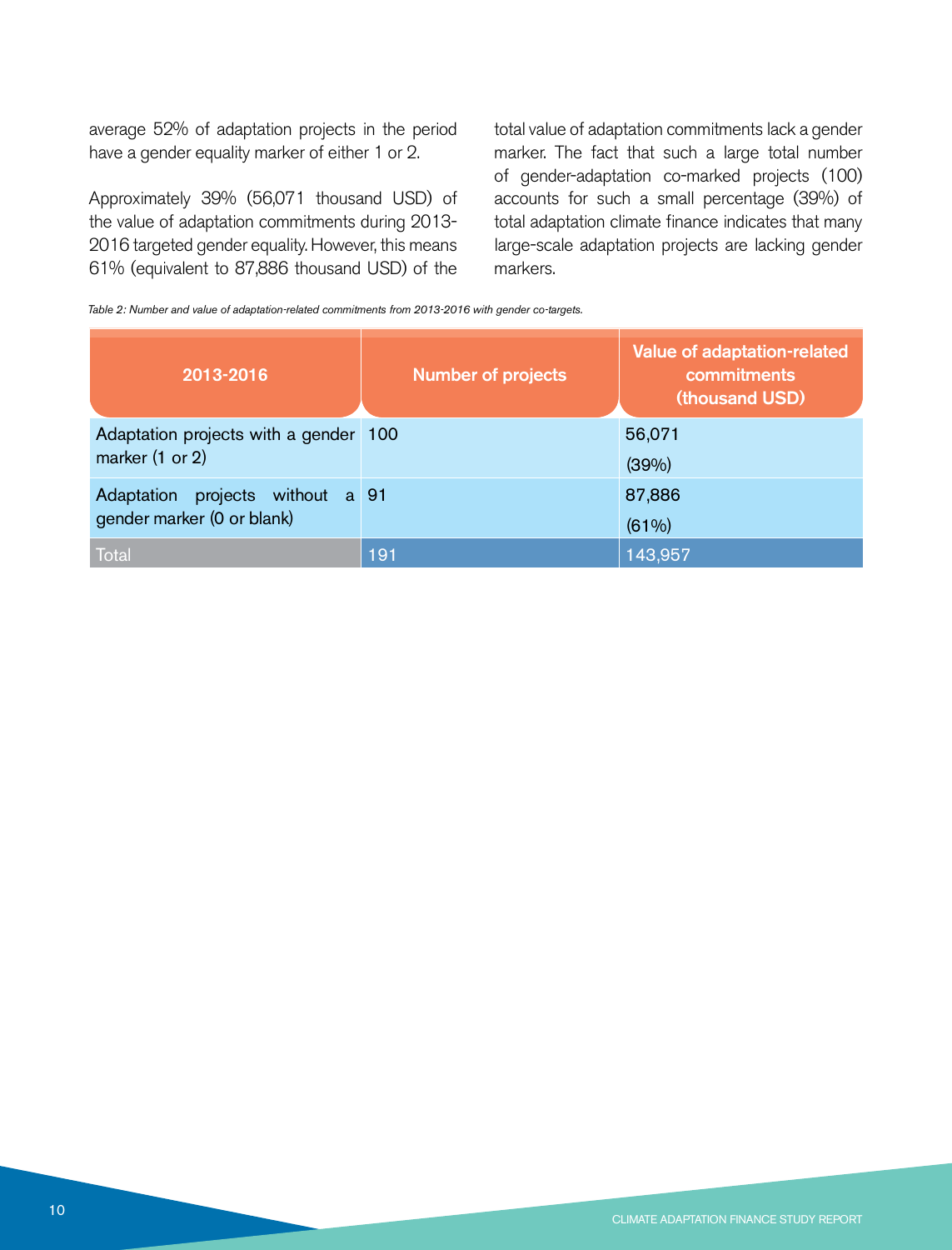# 4

## **ANALYSIS OF ADAPTATION RELEVANCES**

#### 4.1. Brief methodology

TAs outlined in Chapter 3, this study seeks to assess the accuracy and quality of donors' own reporting to the OECD-DAC - which provides the most comprehensive and detailed set of data at the project level on climate-related development aid. The OECD's guidelines for assigning the adaptation relevance of a project stipulates that a project should only be classified as adaptationrelated, when it intends to reduce the vulnerability of human or natural systems to the current and expected impacts of climate change, including climate variability, by maintaining or increasing resilience, through increased ability to adapt to, or absorb, climate change stresses, shocks and variability and/or by helping reduce exposure to them (OECD-DAC Annex 18, Page 7).

The adaptation (and mitigation) relevance of a development project is assigned by allocating a 'Rio marker' to a project of 0, 1 or 2 to indicate an objective was "not targeted", a "significant" objective, or a "principal" objective, respectively. A "significant" marker would indicate adaptation and/or mitigation objectives are explicitly stated but not the fundamental driver or motivation for undertaking and designing the activity. Whereas a "principal" marker shows that the objectives are explicitly stated as fundamental in the design of, or the motivation for, the activity. Additionally, donor countries have the obligation to inform at project level about policy markers for gender equality.

Rio markers are applied to relevant projects by all developed country providers of ODA and climate finance, and also by multilateral organisations other than the MDBs. Importantly these Rio markers are the basis for the calculation of international flows of climate finance using the so-called 'Rio marker method' of climate finance accounting – which is utilized by all providers excluding the US, UK and MDBs. In which, Rio markers of 2 result in 100% of a project's budget being considered as climate finance, whilst Rio markers of 1 result in lower coefficients being used to report only a portion of the project's budget as climate finance. Where project's are assigned both mitigation and adaptation markers, i.e. cross-cutting projects, a variety of climate finance accounting methods are used by different donors to determine levels of provided climate finance.<sup>6</sup>

Whilst bilateral and multilateral donors report Rio markers to the OECD, this is not the case with the Multilateral Development Banks (MDBs) who have their own "climate components" method of calculating the climate finance resulting from their projects. The method is published, in part, in their annual Joint Report on Multilateral Development Banks' climate finance and Common Principles for Climate Change Adaptation Finance Tracking documents. The method results in a granular percent figure indicating the climate-relevance of a given project, and the portions of its budget going towards adaptation and mitigation budgets.

*6 See the OECD's "Results of the first survey on coefficients that Members apply to the Rio marker data when reporting to the UN Conventions on Climate Change and Biodiversity" for more details on accounting methods: http://www.oecd.org/dac/financing-sustainable-development/Results%20of%20the%20first%20survey%20on%20coefficients%20that%20Members%20apply%20to%20the%20Rio%20marker%20data%20when%20reporting%20to%20the%20UN%20Conventions%20on%20Climate%20Change%20and%20Biodiversity.pdf*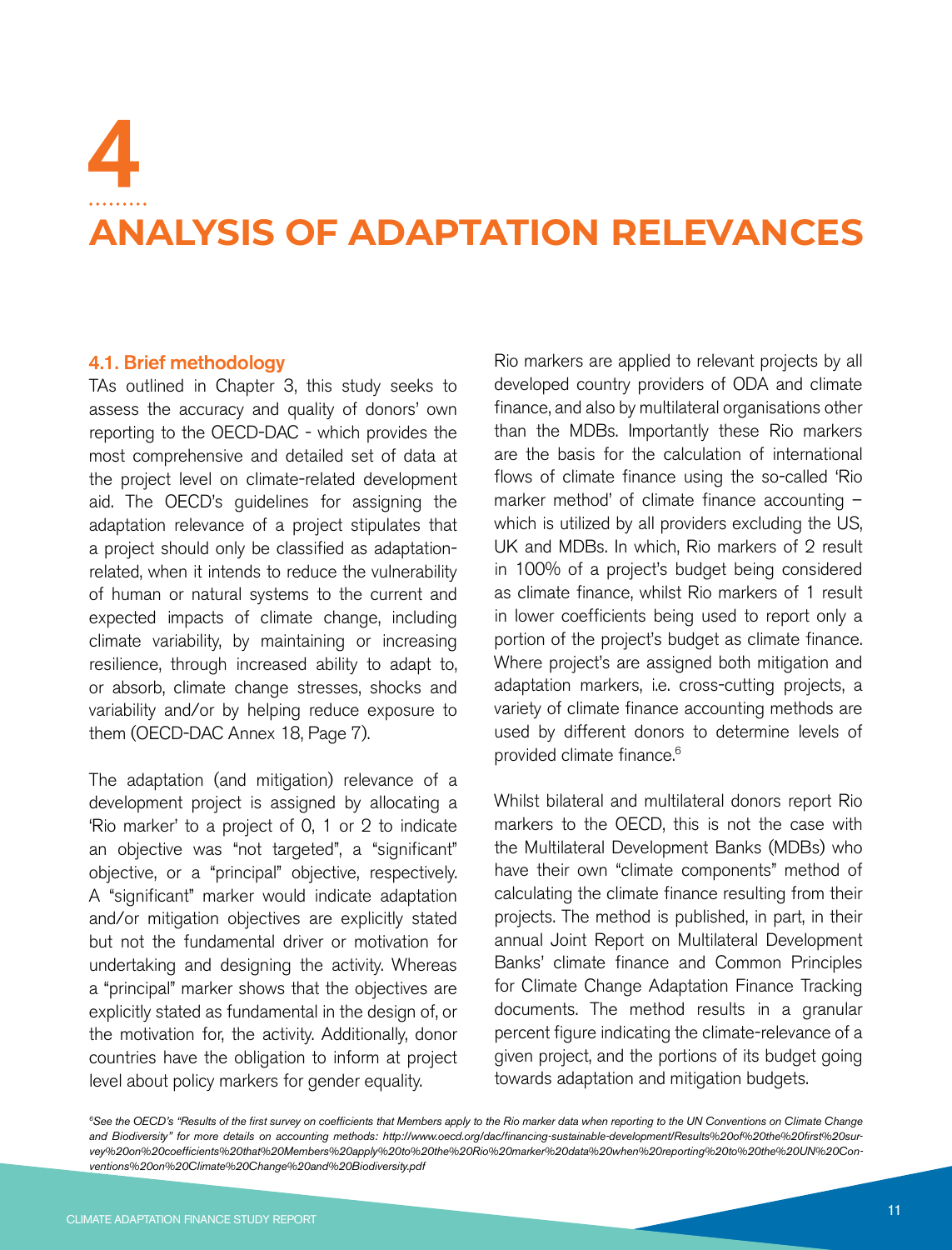Due to the limitations of international estimates of climate finance when calculated using a simple and limited set of coefficients relating to combinations of Rio markers, our approach, outlined below, builds on and adapts existing methodologies which produce adaptation finance figures and assess the relevance and quality of an adaptation project's activities.

To assess a selection of adaptation projects, the quality of their activities and resuling accuracy of their reporting a total of 15 projects were selected for this report's assessment. The selection was conducted to include the 10 largest adaptationrelevant projects by budget, which included bilateral, multilateral and MDB funded projects. The other 5 projects were selected as complementary projects, and include projects with adaptation Rio markers of 1, cross cutting projects, projects Rio marked "2,2" (i.e. with "principal" objectives assigned for both mitigation and adaptaion) and projects with comparatively smaller budgets.

The methodology follows a 3-step approach analysis informed by the MDB's joint approach to assess the adaptation-relevance of development projects, which includes 3 guiding questions, or steps:

- (1) Climate vulnerability context: How well does the project set out the context of risks, vulnerabilities and impacts related to climate variability and climate change?
- (2) Statement of Purpose or Intent: Is the intent of the project to address the identified risks, vulnerabilities and impacts related to climate variability and climate change?
- (3) Link to Project activities: Is there a demonstrated direct link between the identified risk, vulnerabilities and impacts, and the financed activities?

Project activities were rated based firstly on the project documentation, and, where possible,also by the collective observations of the Assessment Team. These two sources of evidence result in two

strains of analysis: (1) Project Document (PD) where the assessment was completed by analysing the most relevant information from the project document; and (2) Observation Assessment (OA) – where the assessment was undertaken using field observations from well-connected CSOs working in the relevant area, who collate observations from relevant sources. In this way, a comparison between the planned and actual initiatives can be established and used to inform our analysis of the quality of adaptation activities.

A rating scale of 0-10 was applied to assess how strongly the project performs against each of the three analysis steps. With 0 being the lowest rating, indicating the project does not at all address the guiding questions and 10 being the highest rating which indicates the project fully address all aspects of the guiding questions. The resulting project rating after the 3-step analysis was then used to produce an adaptation-relevance coeffient, as pesented in Section 4.5, which allows the calculation of adaptation finance figures from a project's total climate finance figure. Allowing the comparison of this report's assessed adaptation finance figures with those reported by the donors themselves to the OECD-DAC.

The projects for this study were chosen from the suite of projects received in Nepal and reported to the OECD-DAC from 2013 to 2017. About 67% of the chosen projects were marked as adaptation relevant. However, MDB projects which had no indication of adaptation relevance, yet large amounts of non-specified climate-relevant finance, were also chosen so as to not overlook their potential contribution to adaptation activities.

The studied projects were selected on the following basis:

- 1. Large projects with high volume of adaptationrelevant finance
- 2. Projects Rio marked as climate adaptationrelevant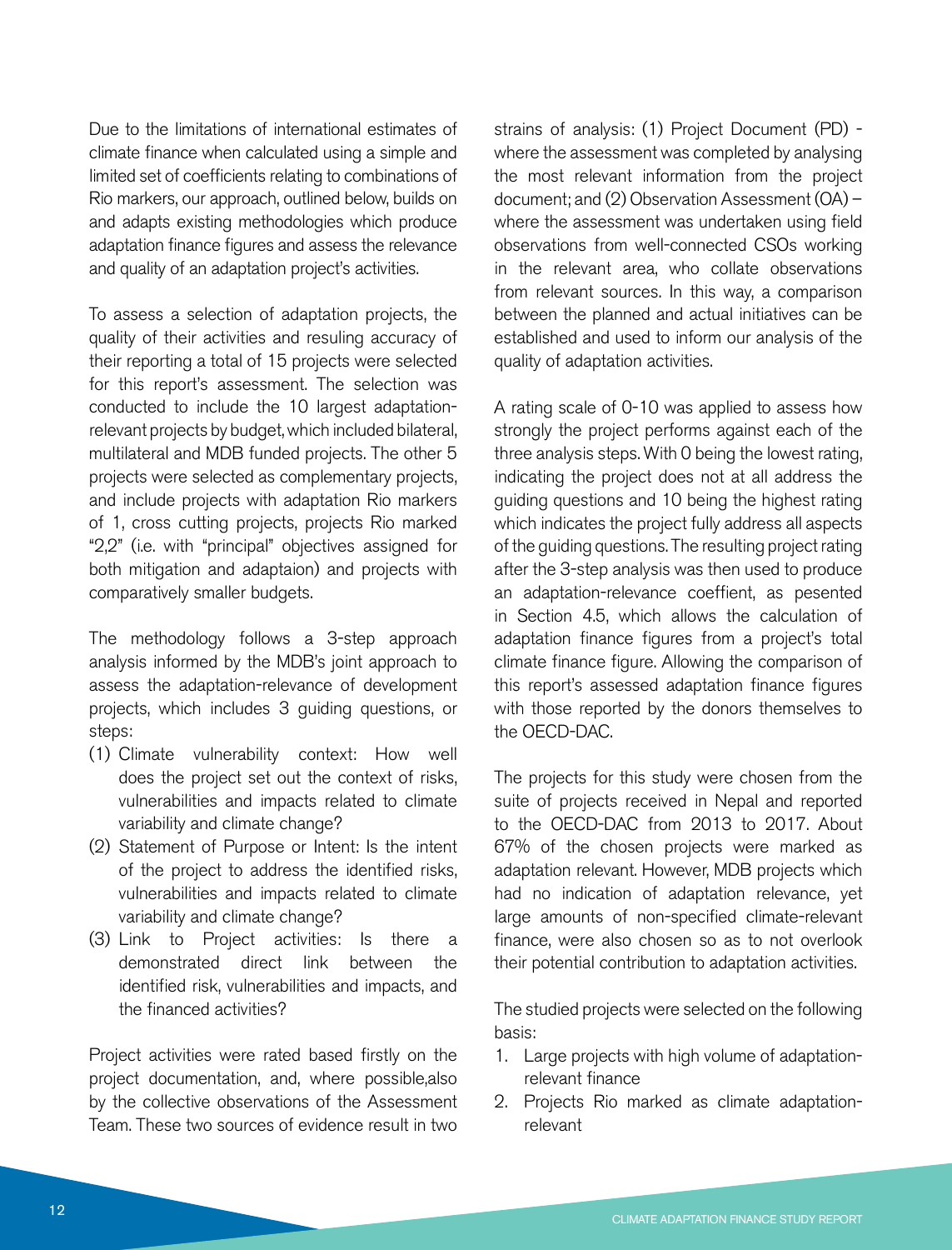- 3. Projects selected for a balance between multilateral, bilateral, UN agency and international organization providers.
- 4. Consideration of the suggestions provided by the advisory group.

Information regarding another 3 projects were saught after but not accessed. Project documentation was not readily available for public access for two Swiss projects: "Nepal agricultural services development programme (NASDP) – main credit phase 1", and "River protection works in East Chitwan". Even after direct communication with the donor, project documentation for the "River protection works in east Chitwan" project was not made available to the assessment team. Regarding the third project, the Climate Investment Fund's "Expansion of IFC-PPCR Strengthening Vulnerable Infrastructure Project", the documents that were available did not provide relevant and necessary information for the assessment.

| <b>Project</b><br>name                                                     | <b>Abbreviation</b> | <b>CRS ID</b> | Climate-re-<br>lated com-<br>mitment<br>(OECD) | <b>Financial</b><br>instrument | <b>Short description</b>                                                                                                                                                                                                                                                                                                                                                                                                                                                                                                                              |
|----------------------------------------------------------------------------|---------------------|---------------|------------------------------------------------|--------------------------------|-------------------------------------------------------------------------------------------------------------------------------------------------------------------------------------------------------------------------------------------------------------------------------------------------------------------------------------------------------------------------------------------------------------------------------------------------------------------------------------------------------------------------------------------------------|
| <b>World Bank:</b><br>Earthquake<br>Housing Re-<br>construction<br>Project | <b>WB: EHRP</b>     | 2015028262    | 427,802,122                                    | Credit                         | This project includes<br>both the original financ-<br>ing and first addition-<br>al financing to the<br>Earthquake Housing<br><b>Reconstruction Project</b><br>(EHRP) in 2015 and<br>2017, respectively. As<br>both are reported as<br>adaptation finance, ei-<br>ther to the OECD or in<br>World Bank documenta-<br>tion. The objective is to<br>restore affected houses<br>with multi-hazard resis-<br>tant core housing units<br>in targeted areas and<br>to enhance the govern-<br>ment's ability to improve<br>long-term disaster<br>resilience. |

*Table 3: List of selected projects for assessment*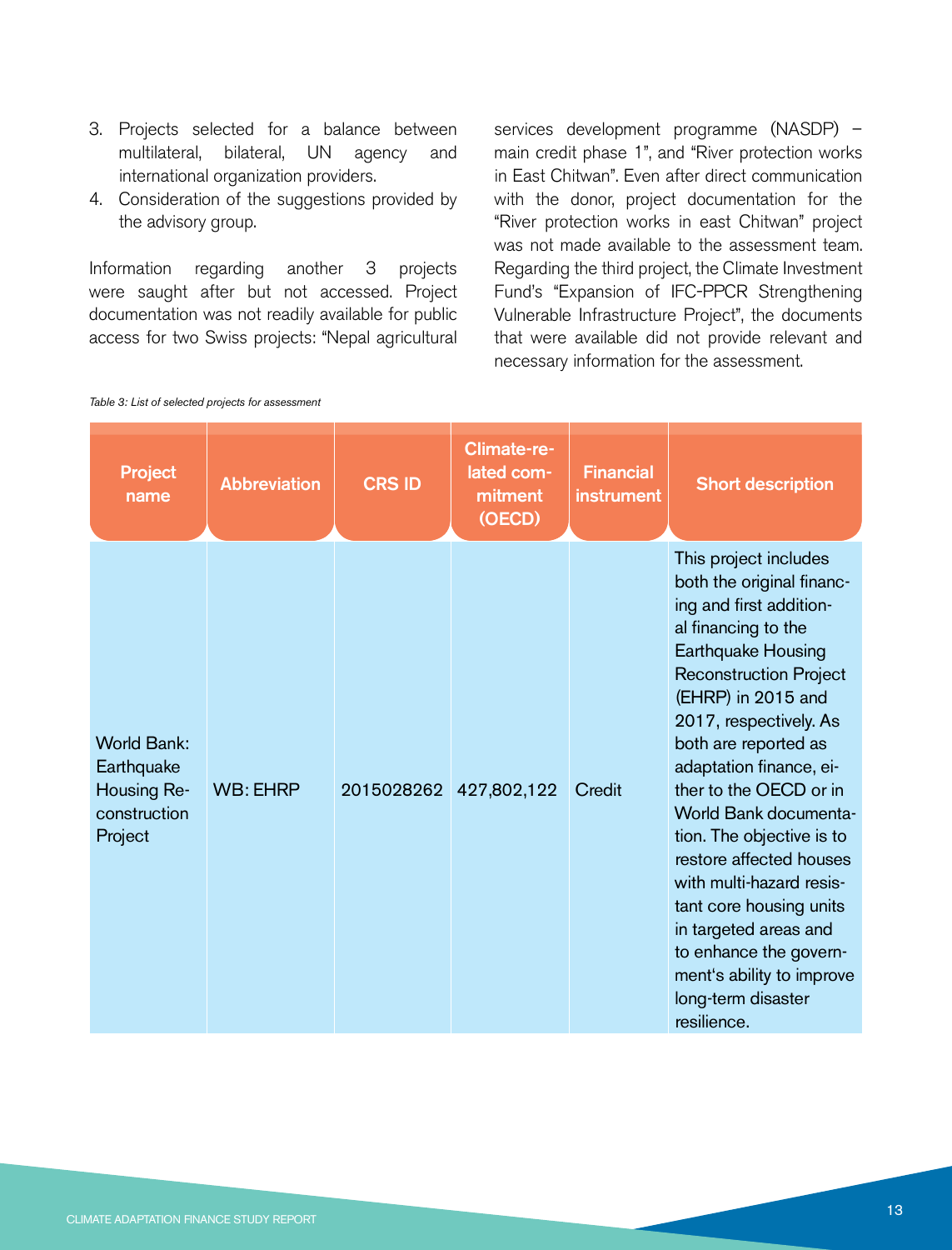| <b>United King-</b><br>dom: Rural<br><b>Access Pro-</b><br>gramme 3                                       | UK:RAP3                | 2013000572 | 48,792,977 | Grant  | <b>Rural Access Pro-</b><br>gramme 3- Road main-<br>tenance, Upgrading<br>and economic infra-<br>structure is a compo-<br>nent of a larger project<br>named Rural Access<br>Programme 3 (RAP<br>3) 2013. The overall<br>aim of RAP3 project<br>is:improved incomes<br>and resilience through<br>employment, sustain-<br>able access to markets<br>and improved access to<br>economic opportunities. |
|-----------------------------------------------------------------------------------------------------------|------------------------|------------|------------|--------|-----------------------------------------------------------------------------------------------------------------------------------------------------------------------------------------------------------------------------------------------------------------------------------------------------------------------------------------------------------------------------------------------------|
| European<br>Union: EU<br>Contribution<br>to Agriculture<br>and Rural<br>development<br>(CARD) in<br>Nepal | <b>EU: EU-CARD</b>     | 2017000672 | 43,768,000 | Grant  | The programme is a<br>support through pol-<br>icy dialogue, budget<br>support and capacity<br>building measures to<br>the Government of<br>Nepal in implementing<br>its Agriculture Develop-<br>ment Strategy 2015-<br>2035 (ADS).                                                                                                                                                                  |
| <b>World Bank:</b><br>Nepal Live-<br>stock Sector<br>Innovation<br>Project                                | WB: Nepal<br>Livestock | 2017028618 | 32,129,210 | Credit | The project is basically<br>designed to increase<br>productivity, enhance<br>value addition, and im-<br>prove climate resilience<br>of smallholder farms<br>and agro-enterprises<br>in selected livestock<br>value-chains in Nepal.                                                                                                                                                                 |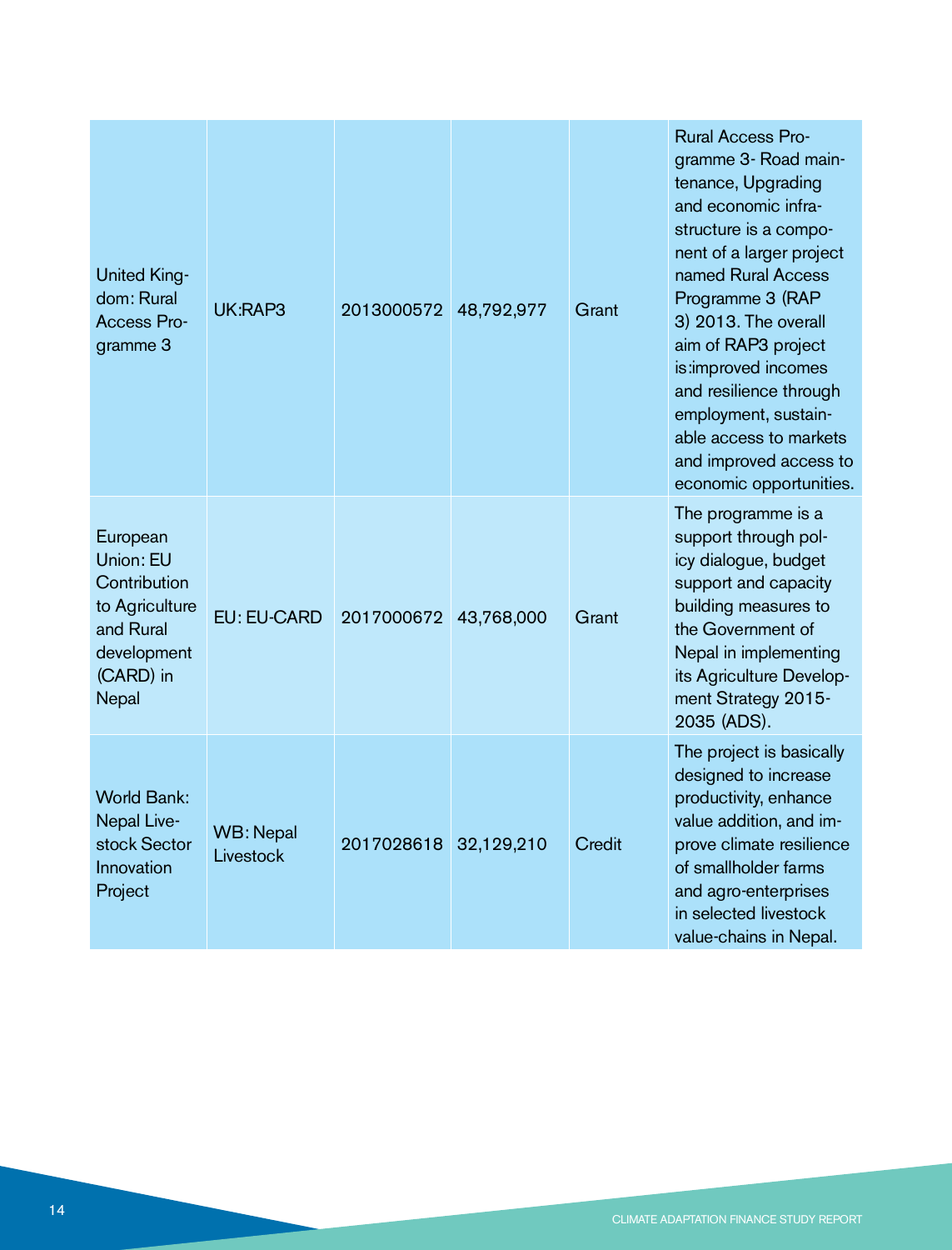| <b>United</b><br>States: Hari-<br>yo Ban                                                                                            | US: Hariyo<br>Ban | 2013013487 | 31,478,000 | Grant  | Hariyo Ban programme<br>has three main focuses.<br>These include- biodi-<br>versity conservation,<br>sustainable landscapes<br>and climate adaptation<br>into a single program<br>that benefits biodiversity<br>and people.                                                                                                              |
|-------------------------------------------------------------------------------------------------------------------------------------|-------------------|------------|------------|--------|------------------------------------------------------------------------------------------------------------------------------------------------------------------------------------------------------------------------------------------------------------------------------------------------------------------------------------------|
| <b>World Bank:</b><br><b>Additional</b><br>Finance to<br><b>Road Sector</b><br>Development<br>Project                               | <b>WB: AFRSD</b>  | 2007011444 | 30,800,000 | Credit | This is an additional<br>financing to a parent<br>Road Sector Develop-<br>ment Project (RSDP)<br>2007. The additional<br>financing expands the<br>parent project objective<br>as it aims- (i) reduced<br>bridge vulnerability; (ii)<br>enhanced resilience<br>of RSDP roads; (iii)<br>enhanced access as re-<br>ported by beneficiaries. |
| Asian De-<br>velopment<br><b>Bank: Third</b><br>Small Town's<br><b>Water Supply</b><br>and Sanita-<br>tion Sector<br>Project        | <b>ADB: TST</b>   | 2014001980 | 23,540,101 | Loan   | The Third Small Towns<br>Water Supply and San-<br>itation Sector Project<br>(3STWSSSP) aimed at<br>supporting the gov-<br>ernment of Nepal (the<br>Government) in provid-<br>ing water supply and<br>sanitation facilities and<br>services to around 26<br>small towns in Nepal.                                                         |
| Internation-<br>al Fund for<br>Agricultural<br>Development:<br>Adaptation<br>for Smallhold-<br>ers in Hilly<br><b>Areas Project</b> | <b>IFAD: ASHA</b> | 2014000135 | 22,439,620 | Grant  | The key objective of<br>ASHA projects is to<br>reduce vulnerability of<br>local communities to<br>climate related risks and<br>enable strengthening<br>of institutional environ-<br>ment for climate change<br>adaptation.                                                                                                               |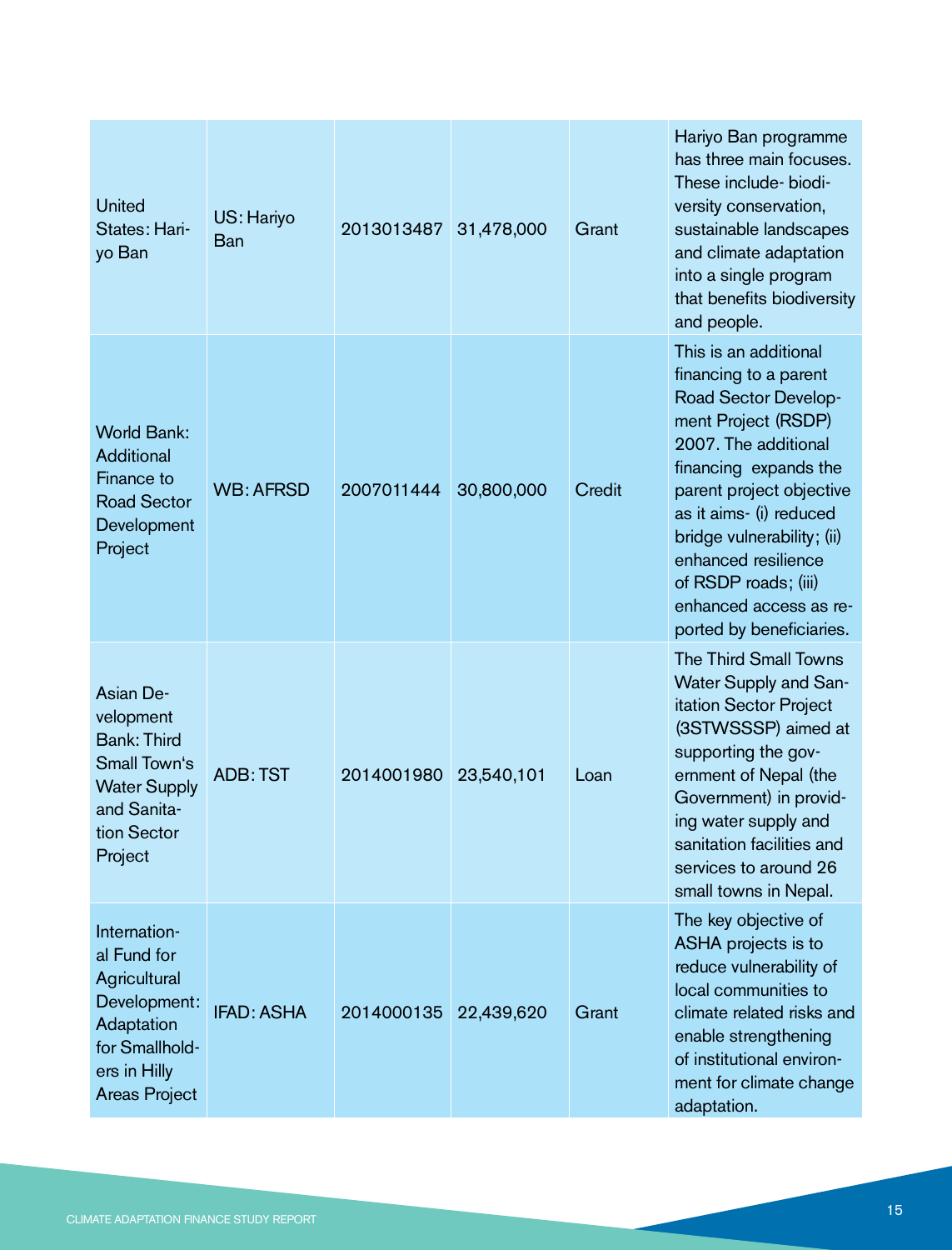| European<br>Union: Water,<br>Energy,<br>Agricul-<br>ture: Village<br>Livelihoods<br>Enhancement<br>in Mid Far<br>West         | EU: WAVE                  | 2016000463 | 22,116,550 | Grant | The overall objective<br>of WAVE project is to<br>reduce the multi-dimen-<br>sional poverty and en-<br>hance resilience in the<br>Mid-West and Far West<br>regions by improving<br>significantly the liveli-<br>hoods and resilience of<br>marginal communities. |
|-------------------------------------------------------------------------------------------------------------------------------|---------------------------|------------|------------|-------|------------------------------------------------------------------------------------------------------------------------------------------------------------------------------------------------------------------------------------------------------------------|
| Climate<br>Investment<br>Funds: Build-<br>ing Climate<br>Resilience of<br>Watersheds<br>in Mountain<br>Eco-regions            | CIF:<br><b>BCRWME</b>     | 2013000122 | 22,023,570 | Grant | Project will enable com-<br>munities in mountainous<br>ecosystems that are<br>significantly vulnerable<br>to climate change im-<br>pacts to have improved<br>access to and reliability<br>of watershed and water<br>resources                                    |
| Finland: Rural<br><b>Village Water</b><br><b>Resources</b><br>Management<br>Project (III<br>PHASE)                            | Finland:<br><b>RVWRMP</b> | 2014140831 | 17,078,510 | Grant | The project is targated<br>to improved health and<br>reduced multidimen-<br>sional poverty within the<br>project working area.                                                                                                                                   |
| <b>Asian Devel-</b><br>opment Bank:<br>Bagmati<br><b>River Basin</b><br>Improvement<br>Project-Addi-<br>tional Financ-<br>ing | <b>ADB: BRBIP</b>         | 2014001895 | 14,954,360 | Loan  | The overall objective<br>of the projects is to<br>improve water security<br>and resilience to po-<br>tential climate change<br>impact in the Bagmati<br>River Basin.                                                                                             |
| <b>United</b><br>Kingdom:<br>Nepal Cli-<br>mate Change<br>Support<br>Programme<br>- Implementa-<br>tion through<br>Government | <b>UK: NCCSP</b>          | 2011000334 | 15,372,640 | Grant | The project enable the<br>Government of Nepal<br>to implement Climate<br>Change Policy, 2011<br>and develop and imple-<br>ment necessary strat-<br>egies and most urgent<br>and immediate adapta-<br>tion actions.                                               |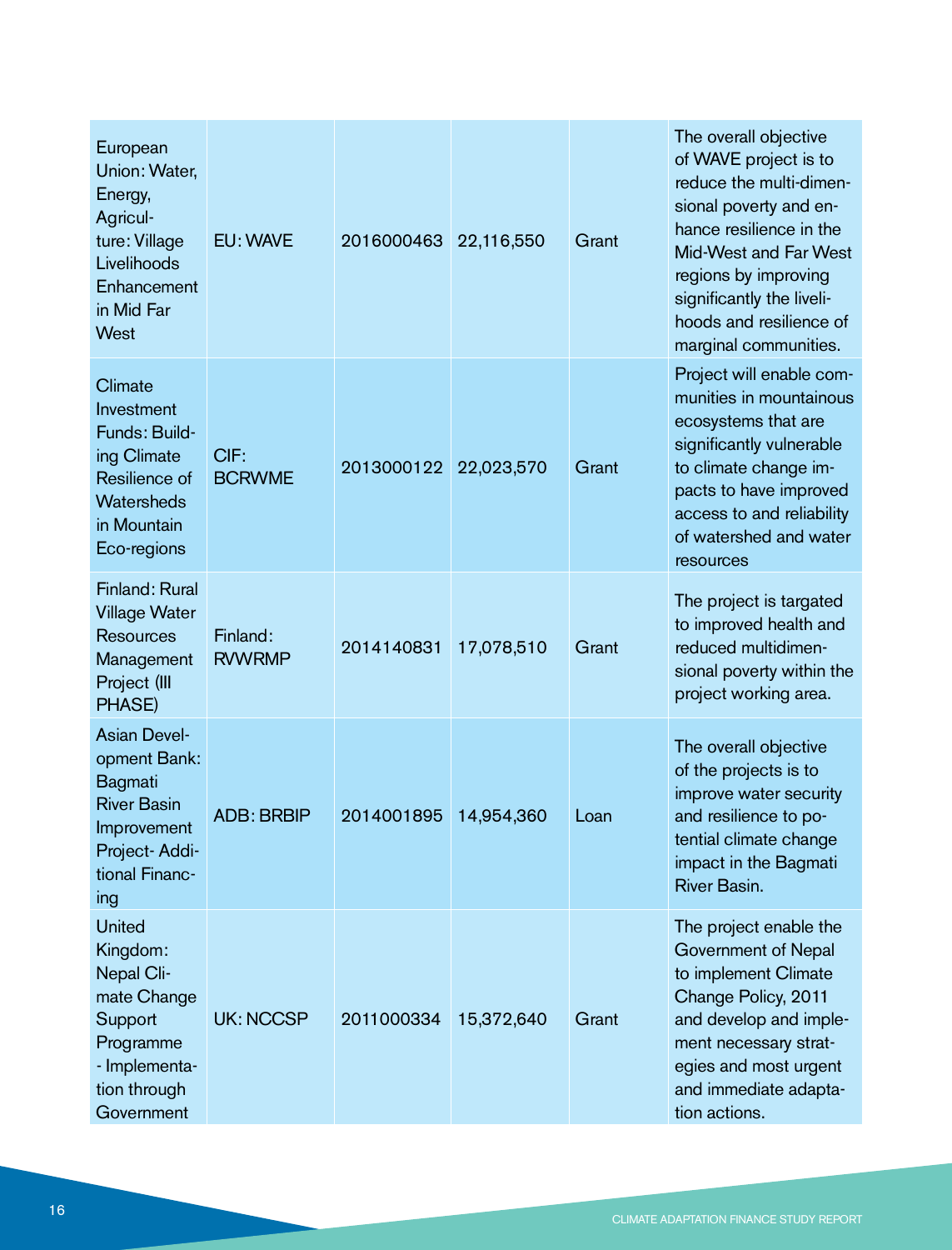| Adaptation<br>Fund: Adapt-<br>ing to Climate<br>induced<br>Threats to<br>Food Pro-<br>duction and<br><b>Food Security</b><br>in the Karnali<br>region of<br>Nepal | <b>AF: Adapting</b><br>to CIT | 2015000010    | 9,485,654 | Grant | The project aims to<br>strengthen local ca-<br>pacity to identify cli-<br>mate risks and design<br>adaptive strategies,<br>diversify livelihood and<br>strengthen food security<br>for climate vulnerable<br>poor in target areas<br>and increase resilience<br>of natural systems that<br>support livelihoods to<br>climate change induced |
|-------------------------------------------------------------------------------------------------------------------------------------------------------------------|-------------------------------|---------------|-----------|-------|---------------------------------------------------------------------------------------------------------------------------------------------------------------------------------------------------------------------------------------------------------------------------------------------------------------------------------------------|
|                                                                                                                                                                   |                               |               |           |       | stresses.                                                                                                                                                                                                                                                                                                                                   |
| Global En-<br>vironement<br>Facility: Eco-<br>system-based<br>Adaptation<br>for Climate-<br>resilient<br>development<br>in the Kath-<br>mandu Valley,<br>Nepal    | GEF: EbA for<br><b>CRD</b>    | 2017000206    | 6,884,000 | Grant | The project objective is<br>to increases capacity<br>of communities living in<br>the Kathmandu Valley to<br>adapt to the negative ef-<br>fects of climate change<br>using Ecosystem-based<br>Adaptation.                                                                                                                                    |
| Assessed climate-related commitments<br>(USD):                                                                                                                    |                               | 768,665,314   |           |       |                                                                                                                                                                                                                                                                                                                                             |
| Total climate-related commitments 2013-2017<br>(USD):                                                                                                             |                               | 1,918,577,987 |           |       |                                                                                                                                                                                                                                                                                                                                             |
| Assessed finance as a percentage of national<br>climate-related commitments:                                                                                      |                               | 40%           |           |       |                                                                                                                                                                                                                                                                                                                                             |

#### 4.2. Step 1 - Climate vulnerability context

TThis step was analysed to assess if the selected projects had performed vulnerability analyses and whether the associated risks were clearly indicated in the project to address the relevant adaptation needs. Figure 3 below consists of a list of 15 projects and their assessment scores based on project document (PD) and observation assessment (OA) (See section 4.1. Brief Methodology for detail). The score (0-10) indicates rating of the analysis of climate vulnerability where 0 implies that project does not at all address the guiding question and the project cannot be considered adaptation finance and 10 implies that the project fully addresses all aspects of the guiding question and is fully relevant for adaptation project.

As seen in the Figure 3, not much difference is seen in the climate vulnerability context of the project as informed by evidence from both PD and OA. Of the 15 projects listed here, 10 are the largest ones based on budget (where this report uses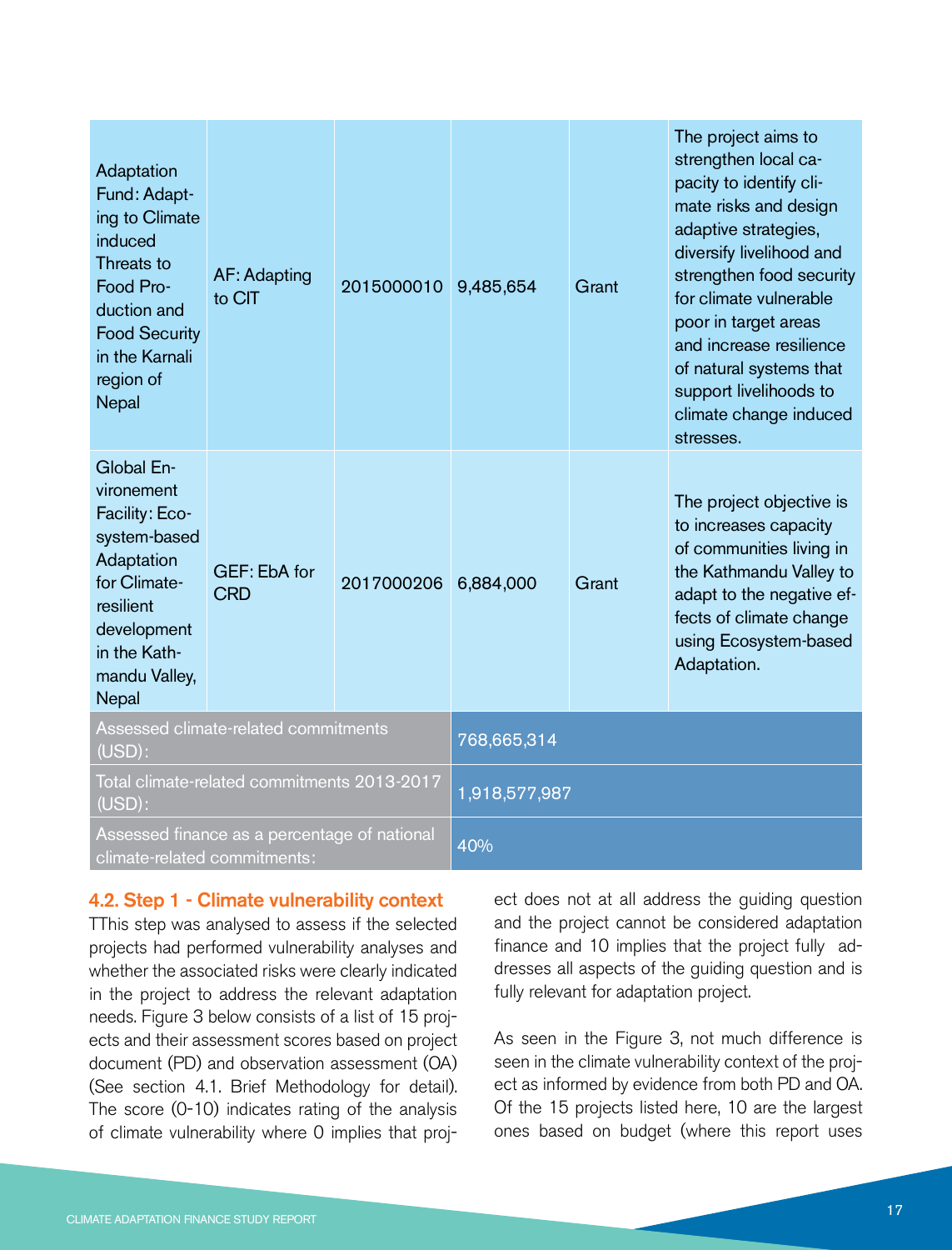"large projects" in the analysis to indicate large projects based on their budget) and the other 5 are the complementary projects.

Two large projects IFAD: ASHA and CIF: BCRWME have high scores, ranging from 9-10 (Figure 3 below) based on both PD and OA indicating these projects have clearly presented the context of vulnerability and impacts related to climate change and climate variability and is also supported well by OA. Vulnerability assessment has been carried out in these project's areas and NAPA document forms the basis for almost all the project's vulnerability and risk assessments. Irregular and decrease in rainfall

pattern, drought and water scarcity have been found to be major risks in some of the project areas, while increased rainfall resulting in slope failures have been found to be another risks in other project areas. These risks are exacerbated by poverty, lack of basic needs and limited livelihood alternatives. Fou r complementary projects - ADB: BRBIP, UK: NCCSP, AF: Adapting to CIT and GEF: EbA for CRD have scores ranging from 6-9 (Figure 3 below) based on PD and OA. The lower score in OA for ADB: BRBIP (PD-7; OA-6) and UK: NCCSP (PD-8; OA-7) projects indicate that there is slight difference in the vulnerability context described in the document and actual implementation on the ground.



*Figure 3: Analysis of climate vulnerability context- summary of project ratings*

Other 5 projects such as EU: EU-CARD, WB: Nepal livestock, ADB: TST, EU: WAVE and Finland: RVWRMP have low score ranging from 0-4 because the context of vulnerability and impacts related to climate change and climate variability has not been considered well in the project document which also aligns with the response of the OA. For instance,

EU CARD project has assessment rating of 4 for PD and 0 for OA. Although, project document has marked climate change adaptation as the significant objective, the same is not reflected by OA. According to observation assessment, the programme does not consider the context of risks, vulnerabilities and impacts related to climate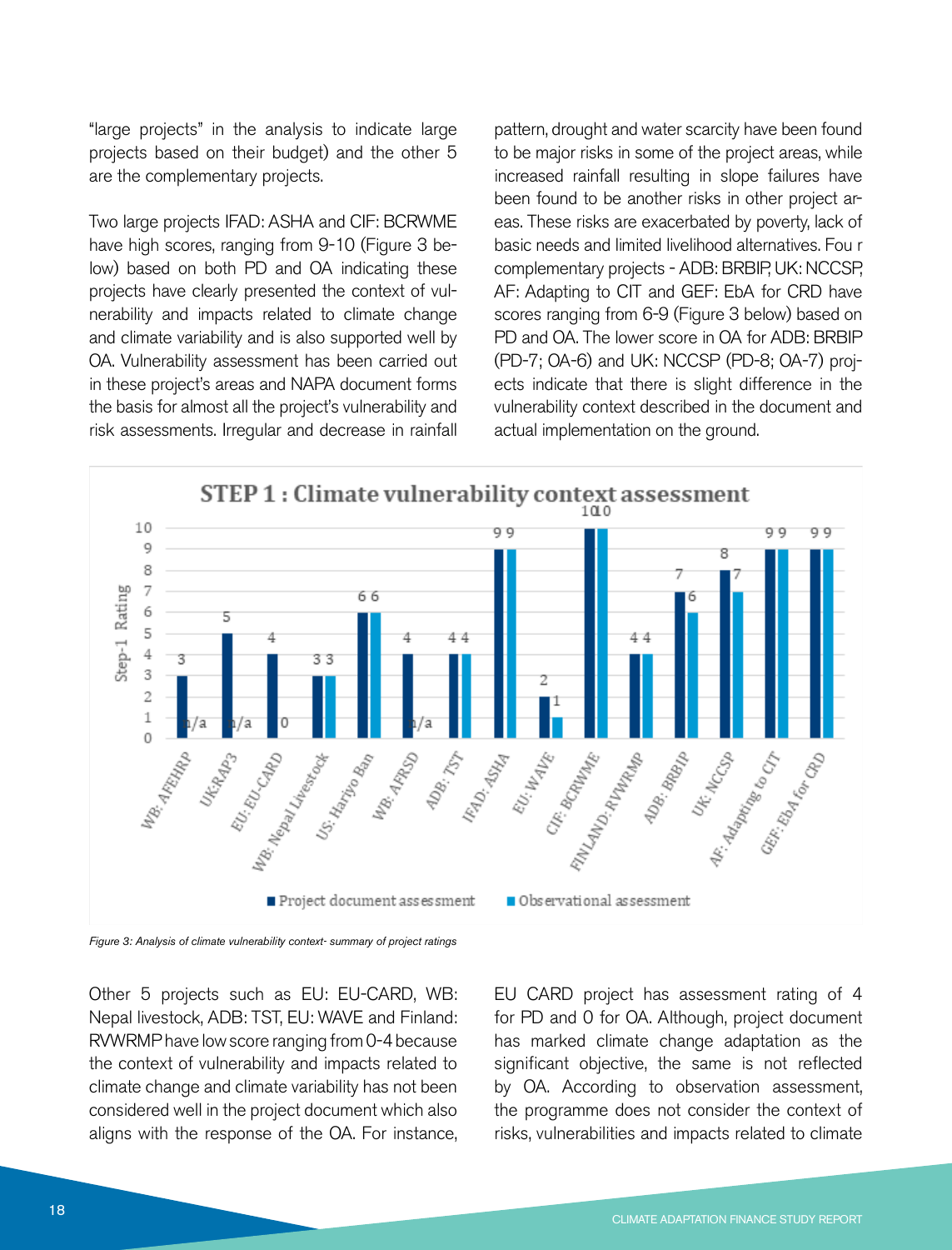variability and climate change. It was pointed out that, "This is a budgetary support programme of EU to Nepal therefore implementation at the ground level will not be monitored and activities of the programme do not directly address the vulnerability and adaptation needs." Although the PD is informed by climate change impacts in the project area some of the projects received low score ratings as no specific vulnerability assessment was done to categorize the risks and vulnerability. It is also to be noted that not all projects have done their project based vulnerability assessment but rather relied on secondary sources such as the NAPA document or other sources of information.

In case of a cross cutting project, US: Hariyo Ban score is 6 for both PD and OA as assessment score is given with the fact that this project should be looked from the presepective of mitigation as well because mitigation component is as large as adaptation in the project.

Another 3 large projects such as WB: EHRP (largest of all 15 projects), UK: RAP3 (second largest) and WB: AFRSD have low to intermediate score rating ranging from 3 to 5 for this step as per the PD, and assessment is not done for OA and indicated as n/a in the figure 3 above. Here, high score rating is considered 6- 10; 5 is an intermediate score and low score rating is 0-4.

Looking at the trend of all the project ratings, OA score is either equal to or lower than the score of PD. This could be implied to the OA rating of these 3 large projects and estimate that the OA rating for these 3 large projects is also either equal to lower than the score of PD. Hence, the score rating can be estimated to range from 0 to 5.

One of the major results that can be drawn from the Step 1: Climate Vulnerability Context is that projects with high assessment rating in the project document also have high assessment rating in the observation assessment indicating that the project has set climate vulnerability context very well in the project area. Similarly, low assessment rating of the projects based on both project document and observation assessment shows the climate vulnerability context is not considered well. In addition, the largest of all the 15 projects i.e. WB: EHRP have a very low assessment rating (PD- score 3). While compared to the 5 complementary projects, the 10 largest projects it can be seen that only 30% of the projects from the 10 largest project lists have high score rating for this step and 80% of the projects from 5 complementary project list have high score rating.

4.3. Step 2 - Statement of purpose or intent

This second step of the analyses is intended to assess if the identified vulnerability is considered a fundamental driver of the project's objective to build adaptive capacity and resilience. This step followed the same assessment rating score (0-10) used in Step 1 for both PD and OA. The analyses shows that out of the 15 projects, 2 large projects (IFAD: ASHA and CIF: BCRWME) including 3 complementary projects (UK: NCCSP, AF: Adapting to CIT and GEF: EbA for CRD) have high assessment rating score 9 for both PD and OA indicating that climate change adaptation is the fundamental driver of projects' objective contributing 90% to adaptation relevance as evident in PD.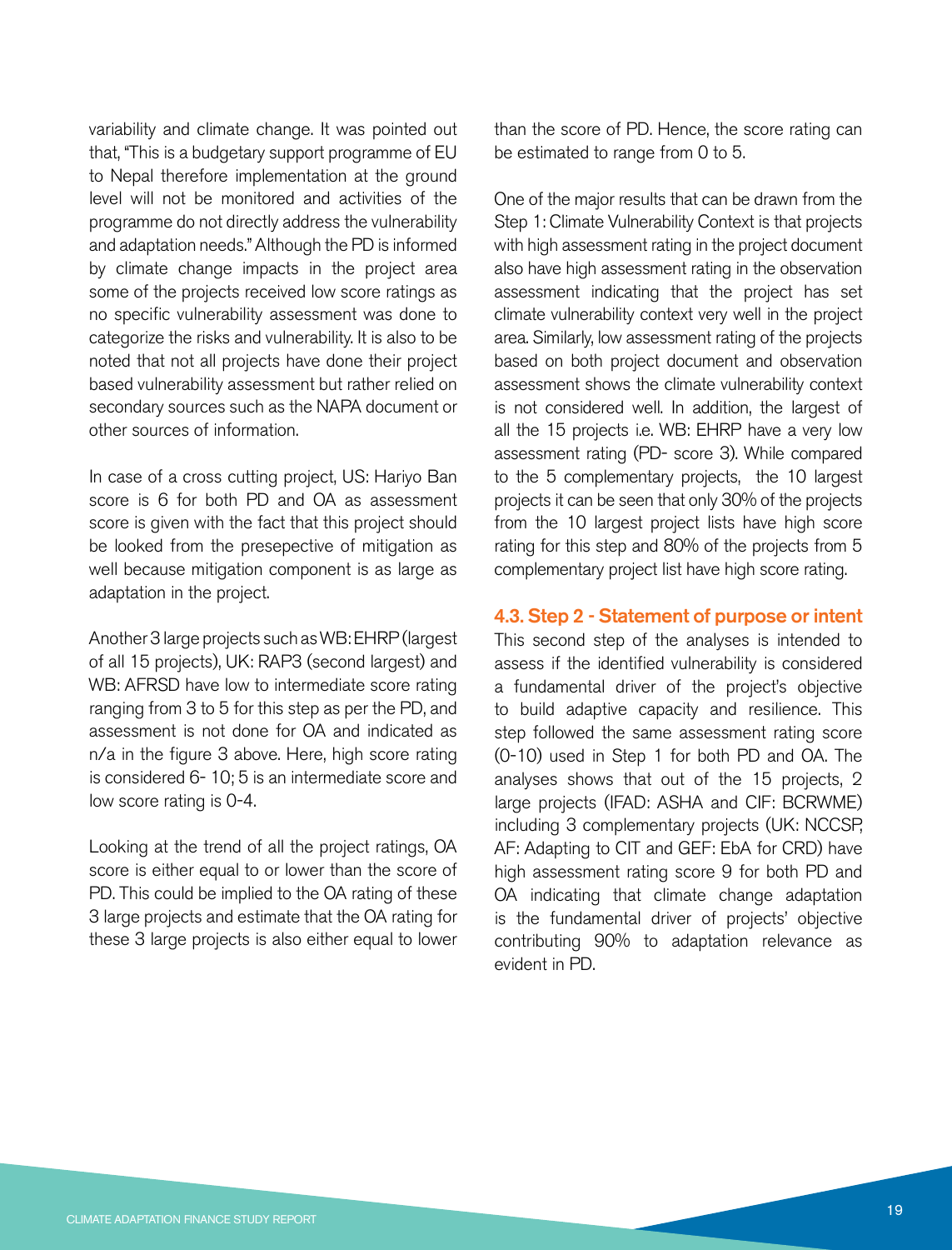

#### STEP 2: Statement of purpose or intent assessment

*Figure 4: Analysis of statement of purpose or intent- summary of project ratings*

For instance the adaptation relevant objective of NCCSP project is to build capacity of the Government of Nepal and implement adaptation measures at the local level. In addition, the NCCSP design is completely in line with NAPA (2010), the Three Year Plan (2010/11-2013/14), Nepal's Climate Change Policy (2011) and National framework on LAPA (2011). The NCCSP project has helped to improve the adaptive capacity at activity level through various activities such as- the project implements 70 LAPAs to deliver effective adaptation services to the most vulnerable; local beneficiaries were provided training events such as forest management, climate change adaptation, improved cooking stove manufacturing, off season vegetable and so on.

As for the other 5 projects (EU: EU-CARD, WB: Nepal Livestock, ADB: TST, EU: WAVE and RVWRMP) with low assessment rating ranging from 1-4 shows that climate change is not the fundamental driver of the project's objective indicating only 10%-40% to

adaptation relevance. One example can be seen for – the WB: Nepal Livestock project which is expected to generate significant adaptation and mitigation cobenefits as per the PD (score 4) equally supported by OA (score 4). Another example is for EU: WAVE project where, climate change adaptation is not the fundamental driver of the project's objective. The objective is to improve the livelihoods and resilience of marginal communities by reducing multidimensional poverty. As reported from the OA, the project is not focused on climate change adaption but has indirect linkages (PD-2 and OA-1). Another project with low assessment rating i.e. 4 in both PD and OA is US:Hariyo Ban which is a crosscutting project. Assesment of this project indicates that both adaptation and mitigation are addressed in this project through adaptation activities and REDD+. The analysis and scoring of this project is also a bit different form the rest of the projects due to the crosscutting nature of the project.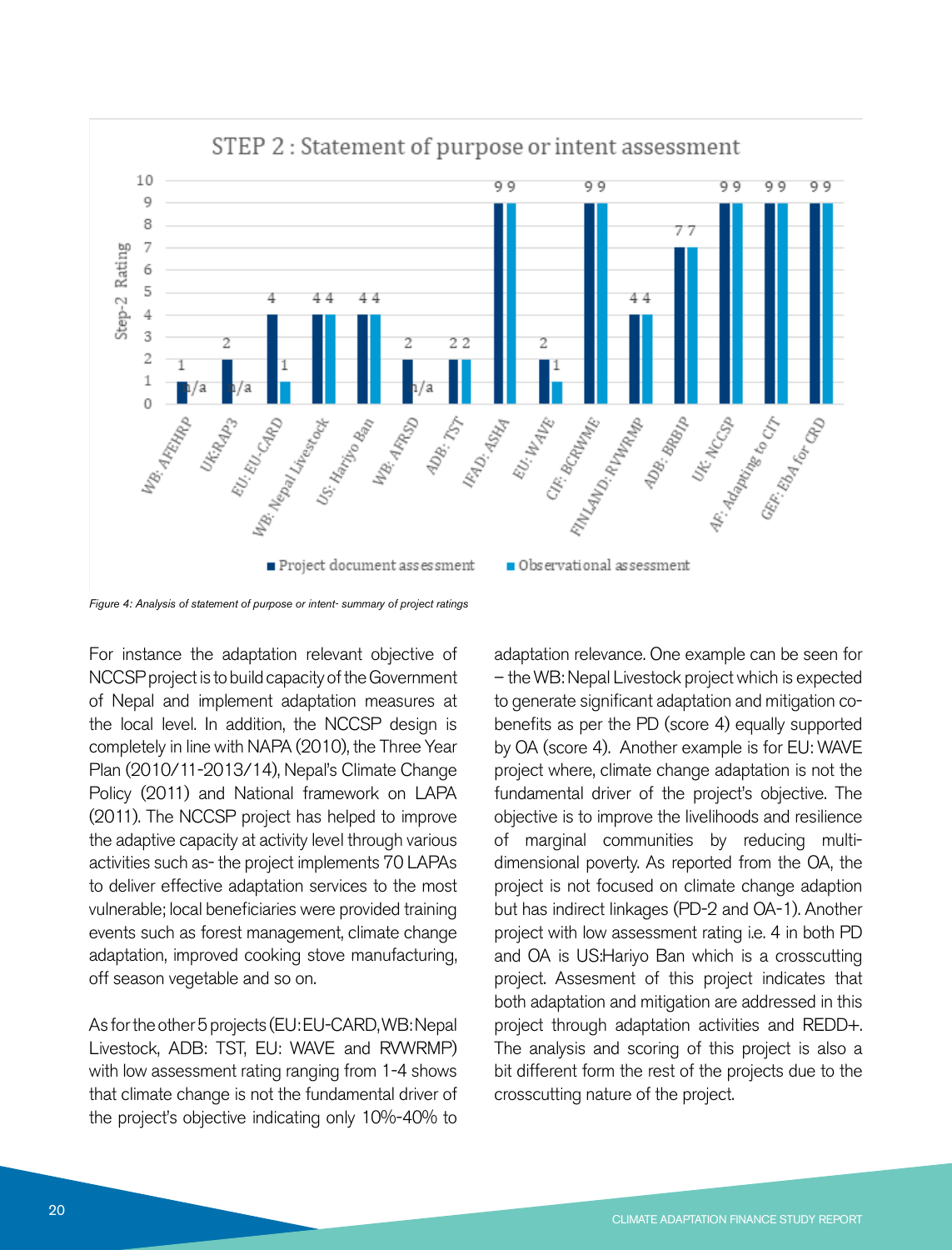Concerning another 3 large projects such as WB: EHRP, UK: RAP3 and WB: AFRSD, all have very low score ratings of 1 and 2 for this step, as per the PD analysis, with assessments not feasible for OA (as indicated by "n/a" in figure 4 above). Looking at the trend of all the project ratings, OA score is either equal to or lower than the score of PD. This could be implied to the OA rating of these 3 large project and estimate that the OA rating for these 3 large projects is also either equal to lower than the score of PD. Hence, the score rating can be estimated to be ranging from 0 to 2.

One of the major results that can be drawn from the Step 2: It appears that these projects are dedicated to addressing climate change impacts with principal objectives focusing explicitly on addressing climate change impacts, while those with significant objectives have indirect contribution to climate change works with least priority to addressing climate change impacts. In addition, the largest of all the 15 projects i.e. WB: EHRP have a very low assessment rating (PD- score 2). When compared with the 5 complementary project, it can be seen that only 30% of the projects from the 10 largest project lists have high score rating for this step and 80% of the projects from 5 complementary project list have high score rating. Here, high scoring rating is 6- 10, 5 is an intermediate score and low score rating is 0-4. This score rate of step 2 is the same as step 1.

#### 4.4. Step 3 - Linkage between climate vulnerability and project activities

This third step of the analysis was done to see if there was a clear and direct link established between climate vulnerability, identified risks and a project's activities. This step also followed the same assessment rating score (0-10) used in Step 1 and 2 for both PD and OA.

The analyses shows that out of the 15 projects, 2 large projects (IFAD: ASHA and CIF: BCRWME) including 4 complementary projects (ADB: BRBIP, UK: NCCSP, AF: Adapting to CIT and GEF: EbA for

CRD) have high assessment score ranging from 8-10 indicating that these projects demonstrate clear and direct link between the implemented project activities and vulnerability and adaptation needs helping to improve the situation of the communities. For instance, In case of the GEF: EbA for CRD, the restoration of climate resilient wetlands helps reduce the impacts of floods, climate-resilient livelihoods result in the increased adaptive capacity of local communities and groundwater recharge helps in water conservation.

were cited in the projects mentioned above such as income generation and water source preservations, which are directly linked to addressing poverty and also expected to build climate resilience and adaptive capacity of the communities. When compared with the 5 complementary projects, the 10 largest projects it can be seen that only 30% of the projects from among the 10 largest ones have high score rating for this step, while 80% of the projects from 5 complementary project list have high score rating. Here, high scoring rating is 6- 10, 5 is an intermediate score and low score rating is 0-4. This score rate of step 3 is the similar to step 2 and step 3.

Similarly, in AF: Adapting to CIT project the project intervention helped improve the situation related to adaptation as more than 80% of target households have skills and knowledge to adopt adaptation strategies for livelihood diversity, soil management, and resistant crop varieties and so on. IFAD: ASHA, CIF: BCRWME and ADB: BRBIP projects have same assessment rating score 9 for both PD and OA while UK: NCCSP, AF: Adapting to CIT and GEF: EbA for CRD projects differ in their assessment rating score for PD and OA (See Figure 5 below for detail).

The other 4 projects namely EU: EU-CARD, WB: Nepal Livestock, EU: WAVE and Finland: RVWRMP have low assessment rating score ranging from 1 to 4 contributing only about 10%-40% for adaptation relevance which shows that the implemented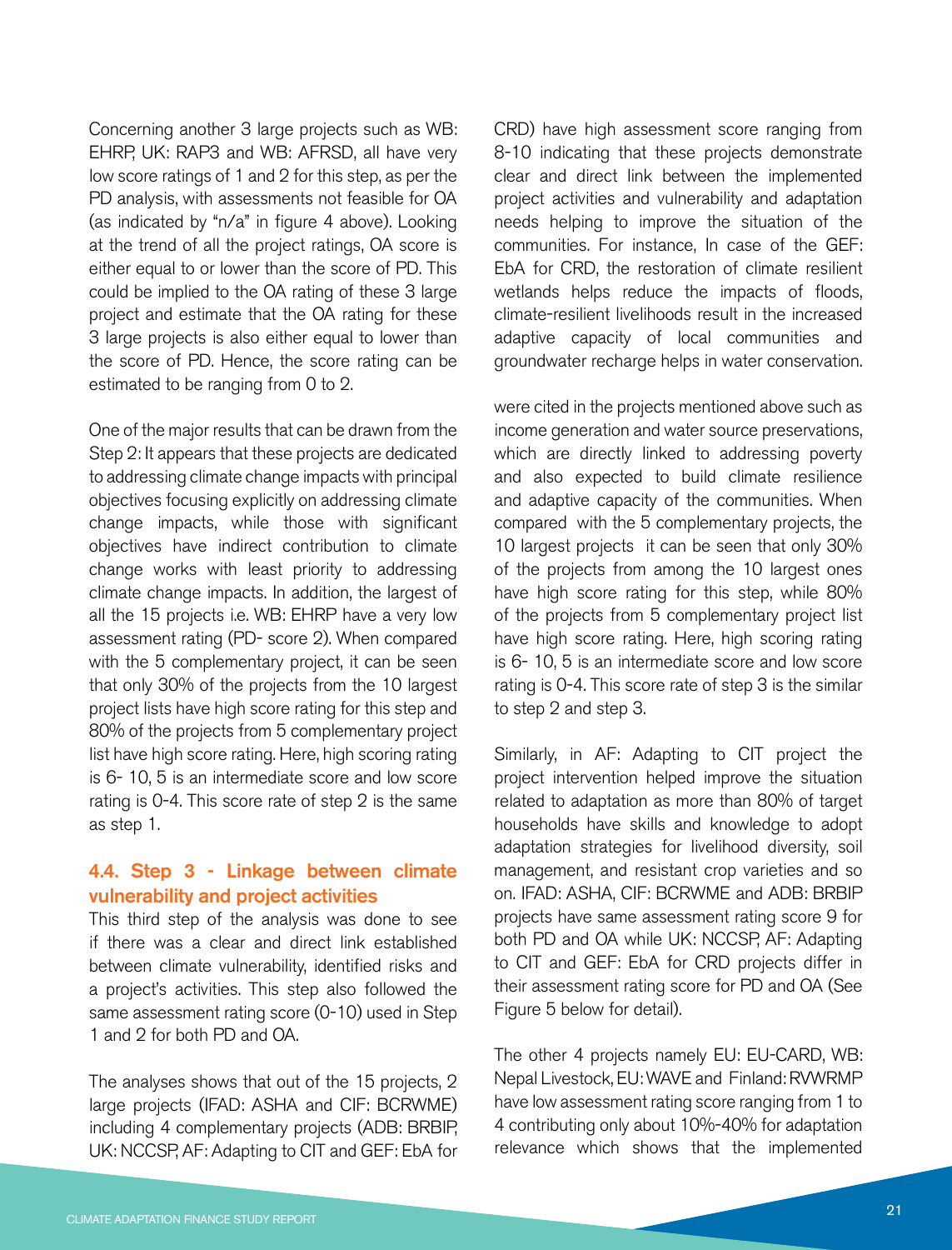

*Figure 5: Analysis of the linkage between climate vulnerability and project activities- summary of project ratings.*

project activities have very limited or no direct link with the climate vulnerability and assessment needs. However, in case of ADB: TST project, 50% is dedicated to adaptation relevance as per the PD while OA puts it as only 30%. In case of EU: EU-CARD, although the project document (score 4) contains activities that consider climate change impacts such as diversification of production, of incomes, drought and flood resistant seeds, land protection investments and others contributing to increased resilience of farmers to the effects of Climate change and disasters. However the OA presents a different picture. As per the OA this is a budgetary support programme of EU to Nepal and has no direct link of the implemented activities to the adaptation needs thereby making the OA rating score 1. Likewise, the projects with low assessment ratings reflect that only certain activities in the entire project are directed to address climate change issues. For instance, in case of EU: WAVE project the PD has listed plenty of activities which are related to climate change adaptation such as

addressing ground water depletion, DRR trainings and capacity building, improve water catchment areas, slope maintenance, promote greenery, raised planting beds, use of plastic and organic mulch and drip-irrigation and so on making the assessment rating score 3. However, the OA revealed that only about 10%-15% of the activities are designed to address climate change. In addition, the activities that are designed for this project address climate change impacts indirectly making the rating score 2. US: Hariyo Ban project score 5 for both PD and OA indicating that the project activities contribiutes to climate vulnerability and are linked to improve adaptation. The PD also reflectes that mitigation is also of equal priority as that of adaptation.

Another 3 large projects such as WB: EHRP, UK: RAP3 and WB: AFRSD have rating score ranging from 3 to 5 for this step as per the PD. OA has not been done and indicated as n/a in the figure 5 above. Looking at the trend of all the project ratings, OA score is either equal to or lower than the score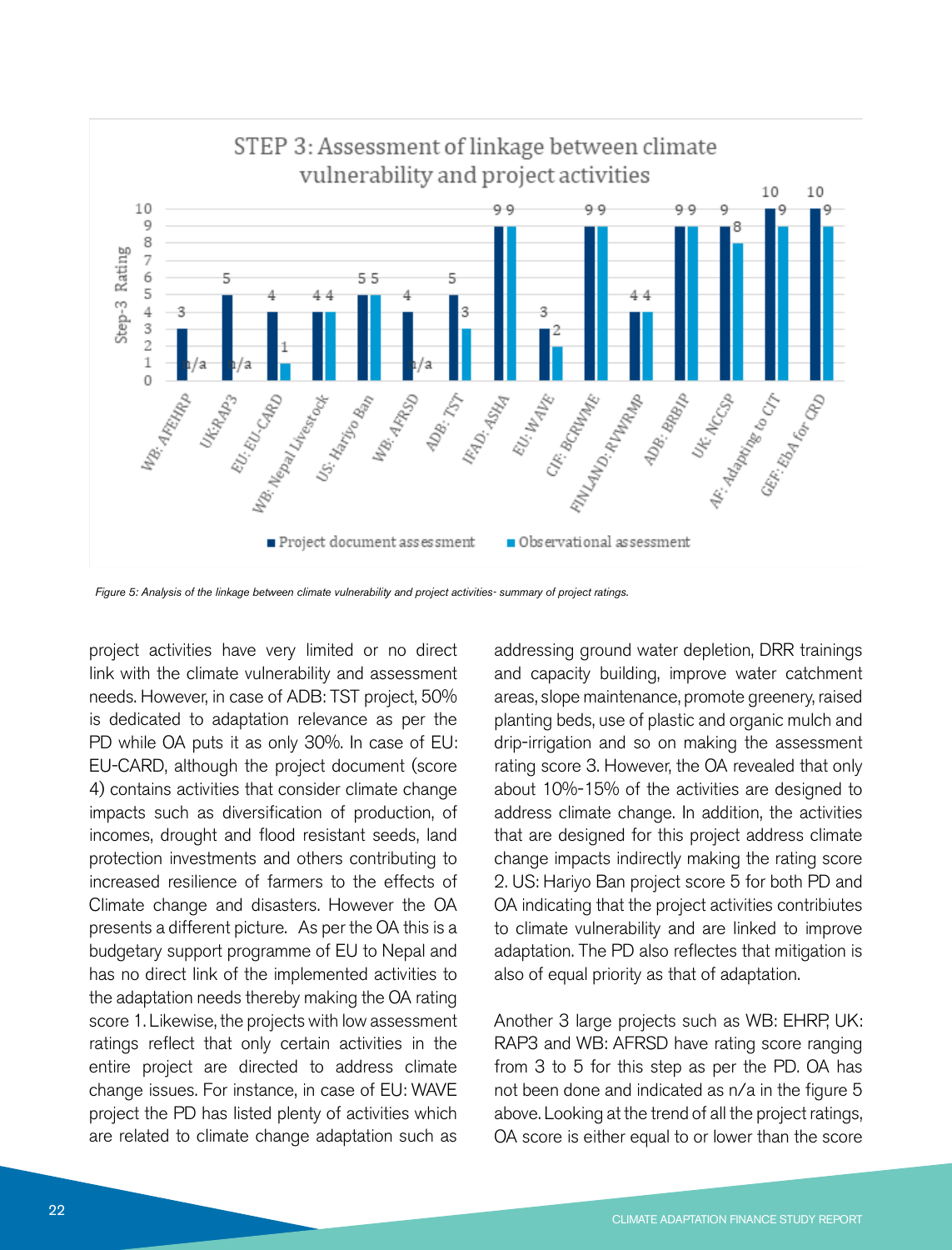

### Consolidated Assessment Results:

of PD It is safely presumed that the OA ratings of these 3 large projects are also either equal to lower than the score of PD. Hence, the score rating can be estimated in the range from 0 to 5.

One of the major results that can be drawn from the Step 3: Those projects whose principle objective is to address climate vulnerability have activities that directly address adaptation needs, while the ones, which do not have principle objective to address climate change risks have some activities that indirectly address adaptation needs and climate change is their crosscutting issue. Such activities directly or indirectly help to build the adaptive capacity of the communities. Various examples were cited in the projects mentioned above such as income generation and water source preservations, which are directly linked to addressing poverty and also expected to build climate resilience and adaptive capacity of the communities. When compared with the 5 complementary projects, the

10 largest projects it can be seen that only 30% of the projects from among the 10 largest ones have high score rating for this step, while 80% of the projects from 5 complementary project list have high score rating. Here, high scoring rating is 6-10, 5 is an intermediate score and low score rating is 0-4. This score rate of step 3 is the similar to step 2 and step 3.

#### 4.5. Consolidated 3-step analysis

A consolidated 3-step analysis of the 15 projects was assessed to demonstrate the adaptation relevance of the projects based on project documents (PD) and observation assessment (OA).

The assessment result shows that out of the 15 projects, 2 large projects: IFAD: ASHA and CIF: BCRWME, and 4 complementary projects: ADB: BRBIP, UK: NCCSP, AF: Adapting to CIT and GEF: EbA for CRD, have high adaptation relevance indicating that these projects are hugely dedicated

*Figure 6: Assessed adaptation-relevance of the projects- consolidated summary of project ratings*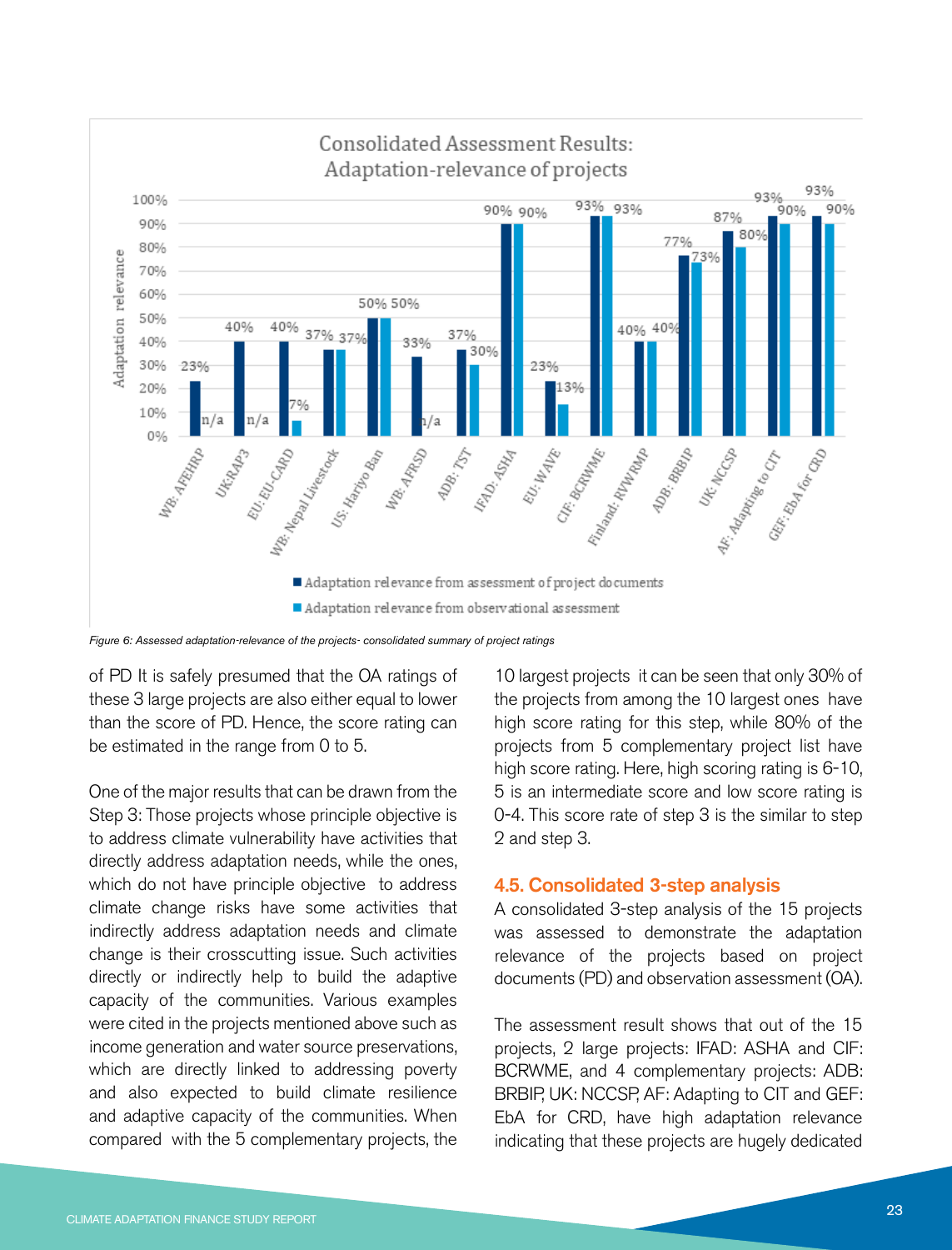to adaptation finance agreed upon by both PD and OA. The adaptation relevance of these projects ranges from 77% to 93% in PD and 73% to 93% in OA. It is interesting to note that of these 7 high adaptation relevance projects only two -- IFAD: ASHA (90%) and CIF: BCRWME (93%)-- have same adaptation relevance percentage for both PD and OA indicating that there is no difference between the planned and actual initiatives. Similarly, other projects such as AF: Adapting to CIT and GEF: EbA for CRD have a difference of 3% between PD (93%) and OA (90%), ADB: BRBIP project has a difference of 4% (PD-77% and OA-73%) followed by UK: NCCSP which have a difference of 7% between PD (87%) and OA (80%). The adaptation relevance of the cross cutting project US: Hariyo Ban is 50% for both PD and OA indicating that the project has equal adaptation and mitigation relevance.

Other 5 projects such as EU: EU-CARD, WB: Nepal Livestock, ADB: TST, EU: WAVE and Finland: RVWRMP show low adaptation relevance indicating that these projects are not principally adaptation projects. Climate change adaptation is the secondary objective or a cross cutting issue for these projects agreed upon by both PD and OA. The adaptation relevance of these projects range from 23% to 40% in PD and 7% to 40% in OA. Two projects- WB: Nepal Livestock (37%) and Finland: RVWRMP (40%) show same percentage of adaptation relevance for both PD and OA. Similarly, other projects such as ADB: TST has difference of 7% between PD (37%) and OA (30%), EU: WAVE project has a difference of 10% (PD-23% and OA-13%) followed by EU: EU CARD, which has a huge difference of 33% between PD (40%) and OA (7%). One of the most significant differences in adaptation relevance that can be noticed is in the EU: EU-CARD project. Although EU: EU-CARD project is not a climate change project, PD shows 40% of the total climate commitment can be considered as adaptation finance, while it is contested by the OA, which puts the dedication to adaptation finance only at 7%. This reveals a

huge difference between the planned and actual initiatives for adaptation indicating that this project has very minimal contribution to climate change adaptation.

Other 3 large projects such as WB: EHRP, UK: RAP3 and WB: AFRSD show adaptation relevance ranging from 23% to 40% as per the PD. The OA is not done and indicated as n/a in the figure 6 above. Given the trend of all the project ratings, which show OA score is either equal to or lower than the score of PD it is safely presumed that the OA ratings for these 3 large projects are also either equal to lower than the score of PD. Hence, the score rating can be estimated at a range from 0% to 40%.

When comparing the 10 largest projects with the 5 complementary projects, the consolidated assessment result shows that only 30% of the projects from among the 10 largest ones have high score rating for the overall 3-steps, while 80% of the projects from 5 complementary project lists have high score rating, which clearly indicates that projects with large budget have the least contribution to climate/adaptation relevance.

#### 4.6. Comparison of assessed and reported adaptation finance

The Table 5 below shows a list of 15 assessed projects and includes two major aspects: firstly it shows the climate commitments reported by the donor to the OECD, including the climaterelated and subsequent adaptation-related finance figures; and secondly the table outlines the assessed adaptation finance finances based on the adaptation-relevance coefficients produced from both project document (PD) analyses, and observational assessments (OAs) detailed in the above sections.

The 10 largest projects (based on budget) appear as the first 10 rows of the below table, and are-WB: EHRP, UK: RAP3, EU: EU-(CARD), WB: Nepal Livestock, US: Hariyo Ban, WB: AFRSD, ADB: TST, IFAD: ASHA, EU: WAVE and CIF: BCRWME.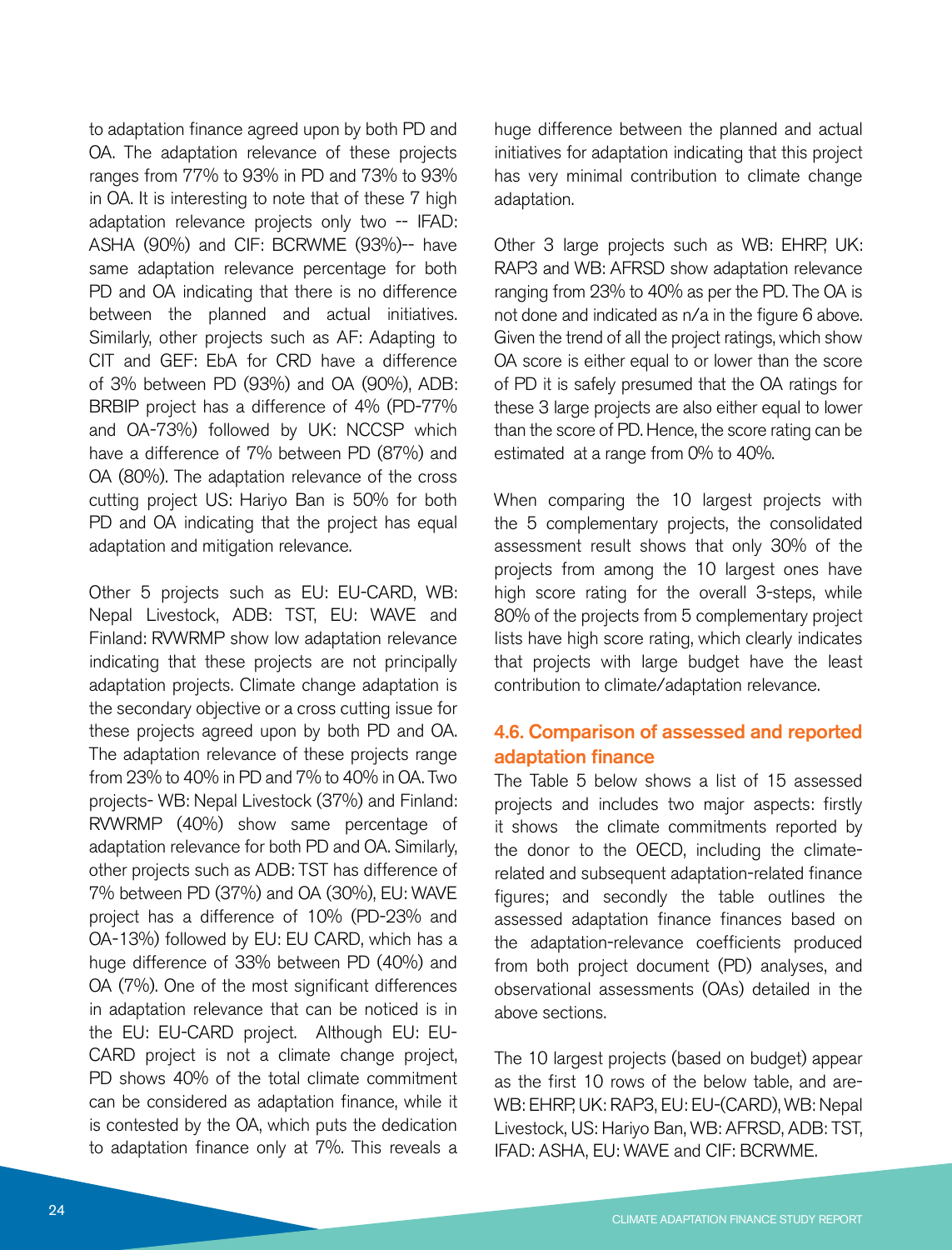Of these 10 largest projects, the 5 largest Rio marked projects are EU: EU-(CARD), US: Hario Ban, IFAD: ASHA, EU: WAVE and CIF: BCRWME. While the WB: EHRP, WB: Nepal Livestock, WB: AFRSD and ADB: TST are the MDB projects were provided by MDBs which do assign Rio markers. The other 5 projects- Finland: RVWRMP, ADB: BRBIP, UK: NCCSP, AF: Adapting to CIT and GEF: EbA for CRD are complementary projects (selected based on the criteria in methodological paper) and have lower budget than the first 10 projects.

The adaptation finance purportedly committed by the 15 projects, as reported by the donors, is 648,687,802 USD, of which 383,642,353 USD, or 59% of the total assessed adaptation finance in this report, is estimated in our assessments to be over-reported. This over-reported adaptation finance equates to 19% of all climate finance received in Nepal over the 5-year period 2013- 2017. A significant figure considering only 15 of 609 climate-related projects were assessed.

*Table 4: Implications of adaptation finance- comparing reported and assessed adaptation finance figures.\*Adaptation-related finance sourced from the OECD has been adjusted for each donors specific Rio marker 1 coefficient, where possible. When not possible, it has been calculated using a 40% coefficient. For MDB*  projects that do not apply Rio markers, the stated amount is the "Adaptation-related development finance" figure as reported by the donor to the OECD, with the exception of the 2015 WB: EHRP commitment of 162.3 million USD, which is considered as adaptation finance even though it was reported without an objective *breakdon as it is referred to as such in World Bank documentation.*

| <b>Project Name</b>        | <b>Rio markers</b> |                | sand USD)                    | <b>Financial commitments</b><br>reported to OECD (thou- |                                        | <b>Assessed adaptation-related</b><br>commitments (USD) |
|----------------------------|--------------------|----------------|------------------------------|---------------------------------------------------------|----------------------------------------|---------------------------------------------------------|
|                            | Adaptation         | Mitigation     | Climate-relat-<br>ed finance | Adapta-<br>tion-related<br>finance                      | From project<br>document<br>assessment | From observa-<br>tional assess-<br>ment                 |
| <b>WB:AFEHRP</b>           | n/a (MDB)          | n/a (MDB)      | 265,512,240                  | 265,512,240                                             | 61,952,856                             | n/a                                                     |
| UK:RAP3                    | n/a (MDB)          | n/a (MDB)      | 48,792,977                   | 19,517,191                                              | 19,517,191                             | n/a                                                     |
| EU: EU (CARD)              | 1                  | $\overline{0}$ | 43,768,000                   | 17,507,200                                              | 17,507,200                             | 3,063,760                                               |
| <b>WB: Nepal Livestock</b> | n/a (MDB)          | n/a (MDB)      | 19,053,950                   | 19,053,950                                              | 7,049,962                              | 7,049,962                                               |
| US: Hariyo Ban             | $\overline{2}$     | $\overline{2}$ | 31,478,000                   | 15,739,000                                              | 15,739,000                             | 15,739,000                                              |
| <b>WB: AFRSD</b>           | n/a (MDB)          | n/a (MDB)      | 30,800,000                   | $\mathbf 0$                                             | 10,266,667                             | n/a                                                     |
| AsDB:TST                   | n/a (MDB)          | n/a (MDB)      | 23,540,101                   | 23,540,101                                              | 8,709,837                              | 7,062,030                                               |
| <b>IFAD: ASHA</b>          | $\overline{2}$     | $\overline{0}$ | 22,439,620                   | 22,439,620                                              | 20,195,658                             | 20,195,658                                              |
| EU: WAVE                   | 1                  | 1              | 22,116,550                   | 4,423,310                                               | 5,086,807                              | 2,875,152                                               |
| <b>CIF: BCRWME</b>         | $\overline{2}$     | $\mathbf 0$    | 22,023,570                   | 22,023,570                                              | 20,555,332                             | 20,555,332                                              |
| Finland: RVWRMP            | 1                  | $\overline{0}$ | 17,078,510                   | 6,831,404                                               | 6,831,404                              | 6,831,404                                               |
| AsDB:BRBIP                 | n/a (MDB)          | n/a (MDB)      | 14,954,360                   | 14,954,360                                              | 11,464,733                             | 10,966,267                                              |
| <b>UK: NCCSP</b>           | $\overline{2}$     | $\mathbf 0$    | 15,372,640                   | 7,686,320                                               | 13,322,955                             | 12,298,112                                              |
| AF: Adapting to CIT        | $\overline{2}$     | $\Omega$       | 9,485,654                    | 9,485,654                                               | 8,853,273                              | 8,537,085                                               |
| <b>GEF: EbA for CRD</b>    | $\overline{2}$     | $\mathbf 0$    | 6,884,000                    | 6,884,000                                               | 6,425,067                              | 6,195,600                                               |
| <b>Totals</b>              |                    | 593,300,172    | 455,597,920                  | 233,477,941                                             | 121,369,361                            |                                                         |
|                            |                    |                |                              | Over-reporting                                          | 238,686,777                            | 39,367,480                                              |
|                            |                    |                | Under-reporting              |                                                         | 6,300,132                              | 4,611,792                                               |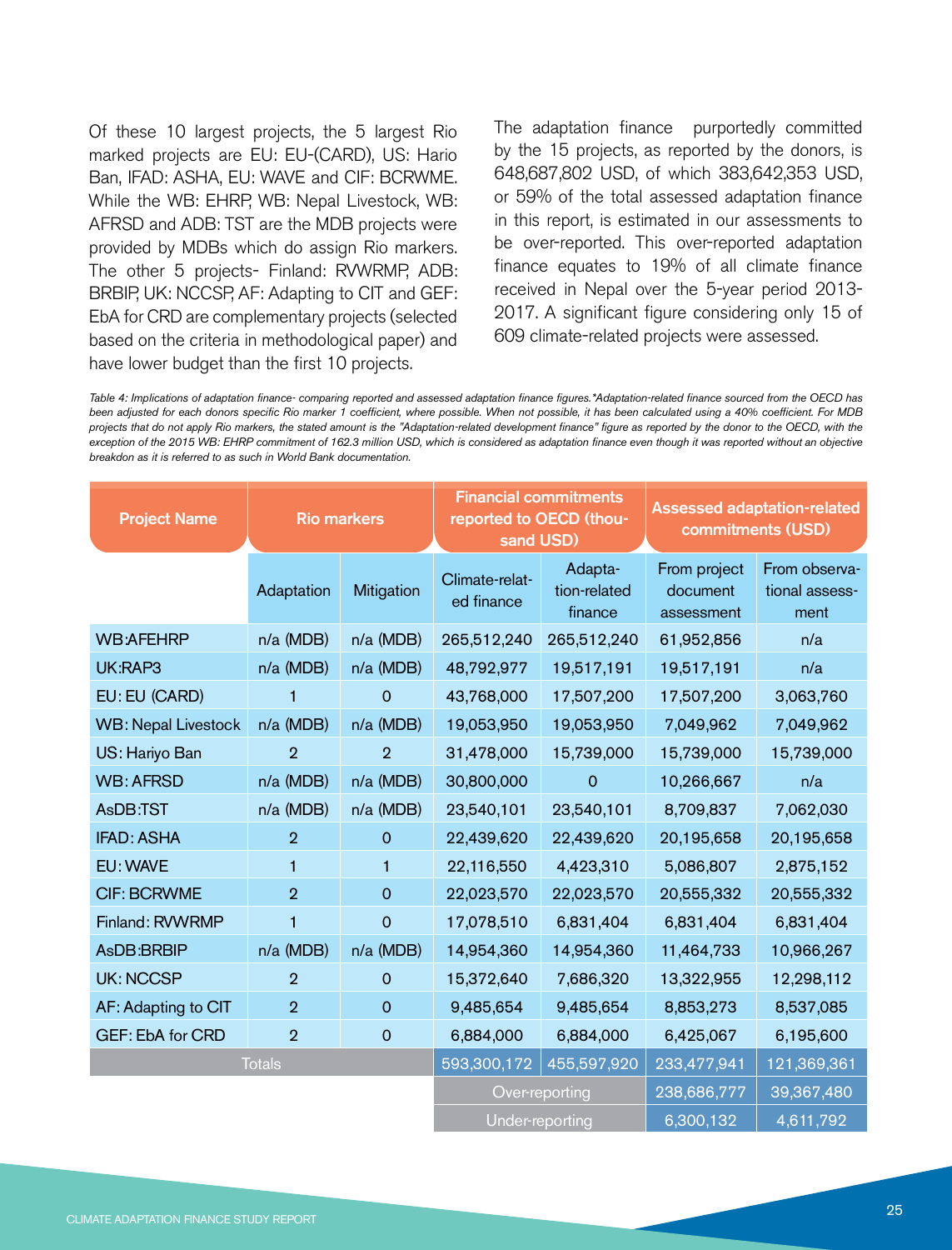The overwhelming source of over-reporting across the 15 projects, by far, results from the WB: EHRP project. This report's assessment indicates that 327,981,627 USD, or 77% of the adaptation finance reported by the WB for this project, has been over-reported, and is not deemed adaptation-relevant. As outlined further in Box 1 below, the our estimate of the WB: EHRP's adaptation finance figure, and resulting over-reported adaptation finance figure, seems to stem from a more conservative calculation of the funds that can be considered as incrementally relevant towards adaptation, i.e. the portion of funds specifically dedicated to adaptation purposes rather than broader developmental goals.

Throughout the assessments there are discrepancies between the adaptation finance as reported to the OECD, calculated through PD analysis, and as calculated based on OAs. Indicating that the budget reported to the OECD by donors is often higher than the planned budget (as assessed through PD) and much higher than the amount invested during implementation (as assessed through OA). Therefore, a tentative deduction can be made that there is a notable discrepancy between what is promised at the planning stage and what trickles down to the implementation stage.

When analysing the adaptation finance commitments reported to the OECD and the adaptation finance assessed on the basis of PD analysis, projects such as: WB: EHRP, WB: Nepal Livestock, WB:AFRSD, ADB: TST, IFAD: ASHA, CIF: BCRWME, ADB: BRBIP, AF: Adapting to CIF and GEF: EbA for CRD account for the entire over-reporting figure – all projects provided by multilateral donors. In the subsequent analysis of adaptation finance commitments reported to the OECD and the adaptation finance assessed through OA, where this was possible, it is shown that projects such as WB: Nepal Livestock, ADB: TST, IFAD: ASHA, CIF: BCRWME, ADB: BRBIP, AF: Adapting to CIF, GEF: EbA and EU: WAVE have been over-reported by 39,367,480 USD. Importantly this figure does not include the assessment of WB: EHRP because an OA was not within the scope of the current study for this project.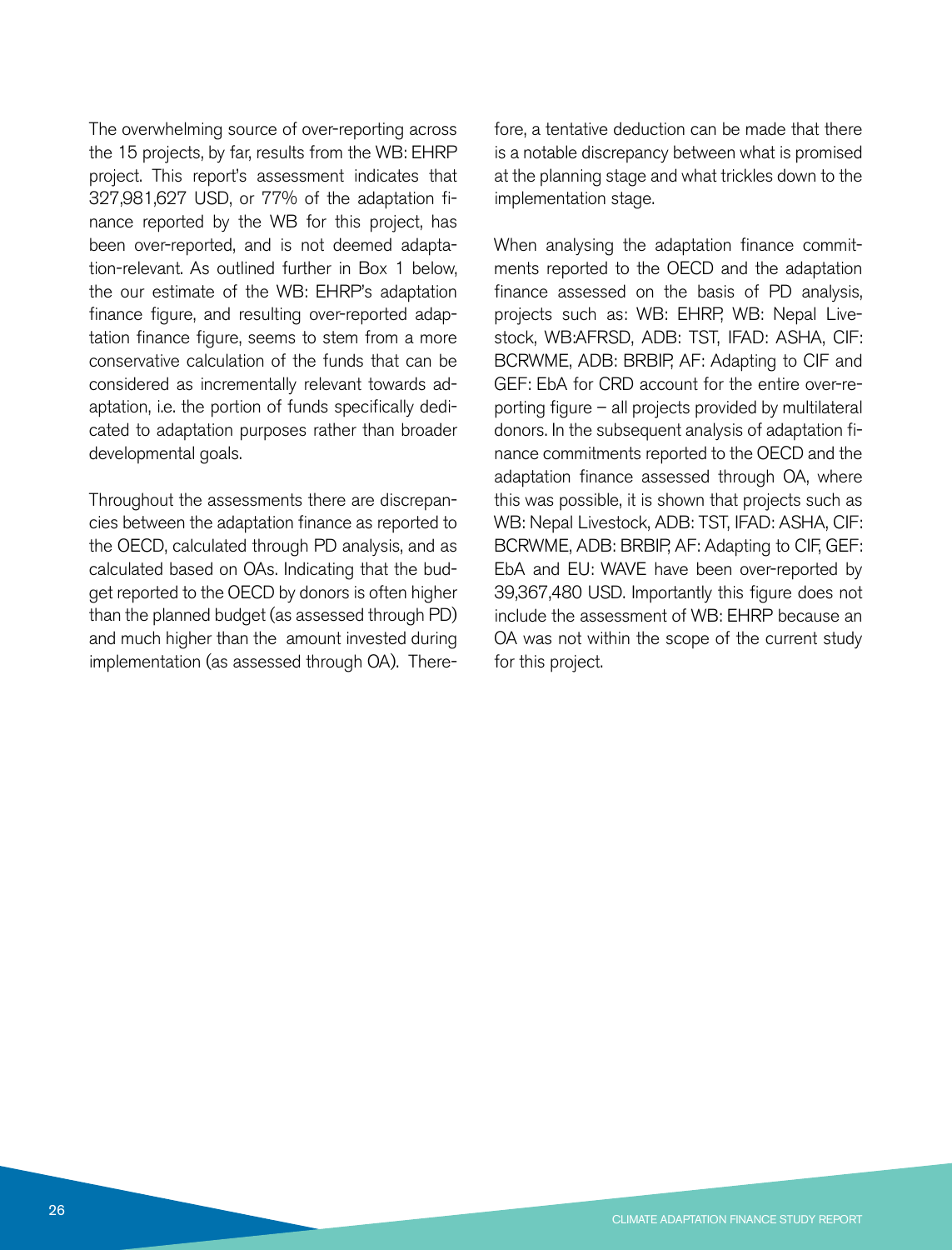#### BOX 1: THE WORLD BANK'S EARTHQUAKE HOUSING RECONSTRUCTION PROJECT

Across 2015 and 2017, the World Bank reported 162.3 and 265.5 million USD of adaptation finance, as part of its Earthquake Housing Reconstruction Project (WB: EHRP). With both the initial and Additional Finance commitments providing grants for activities relating to resilient recovery and post-disaster reconstruction in the wake of the 2015 earthquakes in Nepal. The project's documentation acknowledges Nepal as vulnerable to a wide array of both geo- and climate-related hazards, and states its intent to engage with multi-hazard reconstruction processes. The World Bank's own assessment of the adaptation-relevance of the project, found that the portion of the project's total budget to be considered as adaptation finance was 81.5% and 88.5% for the EHRP's initial and Additional Finance packages, respectively. Yet, aside from briefly outlining the broad, national climate vulnerability context in Nepal, the project's objectives and stated outcomes primarily relate to earthquake resistant construction, a geohazard which cannot be related to climate change.

This report's assessment finds the project's adaptation relevance to be significantly lower than the figures reported by the World Bank itself, at just 23%, amounting to 99.8 million USD of assessed adaptation finance resulting from the analysis of the project's documentation. Our assessment therefore disagrees that as much of 88.5% of the housing reconstruction project, in response to a non-climate related disaster, should be considered as finance addressing the current and expected effects of climate change.

The 2018 Joint Report on Multilateral Development Bank's Climate Finance, which refers to and outlines the World Bank's climate finance tracking methodology states that Multilateral Development Banks "…make the best possible efforts to differentiate between their usual development finance and finance provided with an explicit intent to reduce vulnerability to climate change. Thus, the methodology for tracking adaptation finance attempts to capture the incremental cost of adaptation activities". Resultingly, the methodology used by the Wold Bank, the Common Principles for Climate Change Adaptation Finance Tracking, calculates climate finance figures by determining the portion of a project's total budget that is incrementally relevant towards reducing adaptation, i.e. the finance which is additional to development finance.

This principle of calculating the incremental share of adaptation finance within a project's total budget it utilized in this report's assessments, and appears to be the source of discrepancy between assessed and reported finance totals. When considering only the discrete activities, objectives, and portions of the budget which reduce vulnerabilities towards climate change, our analysis finds that under a quarter of the project's budget targets adaptation activities. This report's lower figure acknowledges the adaptation-relevant additional costs of climate-proofing housing reconstruction, and further costs regarding adaptation-related capacity building integrated into the objectives. Yet, if more than 81.5-88.5% of the project budget were to be considered as incremental adaptation finance, it remains unclear as to how the project would provide adequate levels of finance, within its budget, for the developmental objectives increasing the resilience of rebuilt housing to non-climate related risks, such as earthquakes, which form the primary driver of the project.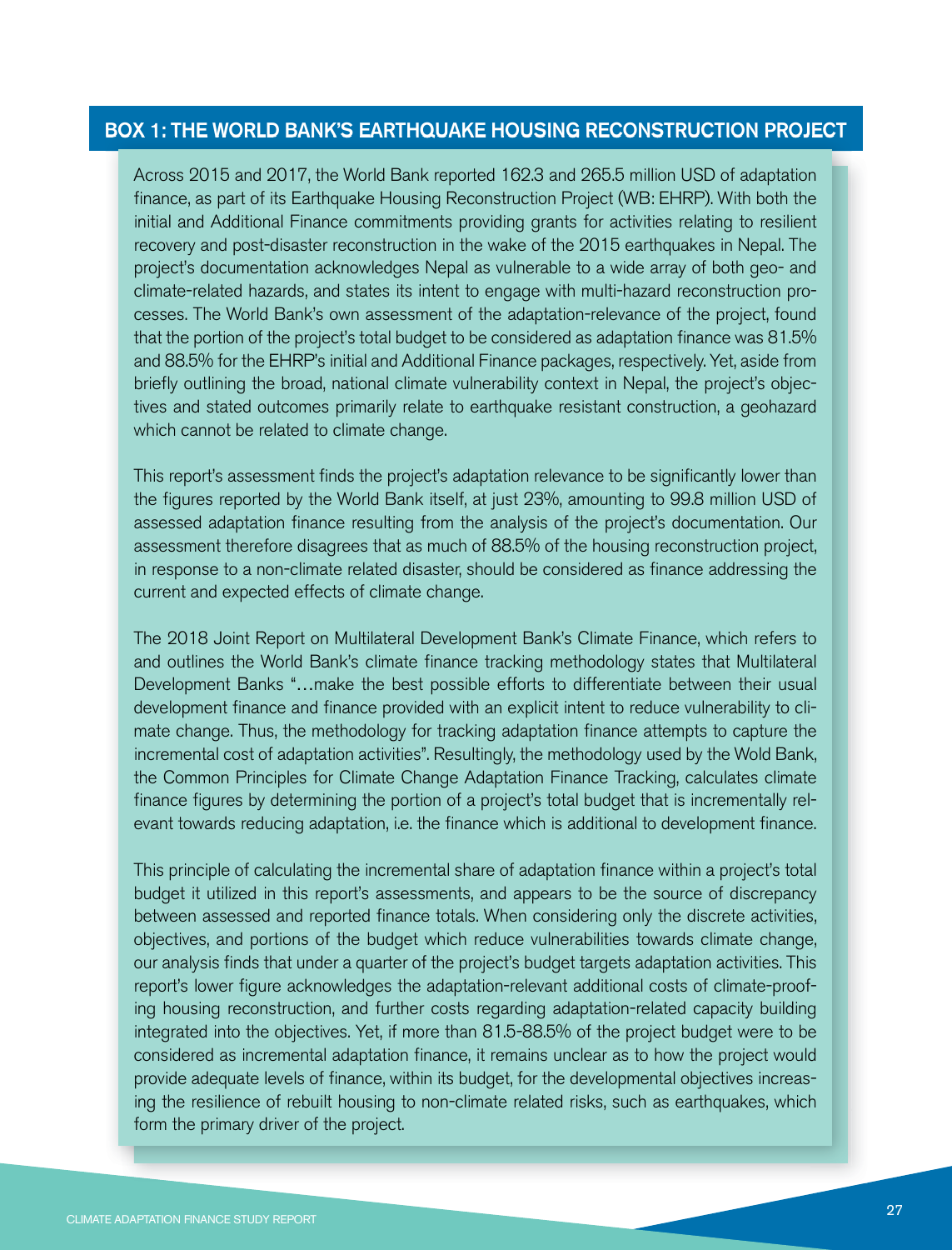For instance, the CIF: BCRWME project reported total adaptation finance to the OECD of 22,023,570 USD, resulting from Rio markers of 2,0 (indicating 100% of the project budget should be dedicated to adaptation finance totals). Whilst this report's assessment shows that 93% (20,555,332 USD) of the total climate-related budget is adaptation relevant, with the other 7% being considered asover-reported when assessed through both PD and OA.

Assessments of cross-cutting projects including both mitigation and adaptation activities are found to both under-report and over-report adaptation finances. In the case of the cross cutting US: Hariyo Ban project, total reported adaptation finance to the OECD was 15,739,000 USD due to Rio marker allocations of 2,2 (assumed to indicate that 50% of the climate-relevant budget was considered adaptation finance and 50% mitigation finance). This assessment shows good agreement with this reporting, that 50% of the finance is adaptation relevant while the PD analysis also shows mitigation relevance to be as large. In contrast, projects such as EU: WAVE and UK: NCCSP show an under-reporting of adaptation finance by 6,300,132 USD.

The the UK: NCCSP alone, under-reporting 4,611,792 USD. Analysis of the UK: NCCSP project, with Rio markers of 2,2 for both mitigation and adaptation, show its adaptation finance has been under-reported when compared to the commitment reported to the OECD by the donor. This is due to our analysis showing that more than 50% of the project's climate-related commitment value can be considered as adaptation finance – in disagreement with current climate finance accounting methods which are assumed to report 50% of the climate-related commitment value to both mitigation and adaptation finance totals. Further, it can be noted that the UK: NCCSP project is primarily dedicated to adaptation objectives rather than both adaptation and mitigation objectives. Our analysis finds that about 80% of the budget is dedicated

to adaptation activities with no evidence of significant mitigation objectives,. This is at odds with the donor's current Rio marker allocations which state that both mitigation and adaptation are fundamental parts of the project's design and outcomes.The assessment team hence has suggested the Rio markers for the project of 2,0. This finding provides a strong caveat to the analysis which states that adaptation finance for this project has been under-reported. As this finding appears to be entirely a result of inaccurate donor Rio marker allcoations and the resulting impact on climate finance calculations. Our suggested Rio marker allocations would result in 100% of the climate-relevant budget being reported as adaptation finance, and therefore the finding of under-reporting would be reversed

In the assessment of the WB: AFRSD project, which only reported a general climate-relevant finance figure (without separate mitigation and adaptation finance figures) to the OECD, we find a significant portion of the budget to be adaptation-relevant. In the PD analysis, the assessment indicates that 33% (10,266,667 USD) of the total climate-related financial commitment reported to OECD (30,800,000 USD) can be consideredadaptation finance. This shows how vital it is for MDB donors to provide separate mitigation and adaptation related commitment figures for all their projects, including those committed prior to 2017. Without them accurate pictures of finance flowing to both objectives from the recipient perspective are hidden.

Of all the 15 projects assessed, only 3 - UK: RAP3, EU: EU (EU- CARD) and Finland: RVWRMP-- have assessed adaptation finance figures which match those reported by the donors themselves to the OECD, as a result of PD analysis. . However, if these 3 projects are tracked and analysed through an OA, only one project, i.e. Finland: RVWRMP, shows agreement between donor and assessed adaptation finance figures. This again seems to indicate that the majority of adaptation finance figures pro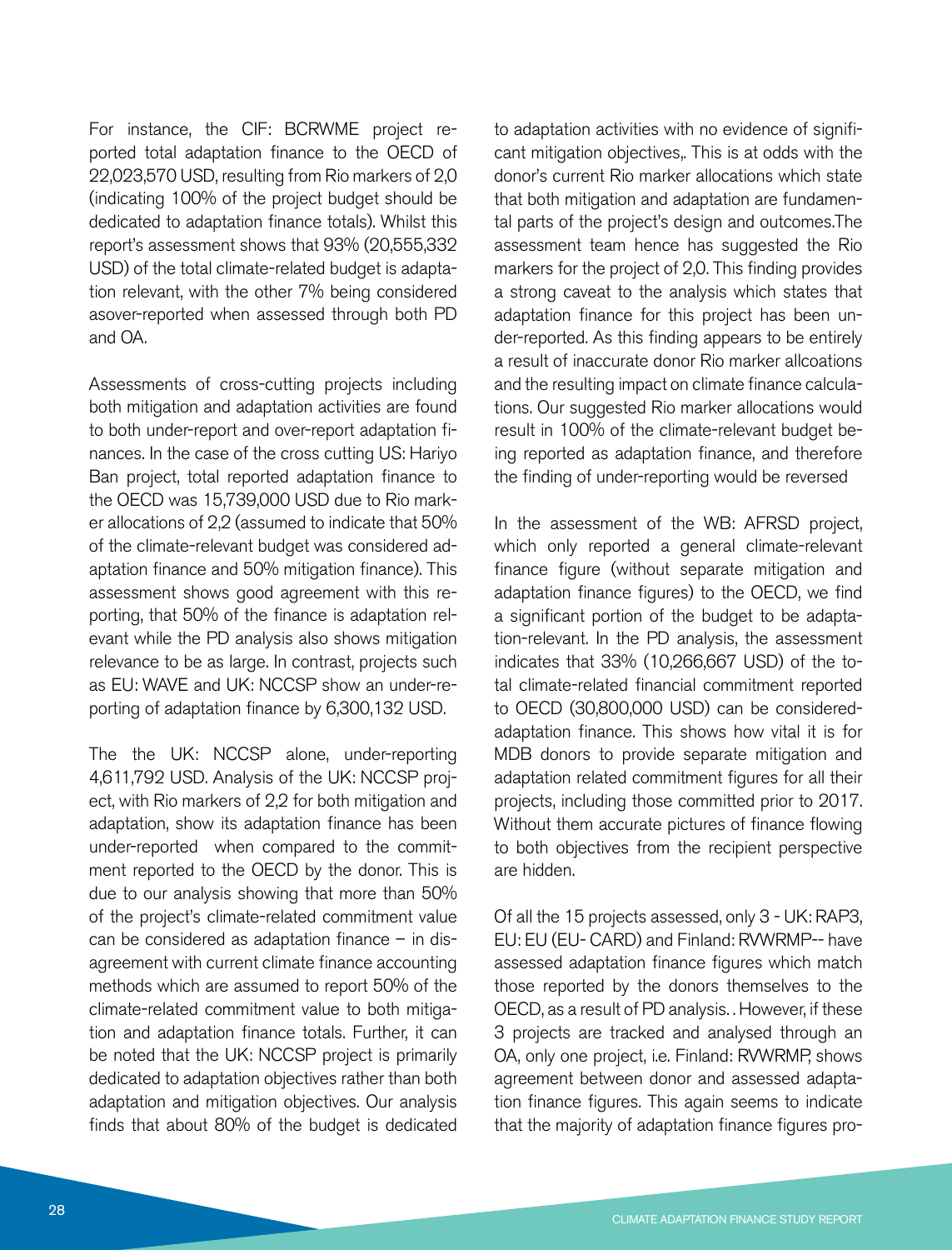duced from project document analyses are higher than the actual amount utilized on the ground.

Ultimately, the analysis of the adaptation finance of the 15 assessed projects shows that significant discrepancies can be observed between the figures reported to OECD and assessed at the project-level

#### 4.7. Comparison of assessed and reported Rio markers

`A comparative assessment was done based on the Rio markers and gender equality markers as reported to OECD by the donors, and the assessment team's judgement informed by the project document. As MDBs do not provide rio markers it is difficult to specify adaptation and mitigation sub-totals. Therefore, the Table 5 below has "n/a (MDB)" for MDB projects.

| <b>Project Name</b>           | <b>Adaptation Rio marker</b> |                | <b>Mitigation Rio marker</b> |                | <b>Gender equality marker</b> |          |
|-------------------------------|------------------------------|----------------|------------------------------|----------------|-------------------------------|----------|
|                               | Donor                        | Assessed       | Donor                        | Assessed       | Donor                         | Assessed |
| <b>WB: EHRP</b>               | $n/a$ (MDB)                  | 1              | $n/a$ (MDB)                  | $\Omega$       | n/a (MDB)                     | 1        |
| UK: RAP3                      | 1                            | 1              | $\Omega$                     | $\Omega$       | Unavailable                   | 1        |
| <b>EU: EU-CARD</b>            | 1                            | 1              | $\mathbf 0$                  | $\overline{0}$ | Unavailable                   | 1        |
| WB: Nepal Live-<br>stock      | n/a (MDB)                    | 1              | n/a(MDB)                     | 1              | n/a(MDB)                      | 1        |
| US: Hariyo Ban                | $\overline{2}$               | $\overline{2}$ | $\overline{2}$               | $\overline{2}$ |                               | 1        |
| <b>WB: AFRSD</b>              | $n/a$ (MDB)                  | 1              | $n/a$ (MDB)                  | $\Omega$       | n/a (MDB)                     | 1        |
| <b>ADB: TST</b>               | $n/a$ (MDB)                  | 1              | n/a(MDB)                     | $\Omega$       | n/a(MDB)                      | 1        |
| <b>IFAD: ASHA</b>             | $\overline{2}$               | $\overline{2}$ | unavailable                  | 1              | unavailable                   | 1        |
| EU: WAVE                      | 1                            | 1              | 1                            | 1              |                               | 1        |
| <b>CIF: BCRWME</b>            | $\overline{2}$               | $\overline{2}$ | $\Omega$                     | $\Omega$       | unavailable                   | 1        |
| Finland:<br><b>RVWRMP</b>     |                              | 1              | $\overline{0}$               | 1              |                               | 1        |
| <b>ADB: BRBIP</b>             | $n/a$ (MDB)                  | $\overline{2}$ | n/a(MDB)                     | $\Omega$       | n/a(MDB)                      | 1        |
| <b>UK: NCCSP</b>              | $\overline{2}$               | $\overline{2}$ | $\overline{2}$               | $\overline{0}$ |                               | 1        |
| AF: Adapting to<br><b>CIT</b> | $\overline{2}$               | $\overline{2}$ | unavailable                  | $\overline{0}$ | unavailable                   | 1        |
| GEF: EbA for<br><b>CRD</b>    | $\overline{2}$               | 2              | $\Omega$                     | O              | unavailable                   | 1        |

*Table 5: Comparison of the Rio markers and gender equality marker*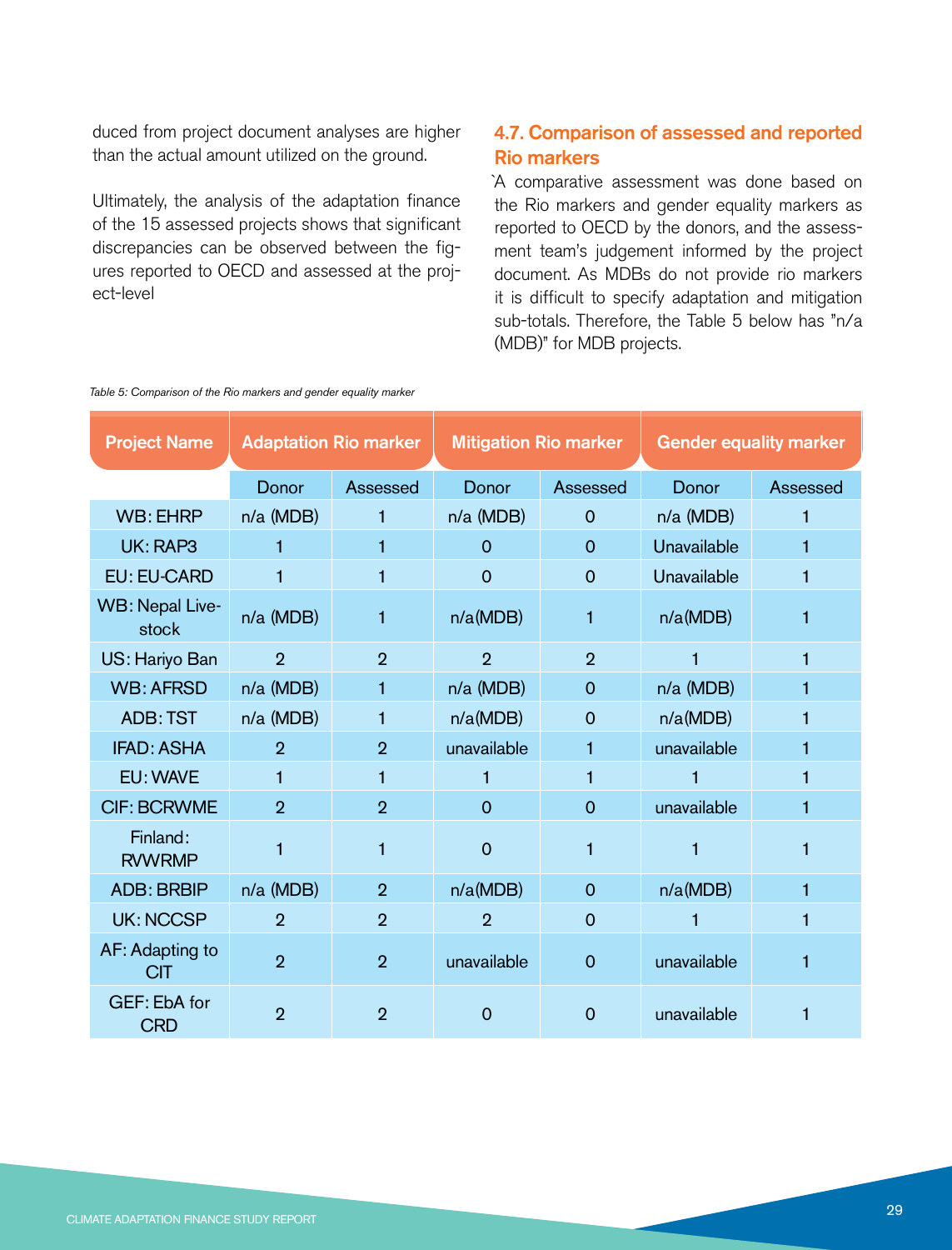Differing from the MDB's own practice of reporting climate finance, other multilateral funds and institutions do make Rio marker allocations for their projects, and calculate climate finance totals using the Rio marker methodology. These multilateral projects with Rio markers of 2,0 (2 for adaptation and 0 regarding mitigation) are IFAD: ASHA, CIF: BCRWME, AF: Adapting to CIT and GEF: EbA for CRD. As a result, these projects report 100% of the total climate-related budget as adaptation finance. However, discrepancies can be seen in this report's assessed adaptation finance figures through both PD and OA analyses, where adaptation finance over-reporting has been found in all cases (See Table 4 and Figure 6 for more details). All 4 projects have adaptation relevance coefficients ranging from 90%-93%.

Bilateral projects with Rio markers of 2,2 (assumed to result in reporting of 50% of the budget as adaptation finance and 50% as mitigation finance, as is common practice among donors) are US: Hariyo Ban and UK: NCCSP. Based on PD assessment these, the UK's NCCSP project was found to have significantly under-reported adaptation finance. This is due to this assessment finding that the projects climate-related budget was primarily targeting adaptation, producing an adaptation-relevance coefficient of 87% suggesting a maximum of 13% of the project's total climate finance figure was targetting mitigation. Yet this appears to be a result of inaccurate Rio marker allocations by the UK, and the knock-on effects on climate finance reporting. Although the project has certain aspects and activities that generate mitigation co-benefits, there was no evidence that mitigation was a fundamental driver of this project. Although a thorough assessment of mitigation objectives and finance was not within this project's scope, given only the limited potential for mitigation co-benefits, the assessment team reduced the Rio marker for mitigation to 1, making the suggested Rio markers (2,1). We argue that the original donor allocated Rio markers over-estimate the mitigation share of the project's budget, and

consequently also result in the under-estimatation of the budget targeting adaptation - a result of the project being reported as cross-cutting, rather than primarily adaptation related.

The assessed Rio marker allocations for the US: Hariyo Ban project, based on PD analysis, is same as that of the donor's - i.e. the maintenance of Rio markers of 2 for both mitigation and adaptation. (2,2) This was due to the assessment thatboth adaptation and mitigation are important and fundamental components of this reducing emissions from deforestation and forest degradation (REDD+) project.

Table 5 above shows "n/a (MDB)" for both adaptation and mitigation Rio markers in case of MDB projects, due to the fact that these institutions do not utilize the Rio marker methodology. MDB projects such as WB: EHRP, WB: Nepal Livestock, WB: AFRSDP, ADB: TST and ADB: BRBIP have adaptation relevance coefficients of 23% to 37%, based on which the assessment team assigned Rio markers of 1 for adaptation. In case of ADB: BRBIP, which has adaptation relevance coefficients of 77%, as per the PD analysis, the aseessment team puts the adaptation Rio marker at 2. For projects such as EU: EU (CARD) and Finland: RVWRMP, with donor allocated Rio markers of (1,0), the assessment team did not find evidence suggesting these need to be changed, due to these assessments resulting in adaptation relevance coefficients of 40% allocation as per the PD.

As for gender marking, the assessment team has analysed how these projects address gender equality and suggested gender-markers for the projects. Some of the projects like WB: EHRP, UK: RAP3, WB: AFRSDP, EU: EU-CARD, WB: Nepal livestock, ADB: TST, ADB: BRBIP, IFAD: ASHA, CIF: BCRWME, AF: Adapting to CIT and GEF: EbA for CRD have gender considerations, and were hence allotted a gender equality policy marker 1 by the assessment team.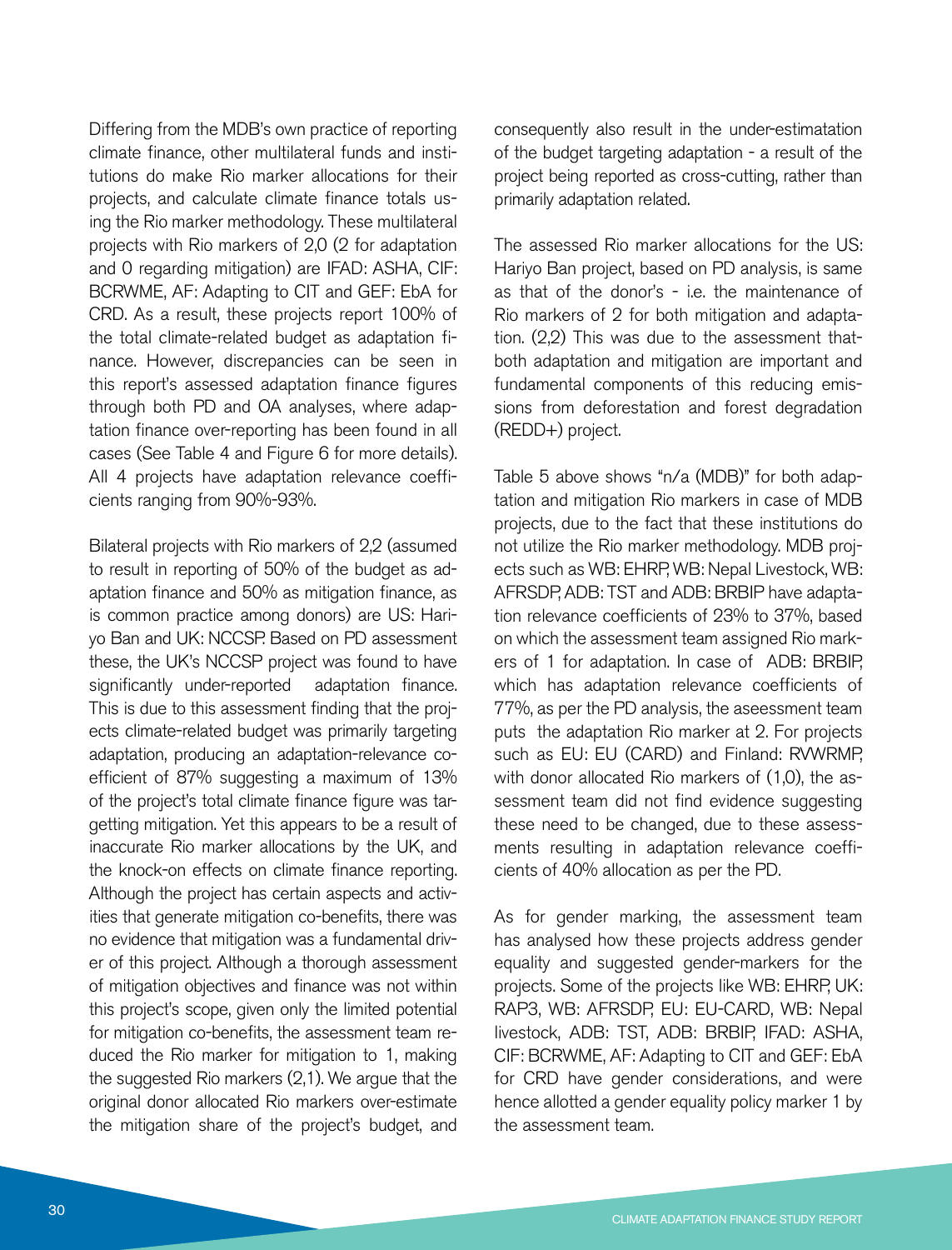## **ANALYSIS OF POVERTY ORIENTATION, GENDER AND THE JOINT PRINCIPLES OF ADAPTATION** 5

#### 5.1. Poverty orientation

This next section of the assessment aims to determine the performance of the selected projects with regards to poor communities, and levels of project orientation towards poverty reduction within their design and implementation. Four guiding questions directed the poverty assessment, each measured using the 10-point scale utilized in the 3-step adaptation assessment for consistency. The scores for each assessment variable were summed, with a highest possible score of 40. The guiding questions looked to determine the levels of: i) poverty orientation within the project design; ii) prioritization of poor communities, regions, or ethnic groups; iii) the application of Human Rights Based approaches; and iv) evidence of poverty orientation in project implementation.

All of the 15 projects reviewed intend to address poverty explicitly or implicitly. However, their prime focus is on such areas as climate adaptation, mitigation and resilience; environmental degradation; agriculture, livelihoods and food security; and water and sanitation. A few of the projects have quite detailed poverty analysis from various perspectives including social, economic and political (in relation to policies) perspectives, while the others seem to be linking poverty to the specific areas of their prime focus without in-depth analysis.

Majority of the projects have covered the country's poor and vulnerable communities with high vulnerability, caste and ethnicity-based discrimination, and poverty incidences - both geographically and demographically - such as the mid and farwestern regions. The ones, which are implemented in regions other than these (eastern, western and central regions), have also prioritised the areas that have comparatively higher vulnerability emanating from environmental degradation, growing hazards of climate change, a lack of adequate access to public services such as water, energy and health, food insecurity and income opportunities. The only project implemented in Kathmandu valley (GEF: EbA for CRD), which talks about urban poverty, seems to be putting entire urban population in one basket without any analysis of urban poverty. However, whether they are geared to address the specific poverty issues of the marginalised groups including ethnic minorities remains a question. It can be concluded from the review of the projects that majority of them have used the (existing) data from secondary sources; very few of them have mentioned some poverty mapping tools.

Although the assessed projects are not explicit about their rights-based approach or rather they seem to be focussing more on immediate needs of the direct beneficiaries, what has transpired from a detailed study of the project documents is that they have included some elements of human rights approach. However, almost none of them talk about the power imbalance between the rich and the poor, between the so-called higher and lower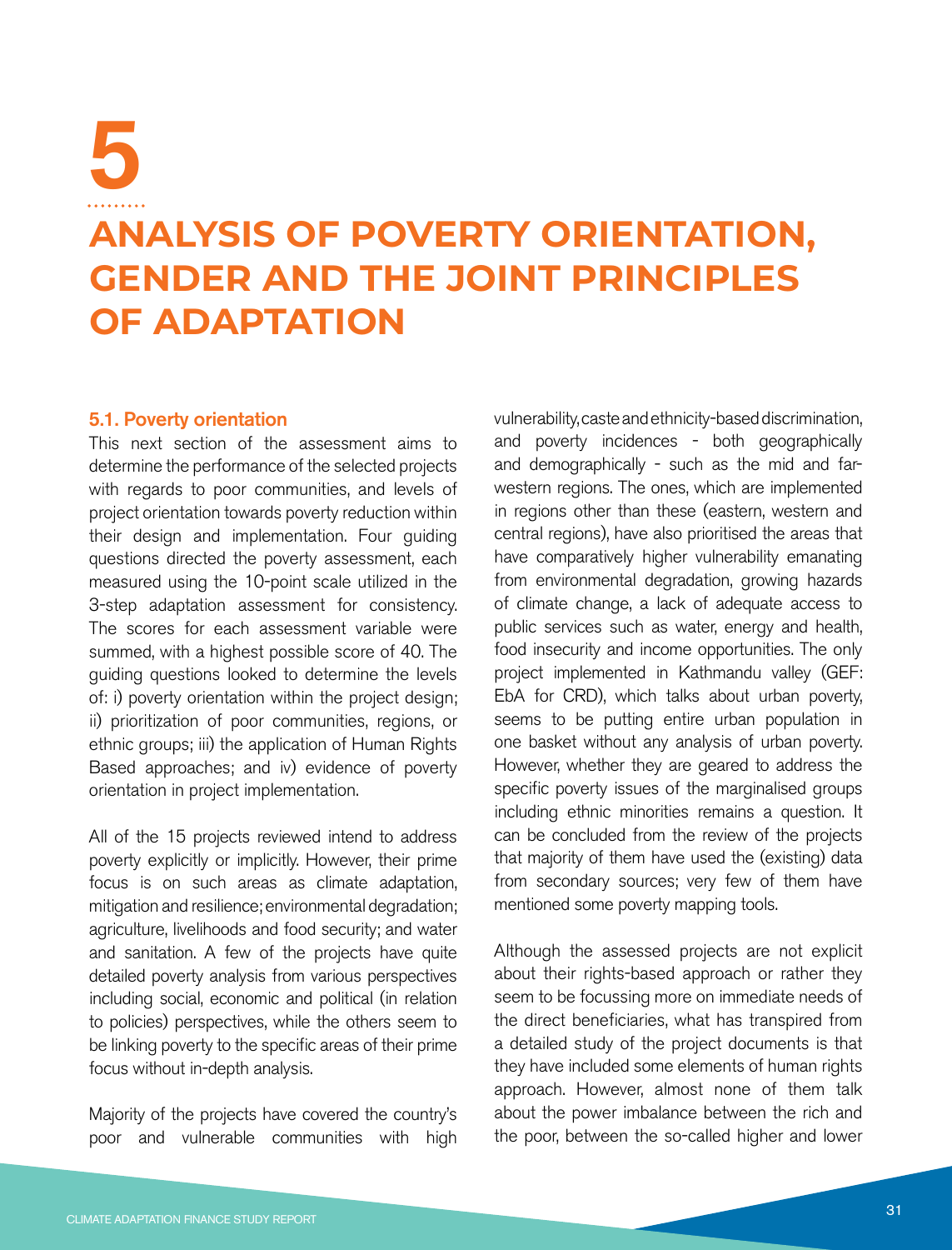castes, and the powerless in general and those in positions of power. Very few of the assessed projects have made some mention of imbalances in power relations and their intention to support or advocate for policy change in the interest of the poor and vulnerable groups.

#### 5.2. Gender orientation

TThis section presents the results from the assessment of gender within the selected projects, and aims to assess a project's effectiveness in mainstreaming gender into its design and implementation, or successfully involving

*Table 6 Poverty orientation- summary of project ratings*

| <b>Project Name</b>        | Poverty orientation assessment rating (0-40) |
|----------------------------|----------------------------------------------|
| <b>WB: EHRP</b>            | 20                                           |
| UK: RAP3                   | 30                                           |
| <b>EU: EU-CARD</b>         | 21                                           |
| <b>WB: Nepal Livestock</b> | 18                                           |
| US: Hariyo Ban             | 28                                           |
| <b>WB: AFRSD</b>           | 20                                           |
| <b>ADB: TST</b>            | 23                                           |
| <b>IFAD: ASHA</b>          | 31                                           |
| EU: WAVE                   | 25                                           |
| <b>CIF: BCRWME</b>         | 31                                           |
| Finland: RVWRMP            | 31                                           |
| <b>ADB: BRBIP</b>          | 17                                           |
| <b>UK: NCCSP</b>           | 29                                           |
| AF: Adapting to CIT        | 22                                           |
| <b>GEF: EbA for CRD</b>    | 18                                           |

transformative activities regarding gender equality within its design and implementation. As with the poverty analysis, there were four guiding questions leading the assessment, each measured using the 10-point scale. The scores for each assessment variable was summed, with a highest possible score of 40. The guiding questions saught to determine the project's orientation towards gender sensitivity by determining whether: i) the project was informed by an anlysis of gender differences; ii) the project was planned with indicators that imply the collection and analysis of both sex and age disaggregated data; iii) the project attempts to meet the distinct needs different genders; and iv) the project's interventions ensure the meaningful participation of different genders.

Very few of the reviewed projects are informed by some gender analysis. Although without any analysis of imbalance of power between women and men and linking it to denial of women's human rights, they intend to support women. Almost all of them describe women as a vulnerable group and, for that matter, passive recipient of services, and remain silent on the agency role they can play or are already playing.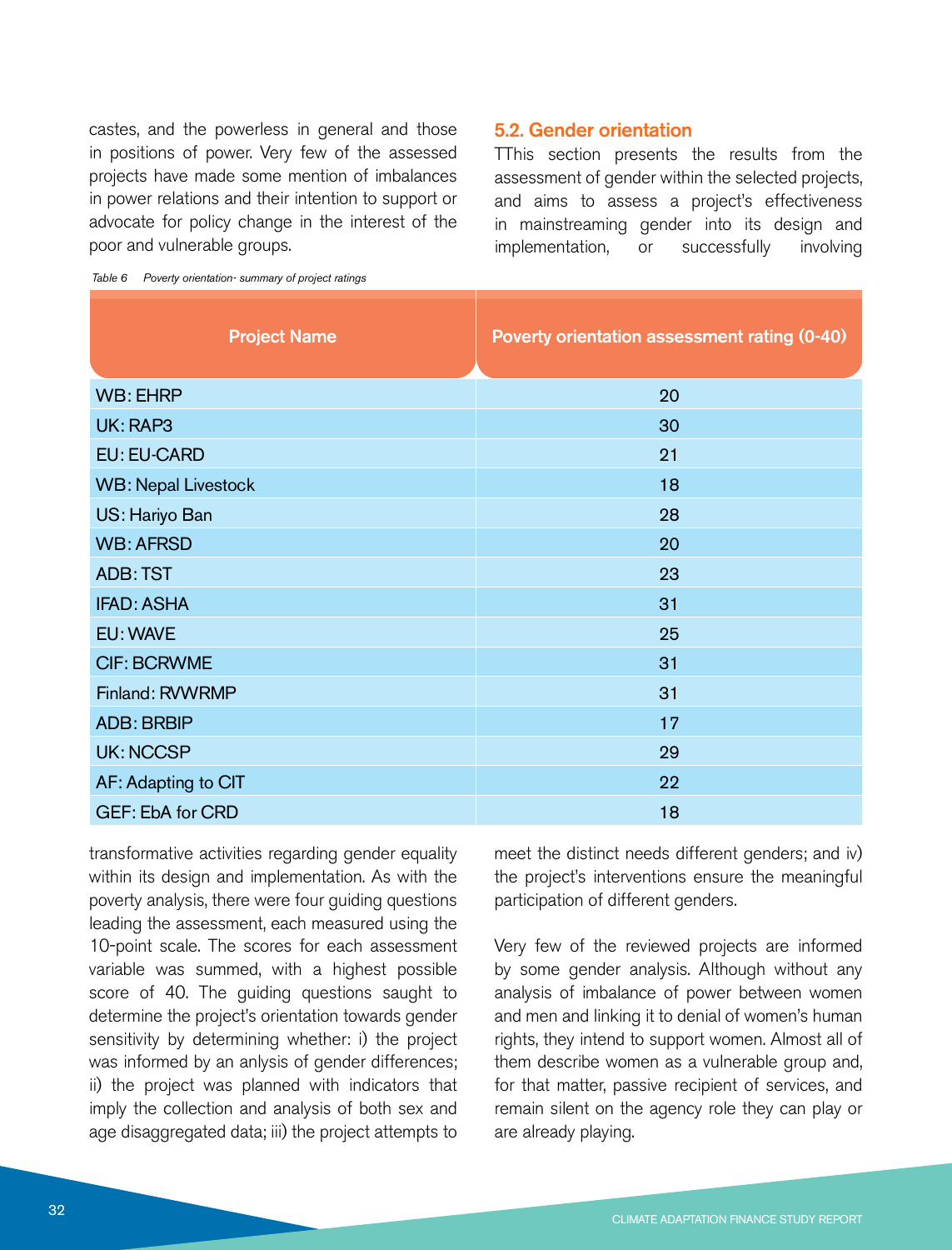#### *Table 7: Gender integration- summary of project ratings*

| <b>Project Name</b>        | <b>Gender integration assessment rating (0-40)</b> |
|----------------------------|----------------------------------------------------|
| <b>WB: EHRP</b>            | 25                                                 |
| UK: RAP3                   | 21                                                 |
| <b>EU: EU-CARD</b>         | 17                                                 |
| <b>WB: Nepal Livestock</b> | 22                                                 |
| US: Hariyo Ban             | 24                                                 |
| <b>WB: AFRSD</b>           | 20                                                 |
| <b>ADB: TST</b>            | 33                                                 |
| <b>IFAD: ASHA</b>          | 34                                                 |
| EU: WAVE                   | 24                                                 |
| <b>CIF: BCRWME</b>         | 30                                                 |
| Finland: RVWRMP            | 16                                                 |
| <b>ADB: BRBIP</b>          | 33                                                 |
| <b>UK: NCCSP</b>           | 25                                                 |
| AF: Adapting to CIT        | 16                                                 |
| GEF: EbA for CRD           | 13                                                 |

However, a few of the projects such as UK: NCCSP and US: Hariyo Ban have quite strong gender equality focus from rights (not only needs) perspectives. With a view to providing effective climate adaptation support to women and marginalized groups, UK: NCCSP has developed gender equality and social inclusion sensitive vulnerability assessment tools and intends to make women's voices to be heard at district, VDC, municipality and ward levels. Similarly, US: Hariyo Ban programme intends to ensure women's empowerment to engage, influence and hold accountable the LAPA process, address any institutional barriers to development opportunities; improve intra household gender relations to support sustainable and innovative approach to CC adaptation and build an understanding of how gender and social exclusion exacerbates the CC impact on women and excluded groups. The projects' success in this area is likely to provide

information that supports decision makers to make gender responsive and inclusive processes for all stages of adaptation intervention.

None of the projects have gender equality focussed objectives; some of them have at least one gender informed result and a few outputs or activities. But most of the results, outputs and activities are not related to women's rights or their human rights, particularly in view of the disproportionate impact of climate change on them. They are related more to women's access to services, some capacity building opportunities – mostly to enable them to participate in the project activities-- and their participation in one or the other committees (eg: user committee) created by the project. These indicators call for collection and analysis of data disaggregated by gender but not by age.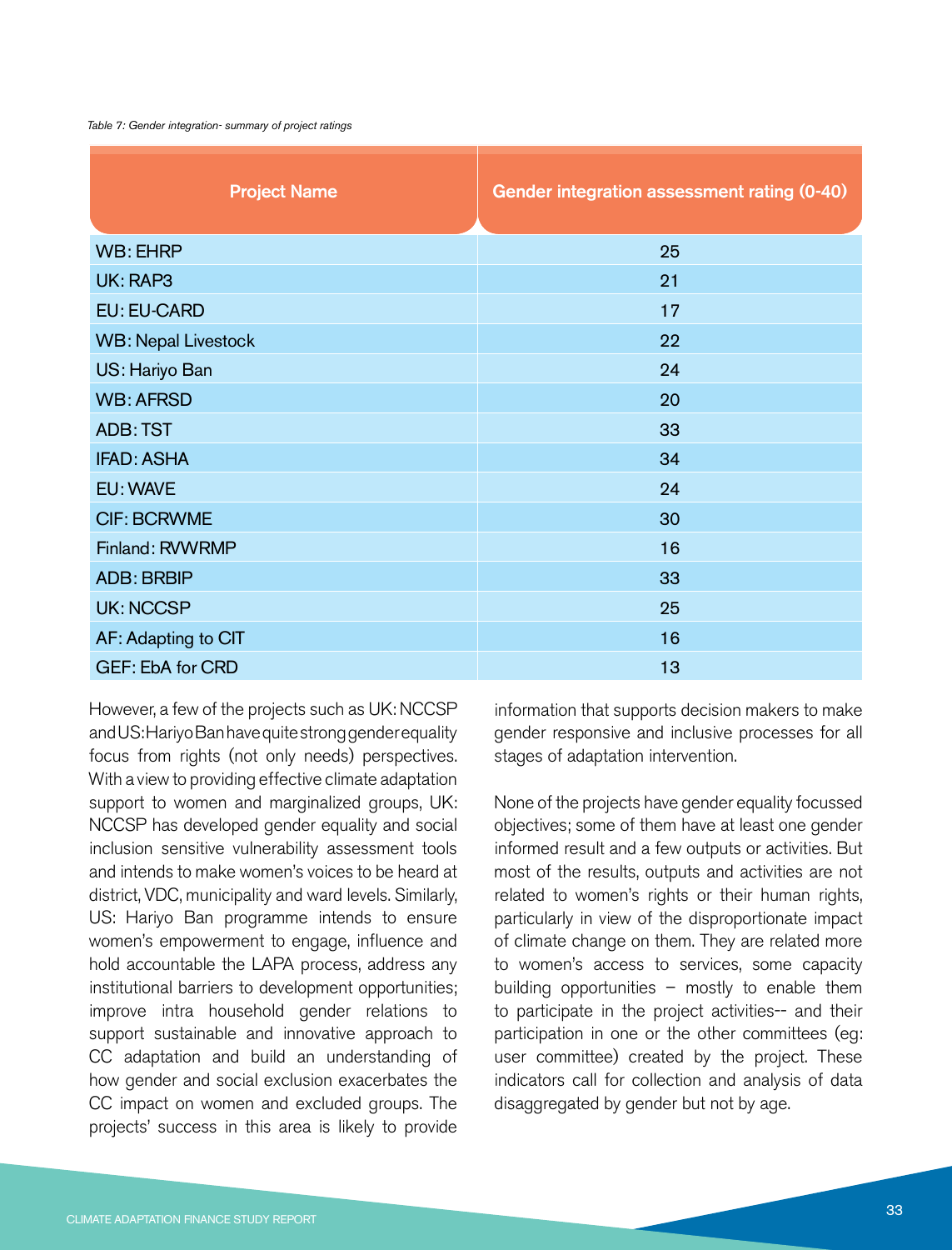#### *Table 8 Joint Principles of Adaptation (JPA) ratings*

| 15                                                                                                                                                                        | <b>Not</b><br>good                 | <b>Moderate</b>                           | Good                           |
|---------------------------------------------------------------------------------------------------------------------------------------------------------------------------|------------------------------------|-------------------------------------------|--------------------------------|
| A. The formulation, implementation and monitoring of the (selected) ad-<br>aptation project is participatory and inclusive.                                               | $\overline{2}$                     | 10                                        | 3                              |
| B. Funds for the adaptation project are utilized efficiently, and managed 0<br>transparently and with integrity.                                                          |                                    | 6                                         | 9                              |
| C. Government sectors and levels of administration (related to the ad-1<br>aptation project) have defined responsibilities and appropriate re-<br>sources to fulfil them. |                                    | 5                                         | 9                              |
| D. The adaptation project is developed through approaches that build 5<br>resilience of communities and/or ecosystems.                                                    |                                    | $\overline{4}$                            | 6                              |
| E. The resilience of target groups who are most vulnerable to climate 4<br>change is promoted.                                                                            |                                    | 8                                         | 3                              |
| F. The adaptation project has an appropriate investment in the building 4<br>of skills and capacities for adaptation, as well as in physical infra-<br>structure.         |                                    | 9                                         | $\overline{2}$                 |
| G. The adaptation project responds to evidence of the current and fu- 5<br>ture manifestations and impacts of climate change.                                             |                                    | 7                                         | 3                              |
| Total                                                                                                                                                                     | 21<br>Not good<br>$(Max =$<br>105) | 49<br><b>Moderate</b><br>$(Max =$<br>105) | 35<br>Good<br>$(Max =$<br>105) |

Majority of the projects have activities designed to meet specific needs of women but not those of boys and girls. Some of the examples include: activities intended to improve land management aiming at increasing the percentage of farm land owned by women individually or jointly; review existing REDD+ provisions affecting women to support advocacy; strengthen the organizational capacity/voice of key women's groups &ethnic minority organizations so that they can influence decision-making processes about climate adaptation and introduce agricultural tools and equipment that are women friendly.

The lack of provisions for transparent information sharing, direct beneficiaries' influence in decision-

making and responsive feedback mechanisms in most of the projects is noticeable. A lack of transparent information sharing and/or feedback mechanism is even more conspicuous. As for decision making, it is difficult to say for sure whether mere certain percentage of women's participation in certain committees created by the projects ensures their 'meaningful participation' and their influence in the committee decisions. However, some of the projects (very few, though) intend to empower women to advocate for change, influence adaptation and mitigation processes and demand accountability giving rise to hope for women's meaningful participation.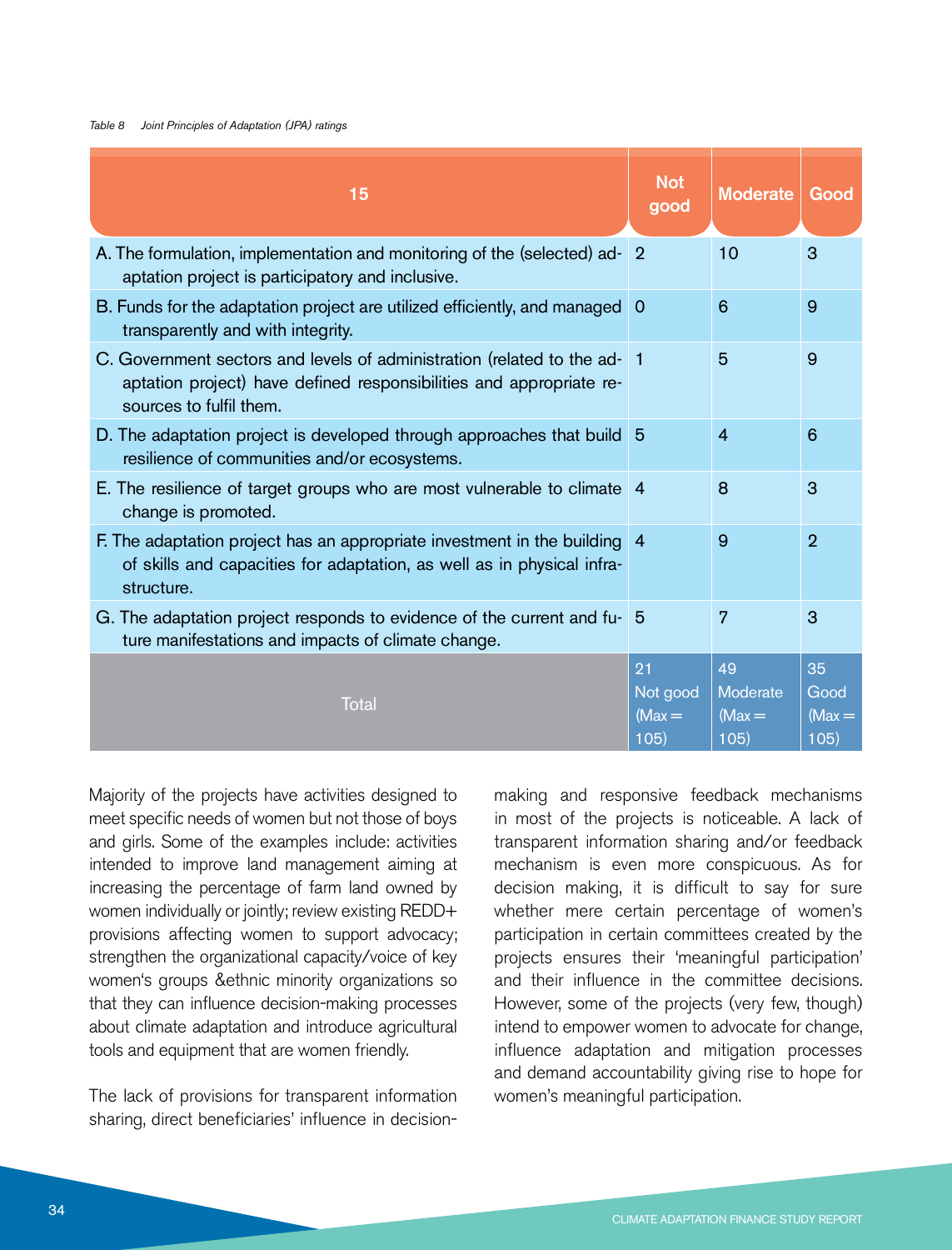#### 5.3. Joint principles of adaptation (JPA)

This part of the assessment aims to summarise adherence to best practice standards for adaptation as outlined by the Joint Principles for Adaptation. As field level validation was out of this assignment's scope, and access to adequate documents for review and information from project responsible personnel was also limited the assessment team has scored the projects based on the review of available documents and information.

Principle D seeks to determine whether an adaptation project is developed through approaches that build the resilience of communities and/or ecosystems, whilst Principle E highlights wherer a given project increases the resilience of target groups who are most vulnerable to climate change. Those that do are given a score of 'good'. These projects produce a vulnerability assessment carried out across the project area to identify the most vulnerable households and communities. In addition, project activities such as LAPA preparation, income generation, plantation of trees along road sides, conservation of water resources, and alternative energy and infrastructure development were carried out to meet the adaptation needs of those vulnerable communities. An example can be seen in UK: NCCSP which scored 'good' for both principles D and E. If projects do not have vulnerability assessment or any indication that they identify and target vulnerable communities, scores of 'not good' as assigned in JPA assessments.

Concerning Principle F, the adaptation project is assessed as to whether it has an appropriate investment in the building of skills and capacities for adaptation, as well as in physical infrastructure. If so, projects receive a score of 'good'. Examples of activities successfully addressing Principle F include when projects invest in enhancing the capacity of priority communities to influence the decision making at the community levels and enhance the capacity of community based organizations to develop Community Adaptation Plans (CAPs), identifying adaptation activities for implementation at the household and communities levels, an example that can be seen in US: Hariyo Ban project which scored 'good' for JPA Principle F.

Overall, the majority of the projects, when reviewed across all principles, have most often scored moderate (score 49) followed by good (score 35) and not good (score 21) in the JPA assessment. However, the projects that have been rated 'good' include: WB: NCCSP, AF: Adapting to CIT, IFAD: ASHA, CIF: BCRWME, US: Hariyo Ban and GEF: EbA for CRD. Moderate rated projects include Finland: RVWRMP, ADB: BRBIP and UK: RAP3 while projects responding poorly to the JPA assessment are WB: EHRP, WB: AFRSDP, EU: EU-(CARD), ADB: TST, EU: WAVE and WB: Nepal Livestock.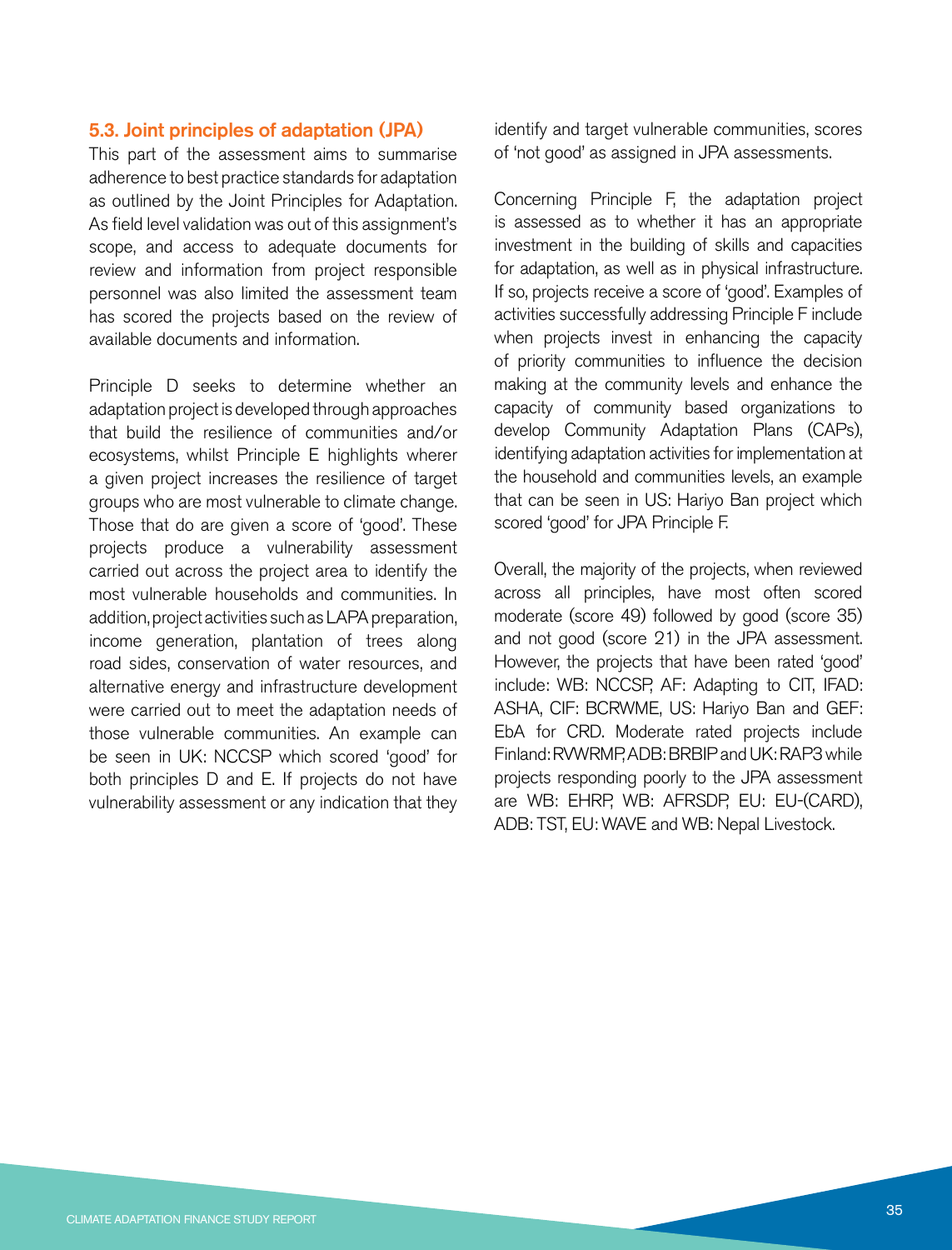#### 5.4. Brief conclusion of the chapter

The assessed projects demonstrate varied poverty orientation with poverty rating ranging between 17 and 31. One project ADB: BRBIP scored the lowest (17), while three others – 'Finland: RVWRMP', 'IFAD: ASHA' and ', CIF: BCRWME' received the highest scoring (31). Although most of the project analyses imply that they have prioritized diversity, they do not seem to be addressing the specific needs of marginalized groups including ethnic minorities. The range of gender orientation of these projects is wider. The minimum gender rating given to a project 'GEF: EbA for CRD' is 13, while the highest rating is 34, which has gone to only one project 'IFAD: ASHA'. Most of the projects have some gender analysis but they fall short of adequately covering particular context of climate vulnerability from a gender lens and how disproportionately women and girls get affected by climate change. It therefore leads to most of the projects not being gender responsive in terms of climate vulnerability context. In terms of JPA, majority of the reviewed projects fall under the 'moderate' rating category.



*Discussion during Study report sharing meeting*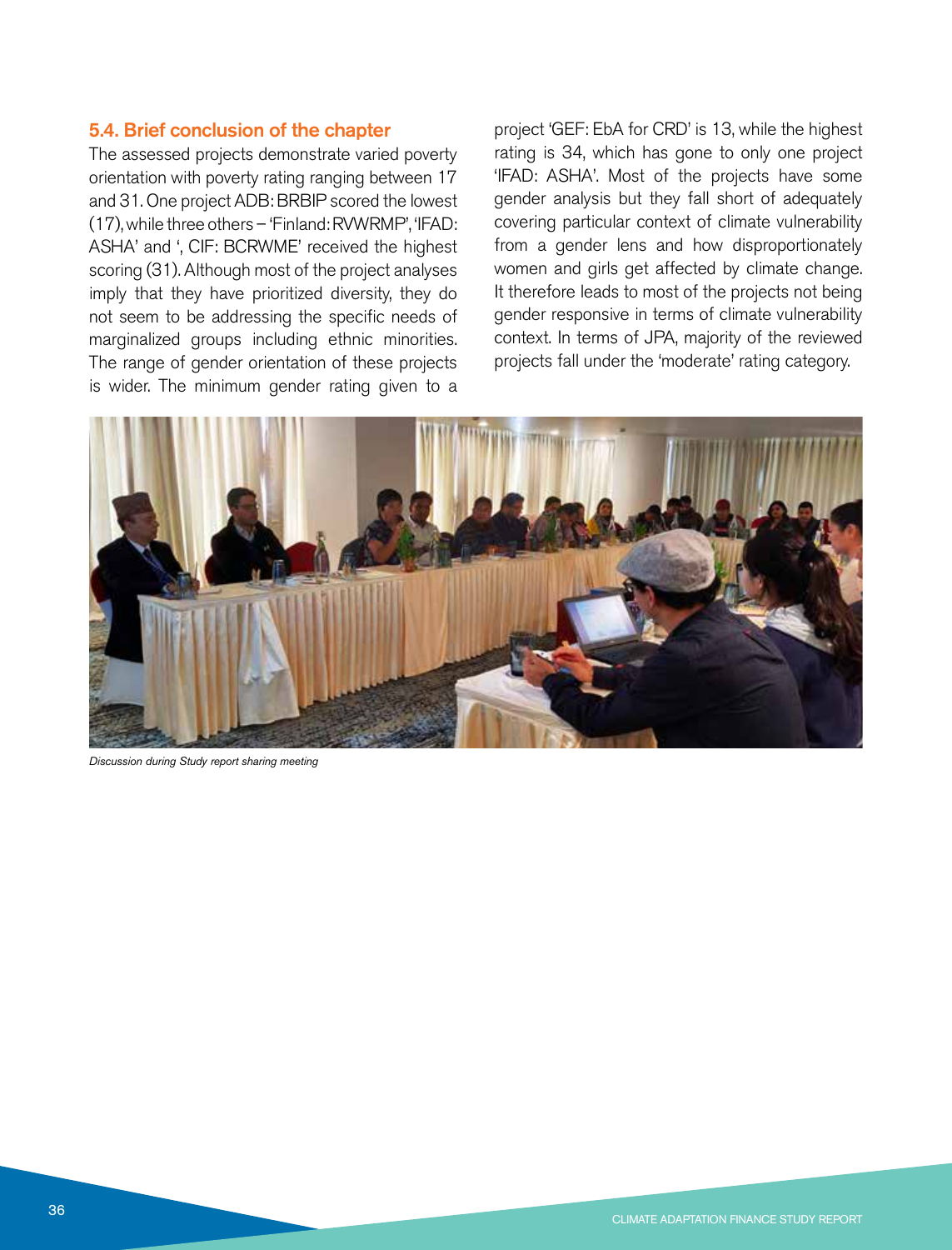## **LIST OF ANNEXES**

#### Annex A: Methodology for the research

The methodology for this research study builds on the initial research guidelines developed by the INKA Consult together with CARE for the purpose of tracking adaptation finance. It is only related to tracking adaptation finance from international donors and not domestic finance for climate change expenditures. Based on the guidelines an Assessment Teams and Advisory Group were formed to conduct the research. Advisory group consists of individual and experts working on climate change and those familiar with climate finance. It also consists of member organizations draws on the widespread experiences of the CSO network organizations from varying sectors.

The research uses the structure from the Multilateral development banks (MDBs) so-called "threestep approach" for tracking of adaptation finance, consisting of the following 3-step approaches:

- 1. Setting out the context of risks, vulnerabilities and impacts related to climate variability and climate change a project or program seeks to address;
- 2. Stating the intent to address the identified risks, vulnerabilities and impacts in project documentation; and
- 3. Demonstrating a direct link between the identified risks, vulnerabilities and impacts, and the actual activities financed by that project or program.

The methodology suggests the selection of 20 projects, where the Assessment Team conduct a full assessment of 20 projects in each country, to be presented in a full adaptation finance tracking report. Following criteria were used to select the projects.

a. The ten (10) largest adaptation projects by budget (including any of the top-ten largest adaptation projects chosen within the initial 3-project assessment), with the inclusion of multilateral development bank (MDB) funded projects.

- b. Ten (10) other complementary adaptation projects (including the two chosen for the initial assessment). Here there is the opportunity to include large, primarily mitigation, projects that also have an adaptation Rio marker of 1. I.e. large projects Rio marked 2,1 for mitigation and adaptation, respectively. When choosing complementary projects, it is important to include:
- Projects that reflect the knowledge base within the CSO networks (member organisations) and the Assessment Teams
- One or two projects having both Rio markers as principal objectives ("2,2")
- Projects with a large budget and no gender marker are especially relevant
- Projects that member organisations of the CSO network consider it important to examine

The assessment is done on the following approaches to assess the selected projects.

- 1. Explanation of the rating scale (0-10)
- 2. Project assessment using the 3-step approach
- 3. Summing the ratings and Rio markers
- 4. Assessment of Poverty orientation in the project
- 5. Assessment of Gender in the project
- 6. Assessment using Joint Principles for Adaptation (JPA)

A rating scale of  $0 - 10$  is applied to assess how strongly the project performs against each of the three-step questions. Assessment rating is then applied to both sections of the questionnaire (documentation and observations), structured through the 3-step approach.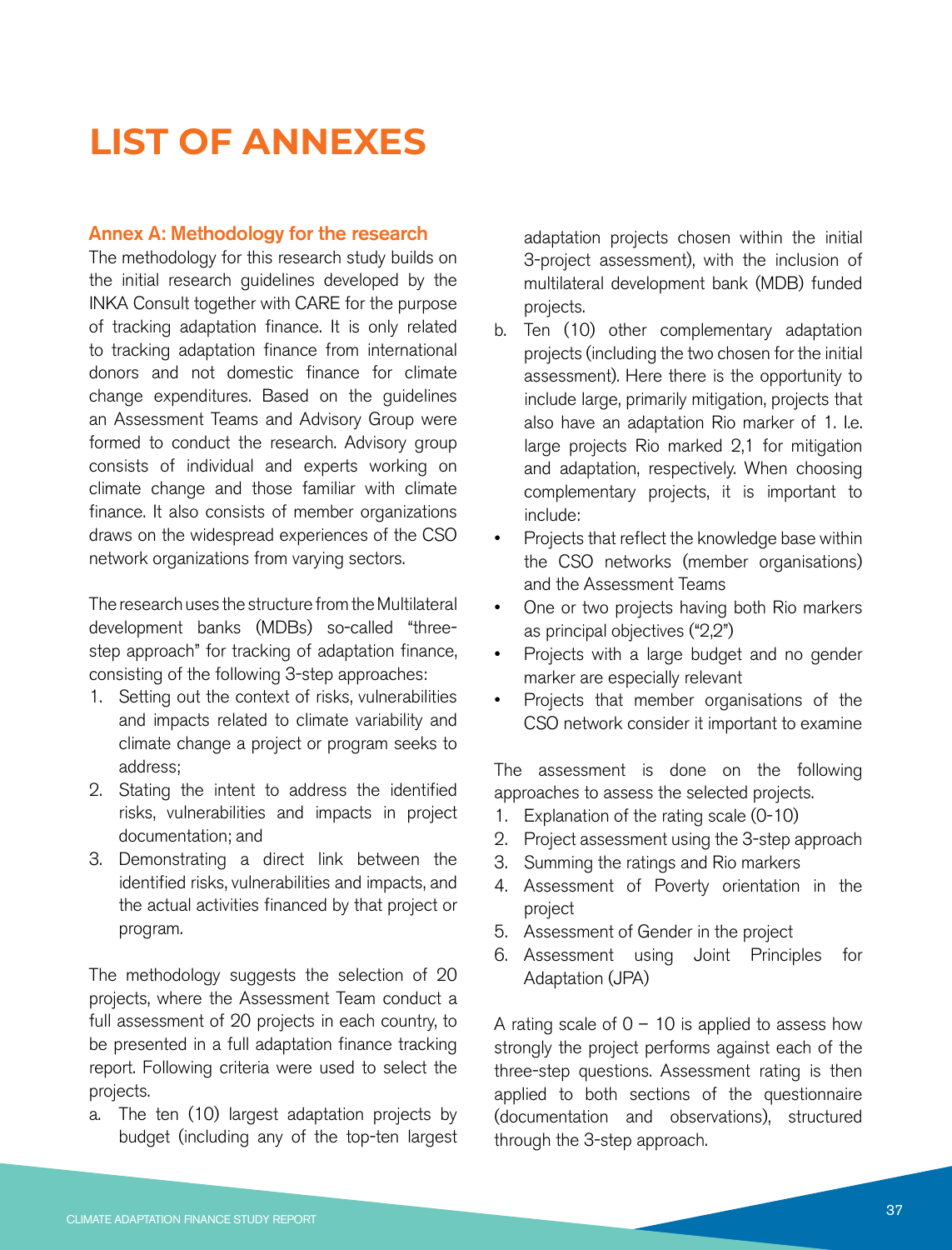#### Annex B: List of Assessment Team and Advisory Group

#### Assessment Team

| <b>SN</b> | <b>Name</b>            | <b>Position</b>      | <b>Organisations</b>             | <b>Contact</b>              |
|-----------|------------------------|----------------------|----------------------------------|-----------------------------|
|           | Raju Pandit<br>Chhetri | Director             | <b>Prakriti Resources Centre</b> | raju@prc.org.np             |
| 2         | Sneha Rai              | Programme<br>Officer | <b>Prakriti Resources Centre</b> | sneha@prc.org.np            |
| 3         | <b>BinayDhital</b>     | <b>Gender Expert</b> | <b>Prakriti Resources Centre</b> | binaydhital62@gmail.<br>com |

#### Advisory Team

| <b>SN</b>      | <b>Name</b>           | <b>Position</b>                                                         | <b>Organisations</b>                                          | Contact                                   |
|----------------|-----------------------|-------------------------------------------------------------------------|---------------------------------------------------------------|-------------------------------------------|
| 1              | Dr. Pasang Sherpa     | <b>Executive Director</b>                                               | Centre for Indigenous<br>Peoples' Research<br>and Development | pdsherpa@cipred.org.<br>np                |
| $\overline{2}$ | Dr. Meeta Pradhan     | <b>Gender Expert</b>                                                    | Freelance                                                     | meetasp@gmail.com                         |
| 3              | Sunil Acharya         | <b>Regional Advisor</b>                                                 | <b>Practical Action</b>                                       | Sunil.Acharya@practi-<br>calaction.org.np |
| $\overline{4}$ | Madhukar Upadhya      | Climate Finance Expert                                                  | Freelance                                                     | madhukaru@gmail.com                       |
| 5              | <b>Thakur Chauhan</b> | Food Security, Live-<br>lihood and Climate<br><b>Change Coordinator</b> | <b>Care Nepal</b>                                             | thakur.chauhan@care.<br>org               |
| 6              | Prabin Man Singh      | Programme Director                                                      | <b>Prakriti Resources</b><br>Centre                           | prabin@prc.org.np                         |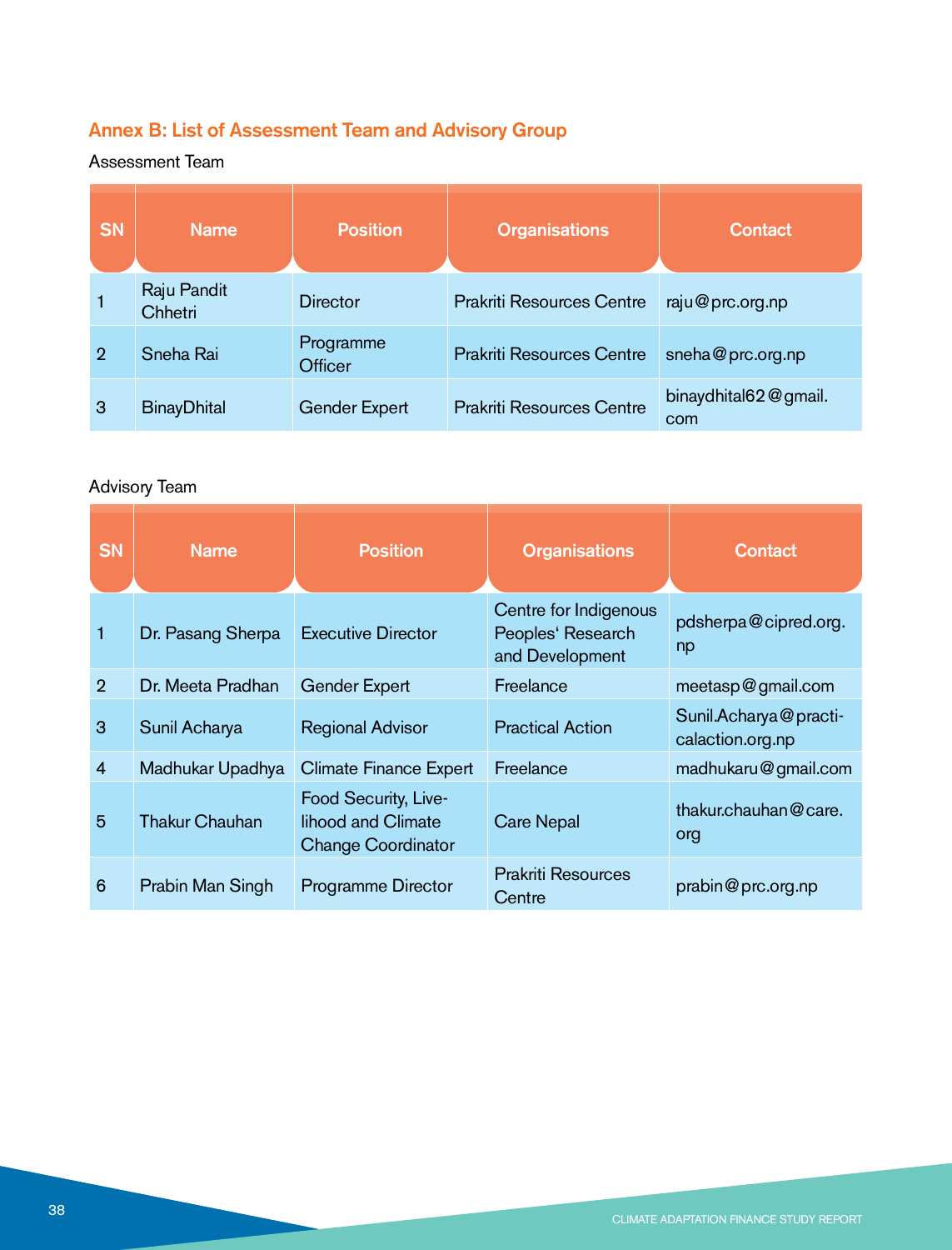#### Annex C: List of persons interviewed or consulted (external persons and from the CSO network)

| <b>SN</b>      | <b>Project Name</b>                                                                                                     | <b>Contact Person</b>       | <b>Position</b>                          | <b>Organisations</b>                                                     |
|----------------|-------------------------------------------------------------------------------------------------------------------------|-----------------------------|------------------------------------------|--------------------------------------------------------------------------|
| 1              | EU CONTRIBUTION TO<br><b>AGRICULTURE AND RURAL</b><br>DEVELOPMENT (CARD) IN NEPAL.                                      | GovindaGyawali              | Advisor                                  | Agriculture<br>development<br><b>Strategy</b>                            |
| $\overline{2}$ | NEPAL CLIMATE CHANGE SUPPORT<br><b>PROGRAMME - IMPLEMENTATION</b><br><b>THROUGH GOVERNMENT</b>                          | <b>Anil KC</b>              | Deputy Programme<br>Manager              | <b>NCCSP</b>                                                             |
| 3              | <b>RURAL VILLAGE WATER</b><br><b>RESOURCES MANAGEMENT</b><br><b>PROJECT (III PHASE)</b>                                 | Narayan Prasad<br>Wagle     | Strategic<br>Programme<br>Manager        | <b>World Food</b><br>Programme                                           |
| 4              | ADAPTING TO CLIMATE INDUCED<br>THREATS TO FOOD PRODUCTION<br>AND FOOD SECURITY IN THE<br><b>KARNALI REGION OF NEPAL</b> | Krishna Yogi                | <b>Strategic</b><br>Programme<br>Manager | <b>World Food</b><br>Programme                                           |
| 5              | <b>ADAPTATION FOR SMALLHOLDERS</b><br>IN HILLY AREAS PROJECT                                                            | Anjila Mishra               | Climate Change<br>Specialist             | <b>IFAD</b>                                                              |
| 6              | <b>BUILDING CLIMATE RESILIENCE OF</b><br><b>WATERSHEDS IN MOUNTAIN ECO-</b><br><b>REGIONS</b>                           | <b>Binod Gyawanli</b>       | Soil Conservation<br>Officer             | Department of<br><b>Soil Conservation</b><br>and Watershed<br>Management |
| 7              | ECOSYSTEM-BASED ADAPTATION<br><b>FOR CLIMATE-RESILIENT</b><br>DEVELOPMENT IN THE KATHMANDU<br><b>VALLEY, NEPAL</b>      | Bhagawat Bhakra<br>Khokhali | <b>Urban Planner</b>                     | Kathmandu Valley<br>Development<br>Authority                             |
| 8              | WATER, ENERGY, AGRICULTURE:<br><b>VILLAGE LIVELIHOODS</b><br>ENHANCEMENT IN THE MID FAR<br><b>WEST (WAVE)</b>           | Maheshwor<br>Ghimire        | <b>Chief Division</b><br>Engineer        | Department of Local<br>Infrastructure                                    |
| 9              | <b>NEPAL LIVESTOCK SECTOR</b><br><b>INNOVATION PROJECT</b>                                                              | Keshab Bhatta               | <b>Section Officer</b>                   | Department of<br><b>Livestock Services</b>                               |
| 10             | HARIYO BAN - CLEAN PRODUCTIVE<br><b>ENVIRONMENT</b>                                                                     | MeghDhoj Adhikari           | Coordinator                              | Nepal Trust for<br><b>Nature Conservation</b>                            |
| 11             | THIRD SMALL TOWN'S WATER<br>SUPPLY AND SANITATION SECTOR<br><b>PROJECT</b>                                              | Hari Prasad<br>Sharma       | Coordinator                              | Third Small Town's<br>Water Supply and<br><b>Sanitation Sector</b>       |
| 12             | <b>BAGMATI RIVER BASIN</b><br><b>IMPROVEMENT PROJECT-</b><br><b>ADDITIONAL FINANCING</b>                                | Pravat Shrestha             | Deputy Project<br><b>Director</b>        | <b>Bagmati River Basin</b><br>Improvement Project                        |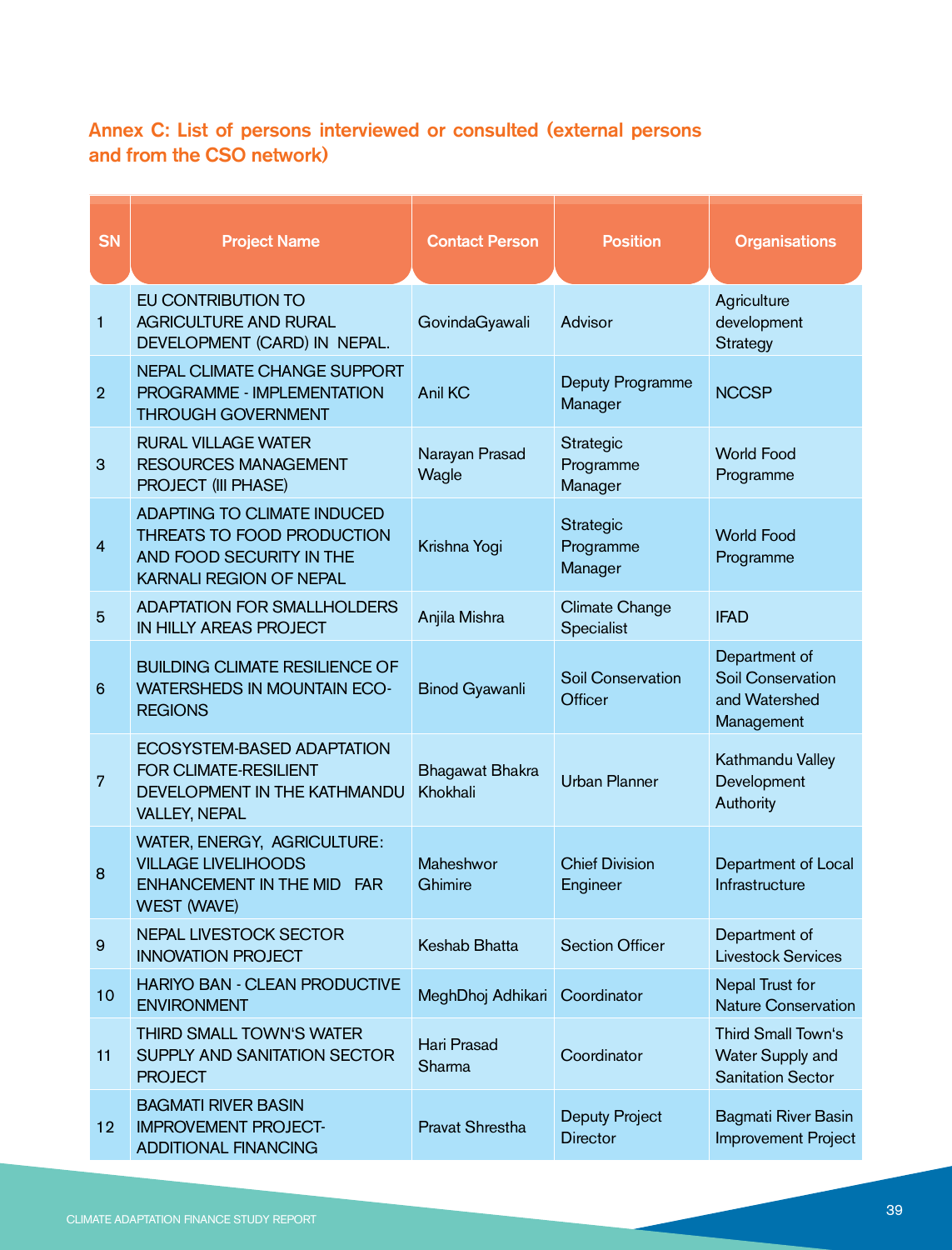#### Annex D: List of documents

| <b>Project</b><br>no. | <b>Provider</b>                       | Year | <b>Project name</b>                                                                                                                 | <b>Source</b>                                                                                                                                                                                                                                                                                                                            |
|-----------------------|---------------------------------------|------|-------------------------------------------------------------------------------------------------------------------------------------|------------------------------------------------------------------------------------------------------------------------------------------------------------------------------------------------------------------------------------------------------------------------------------------------------------------------------------------|
| 1                     | <b>WB</b>                             | 2017 | <b>EARTHQUAKE</b><br><b>HOUSING</b><br><b>RECONSTRUCTION</b><br><b>PROJECT- ADDITIONAL</b><br><b>FINANCING</b>                      | 1. Project Paper on Additional Finance<br>to Earthquake Housing Reconstruction<br>Project (AFEHRP), 2017<br>2. Combined Project Information Doc-<br>uments / Integrated Safeguards Data<br>Sheet (PID/ISDS)                                                                                                                              |
| $\overline{2}$        | <b>UK</b>                             | 2017 | <b>RURAL ACCESS</b><br><b>PROGRAMME 3-</b><br>ROAD MAINTENANCE,<br><b>UPGRADING</b><br><b>AND ECONOMIC</b><br><b>INFRASTRUCTURE</b> | 1. Flag A: Addendum to Business Case<br>for Cost and Time Extension to Rural<br>Access Programme, Phase 3 (RAP 3),<br>Nepal<br>2. Business Case and Intervention<br>Summary Nepal: Rural Access Pro-<br>gramme (RAP)-Intervention Summary<br>3. RAP3 Overview: Information Leaflet,<br>2013<br>4. RAP3- Logical Framework excel<br>sheet |
| 3                     | <b>EU</b> institutions<br>(excl. EIB) | 2017 | EU CONTRIBUTION TO<br><b>AGRICULTURE AND</b><br><b>RURAL DEVELOPMENT</b><br>(CARD) IN NEPAL                                         | Annex- of the Commission<br>Implementing Decision on the Annual<br>Action Programme 2017 in favor of<br>Nepal<br>https://ec.europa.eu/europeaid/sites/<br>devco/files/aap-financing-nepal-<br>annex-c_2017_8218_en.pdf                                                                                                                   |
| 4                     | <b>United</b><br>Kingdom              | 2013 | <b>NEPAL CLIMATE</b><br><b>CHANGE SUPPORT</b><br><b>PROGRAMME -</b><br><b>IMPLEMENTATION</b><br><b>THROUGH</b><br><b>GOVERNMENT</b> | Joint EU and DFID: Broad Programme<br>Framework; Nepal Climate Change<br><b>Support Programme:</b><br>Building Climate Resilience in Nepal,<br>Project document<br>https://www.undp.org/content/<br>dam/nepal/docs/projects/nccsp/<br>UNDP_NP_NCCSP%20Project%20<br>Document.pdf                                                         |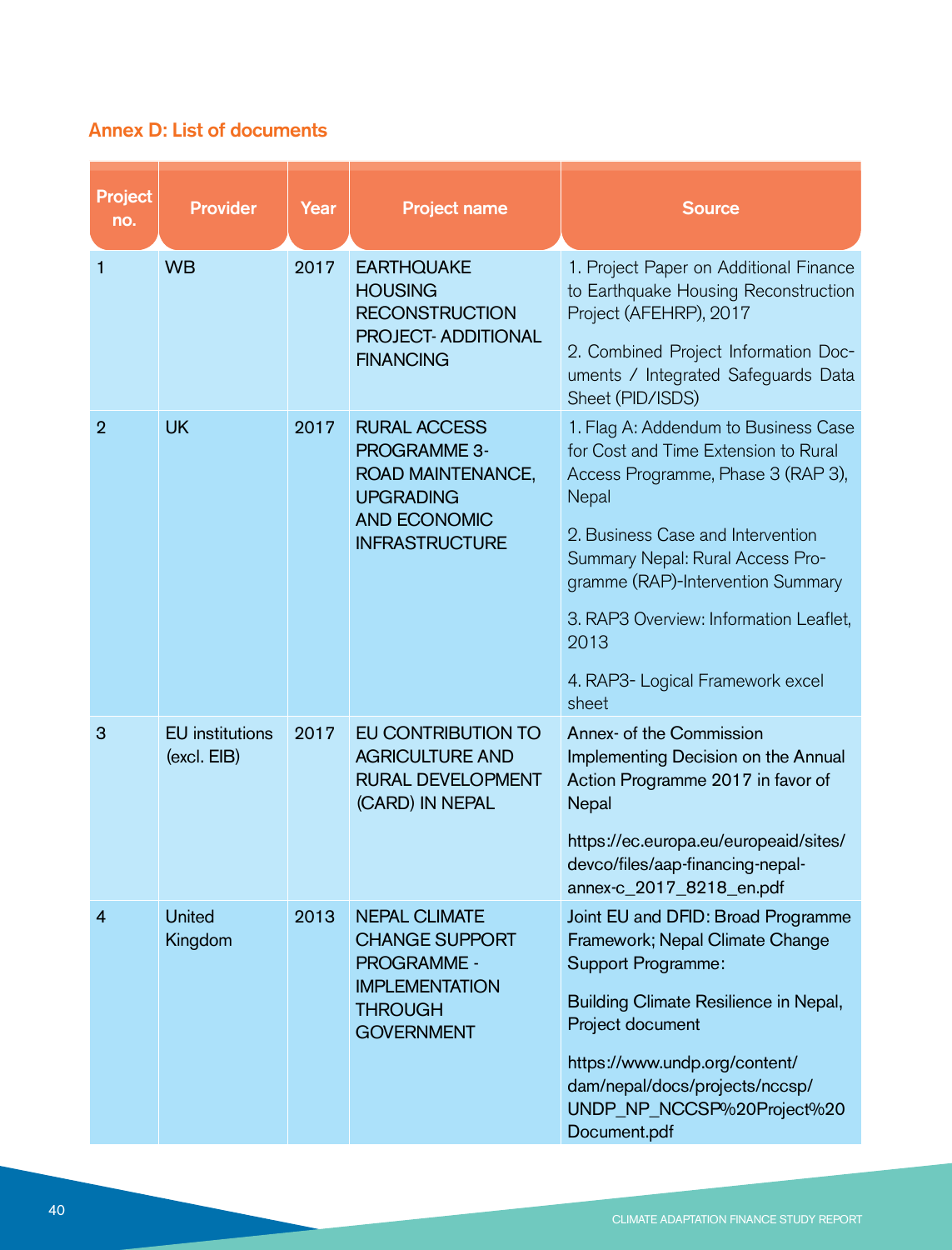| 5               | Finland                               | 2014 | <b>RURAL VILLAGE</b><br><b>WATER RESOURCES</b><br><b>MANAGEMENT</b><br>PROJECT (III PHASE)                                                                       | <b>Rural Village Water Resources</b><br>Management Project (III Phase) - Final<br><b>Draft Project Document: Completion</b><br>Phase                                                                                        |
|-----------------|---------------------------------------|------|------------------------------------------------------------------------------------------------------------------------------------------------------------------|-----------------------------------------------------------------------------------------------------------------------------------------------------------------------------------------------------------------------------|
| $6\phantom{1}6$ | Adaptation<br>Fund                    | 2015 | <b>ADAPTING TO CLIMATE</b><br><b>INDUCED THREATS TO</b><br><b>FOOD PRODUCTION</b><br><b>AND FOOD SECURITY</b><br><b>IN THE KARNALI</b><br><b>REGION OF NEPAL</b> | Project/Programme Proposal -<br>https://www.adaptation-<br>fund.org/wp-content/<br>uploads/2015/06/43NEPALfinal-2.pdf                                                                                                       |
| 7               | <b>IFAD</b>                           | 2014 | <b>ADAPTATION FOR</b><br><b>SMALLHOLDERS IN</b><br><b>HILLY AREAS PROJECT</b>                                                                                    | Final Project Design Report-Main<br>Report and appendices-<br>https://operations.ifad.org/<br>documents/654016/ac09d8d9-583b-<br>4909-b01a-6baa5b610602                                                                     |
| 8               | <b>CIF</b>                            | 2013 | <b>BUILDING CLIMATE</b><br><b>RESILIENCE OF</b><br><b>WATERSHEDS IN</b><br><b>MOUNTAIN ECO-</b><br><b>REGIONS</b>                                                | 1. ADB concept paper Nepal:<br>Building climate resilience of<br>watersheds in mountain eco-regions<br>2. Gender action plan: Gender equity<br>and Social inclusion plan<br>3. Summary- project/program approval<br>request |
| 9               | <b>GEF</b>                            | 2017 | <b>ECOSYSTEM-BASED</b><br><b>ADAPTATION FOR</b><br><b>CLIMATE-RESILIENT</b><br><b>DEVELOPMENT IN THE</b><br>KATHMANDU VALLEY,<br><b>NEPAL</b>                    | Project Identification Form (PIF)<br>document<br>https://www.thegef.org/sites/default/<br>files/project_documents/ID8009_<br>rev_NEPAL_Kathmandu_Valley_<br>PIF_30.12.2014_highlighted__1_1.<br>pdf                         |
| 10              | <b>EU</b> institutions<br>(excl. EIB) | 2016 | <b>WATER, ENERGY,</b><br><b>AGRICULTURE:</b><br><b>VILLAGE LIVELIHOODS</b><br><b>ENHANCEMENT IN THE</b><br>MID FAR WEST (WAVE)                                   | Action Document-Annex 1 of the<br><b>Commission Implementing Decision</b><br>on the Annual Action Programme<br>2016 for Nepal                                                                                               |
| 11              | <b>WB</b>                             | 2017 | <b>NEPAL LIVESTOCK</b><br><b>SECTOR INNOVATION</b><br><b>PROJECT</b>                                                                                             | Project Appraisal document-<br>http://projects.worldbank.org/<br>P156797/? lang=en&tab=documents<br>& subTab=projectDocuments                                                                                               |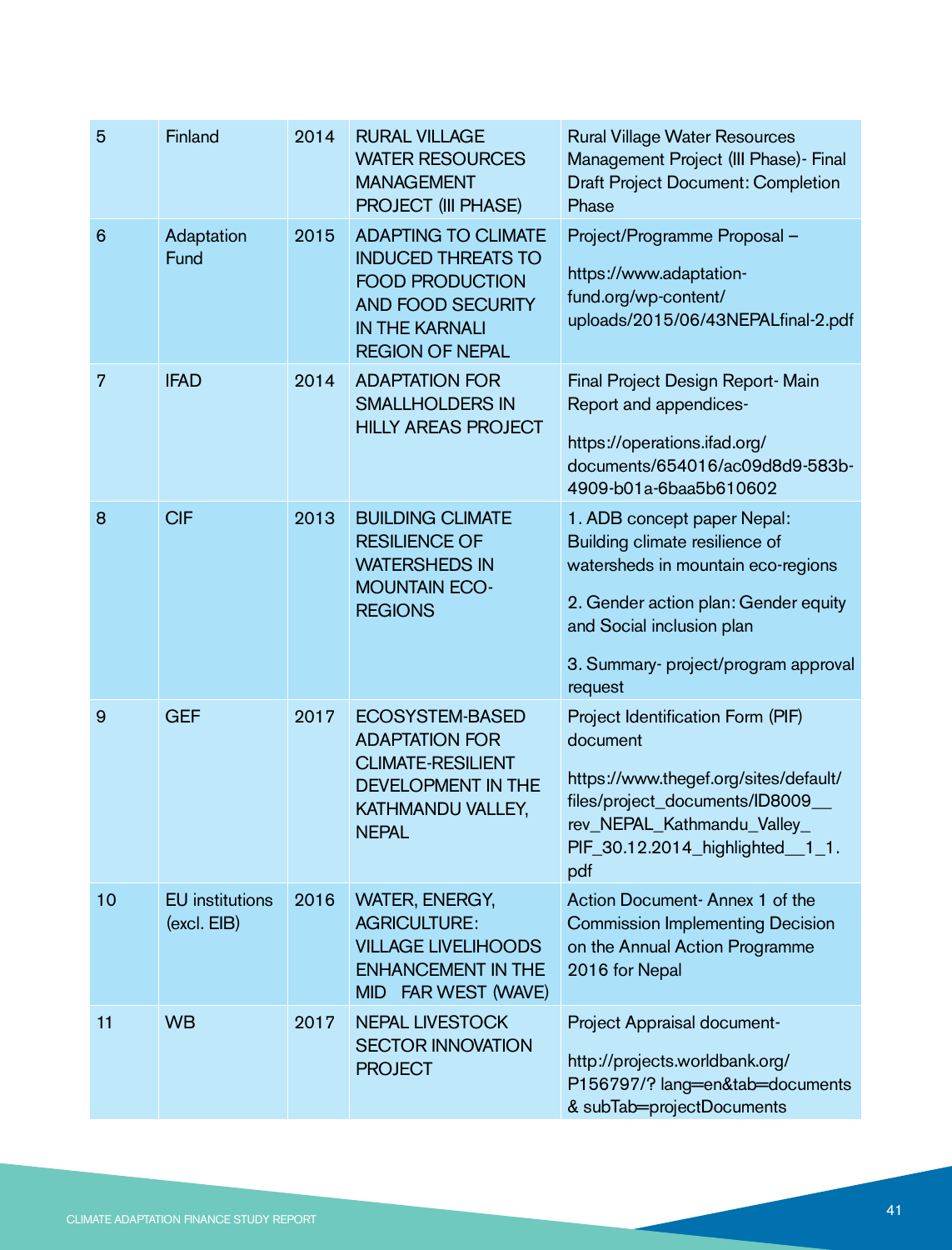| 12 | <b>United States</b> | $2013 -$<br>2016 | <b>HARIYO BAN</b>                                                                                  | Hariyo ban Nepal ko dhan: Technical<br>application document                                                                                                                                                                                                                                |
|----|----------------------|------------------|----------------------------------------------------------------------------------------------------|--------------------------------------------------------------------------------------------------------------------------------------------------------------------------------------------------------------------------------------------------------------------------------------------|
| 13 | <b>ADB</b>           | 2014             | <b>THIRD SMALL TOWN'S</b><br><b>WATER SUPPLY AND</b><br><b>SANITATION SECTOR</b><br><b>PROJECT</b> | Nepal: Third Small Towns Water Supply<br>and<br>Sanitation Sector Project.<br>1. Report and Recommendation of the<br>President to the Board of Directors<br>2. Gender action plan: Gender equality<br>and social inclusion action plan<br>3. Risk assessment and Risk manage-<br>ment plan |
| 14 | <b>ABD</b>           | 2014             | <b>BAGMATI RIVER</b><br><b>BASIN IMPROVEMENT</b><br><b>PROJECT- ADDITIONAL</b><br><b>FINANCING</b> | Nepal: Bagmati River Basin<br>Improvement Project.<br>1. Report and Recommendation of the<br>President to the Board of Directors<br>2. Gender action plan: Gender<br>equality and social inclusion action<br>plan<br>3. Risk assessment and Risk<br>management plan                        |
| 15 | <b>WB</b>            | 2016             | <b>ROAD SECTOR</b><br><b>DEVELOPMENT</b><br><b>PROJECT- ADDITIONAL</b><br><b>FINANCING</b>         | 1. Project Paper on Additional Finance<br>to Road Sector Development Project<br>(AFRSD), 2016<br>2. Combined Project Information<br>Documents / IntegratedSafeguards<br>Data Sheet (PID/ISDS)                                                                                              |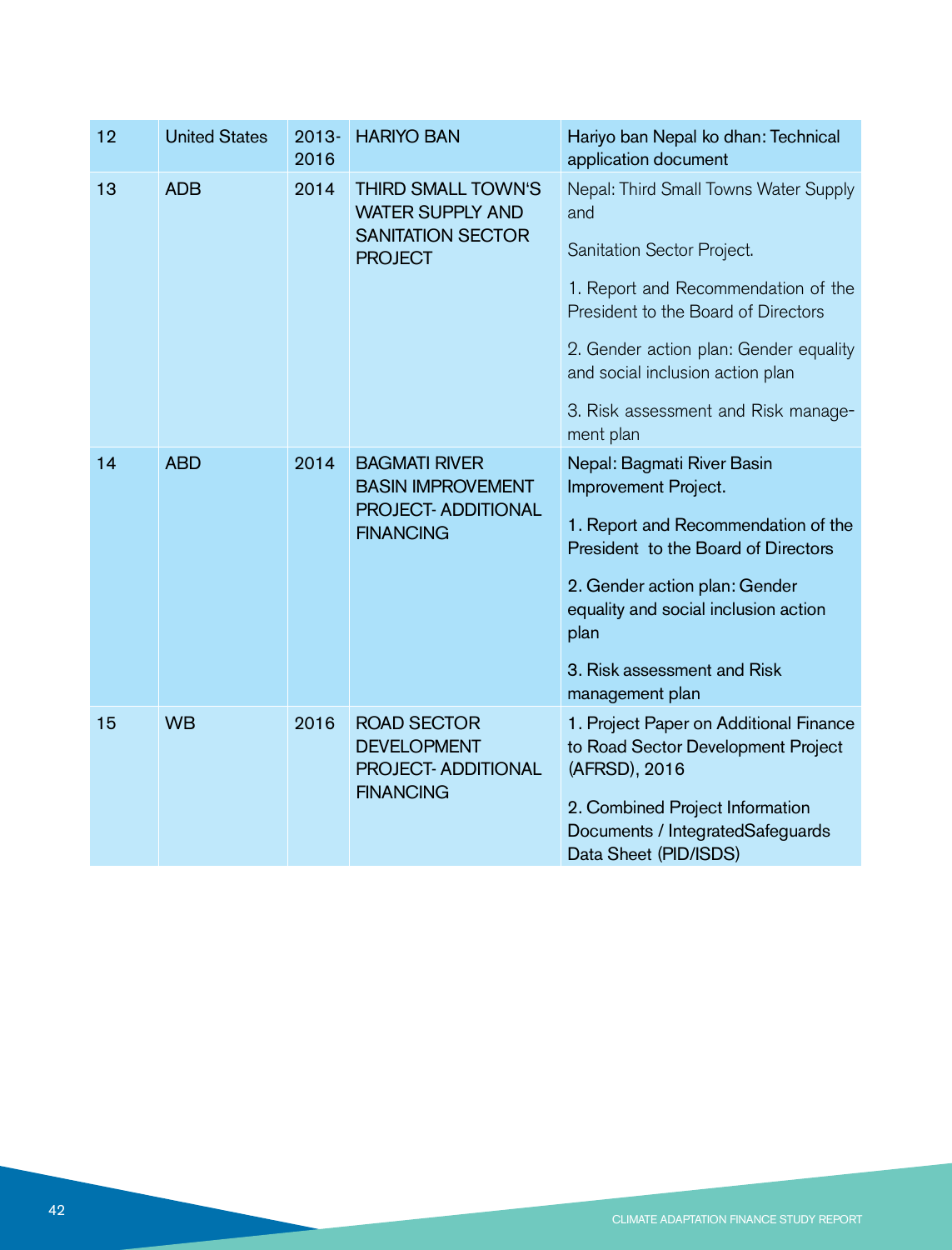#### Annex E: List of 19 projects selected for assessment

| S.N             | <b>Project name</b>                                                                                             | Abbrevia-<br>tion         | <b>CRS ID</b>                                                                                                                         | <b>Climate-</b><br>related<br>commitment<br>(OECD) | <b>Financial</b><br>instru-<br>ment |
|-----------------|-----------------------------------------------------------------------------------------------------------------|---------------------------|---------------------------------------------------------------------------------------------------------------------------------------|----------------------------------------------------|-------------------------------------|
| 1               | <b>MDB: Earthquake Housing</b><br><b>Reconstruction Project</b>                                                 | WB: EHRP                  | 2015029091                                                                                                                            | 81,642,760                                         | Grant                               |
| $\overline{2}$  | <b>Bilateral: EU Contribution to</b><br>Agriculture and Rural devel-<br>opment (CARD) in Nepal                  | EU: EU-<br><b>CARD</b>    | 2017000672                                                                                                                            | 43,768,000                                         | Grant                               |
| 3               | <b>Bilateral: Rural access</b><br>programme 3 - road main-<br>tenance, upgrading and<br>economic infrastructure | UK: RAP3:<br><b>RMUEI</b> | 2013000572                                                                                                                            | 38,546,000                                         |                                     |
| $\overline{4}$  | MDB: Nepal Livestock Sec-<br>tor Innovation Project                                                             | WB: Nepal<br>Livestock    | 2017028618/20170<br>28617/2017028613/<br>2017028613/201702<br>8617/2015028264/2<br>015028262                                          | 32,129,210                                         | Credit                              |
| 5               | Bilateral: Hariyo Ban                                                                                           | US: Hariyo<br><b>Ban</b>  | 2013013487/<br>2014029541/<br>2015013900/<br>20169007649A/<br>2013013488/<br>2014029540/<br>2015013901/<br>20169007650A               | 31,478,000                                         | Grant                               |
| $6\phantom{1}6$ | MDB: Road sector develop-<br>ment project                                                                       | <b>WB: RSDP</b>           | 2007011445                                                                                                                            | 25,872,000                                         |                                     |
| $\overline{7}$  | <b>MBD: Third Small Town's</b><br>Water Supply and Sanitation ADB: TST<br><b>Sector Project</b>                 |                           | 2014001980                                                                                                                            | 23,540,000                                         | Loan                                |
| 8               | <b>Bilateral: Adaptation for</b><br><b>Smallholders in Hilly Areas</b><br>Project                               | <b>IFAD: ASHA</b>         | 2014000135/201400<br>0140/2014000144/2<br>014000143/2014000<br>141/2014000142/20<br>14000139/20140001<br>38/2014000136/201<br>4000137 | 22,439,620                                         | Grant                               |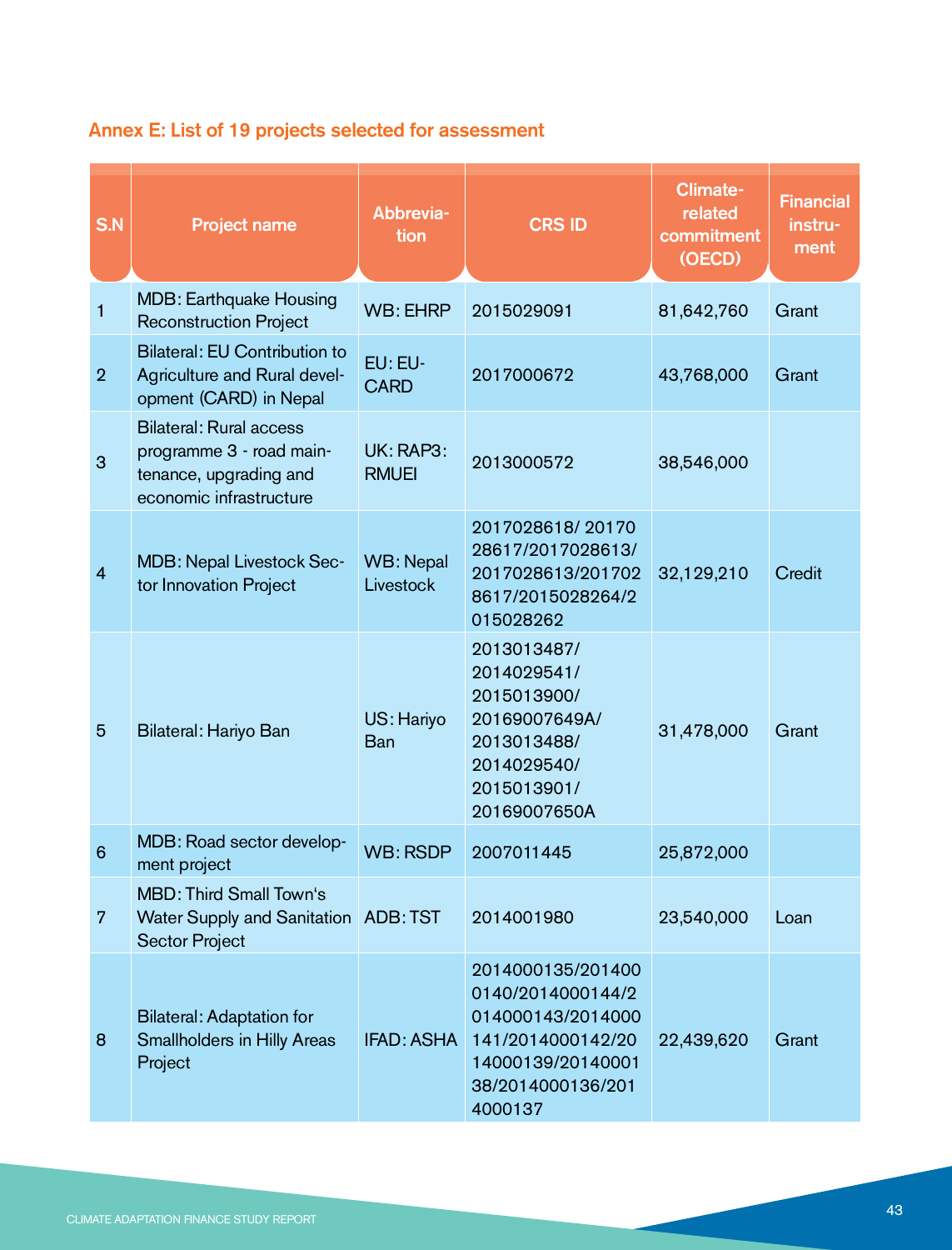| 9  | Bilateral: Water, Energy,<br>Agriculture: Village Liveli-<br>hoods Enhancement in Mid<br>Far West                                            | EU: WAVE                     | 2016000463 | 22,116,550 | Grant |
|----|----------------------------------------------------------------------------------------------------------------------------------------------|------------------------------|------------|------------|-------|
| 10 | <b>Bilateral: Building Climate</b><br>Resilience of Watersheds in<br>Mountain Eco-regions                                                    | CIF:<br><b>BCRWME</b>        | 2013000122 | 22,023,570 | Grant |
| 11 | <b>Bilateral: Rural Village Water</b><br>Resources Management<br>Project (III PHASE)                                                         | Finland:<br><b>RVWRMP</b>    | 2014140831 | 17,078,510 | Grant |
| 12 | <b>MDB: Bagmati River Basin</b><br>Improvement Project-Addi-<br>tional Financing                                                             | ADB:<br><b>BRBIP</b>         | 2014001895 | 14,954,000 | Loan  |
| 13 | Bilateral: Expansion of ifc-<br>ppcr strengthening vulnera-<br>ble infrastructure project                                                    | <b>CIF: SVIP</b>             | 2015900041 | 14,337,270 |       |
| 14 | <b>Bilateral: Nepal Climate</b><br>Change Support Pro-<br>gramme - Implementation<br>through Government                                      | UK: NCCSP                    | 2011000334 | 12,619,540 | Grant |
| 15 | <b>Bilateral: Adapting to</b><br>Climate induced Threats to<br><b>Food Production and Food</b><br>Security in the Karnali region<br>of Nepal | AF: Adapt-<br>ing to CIT     | 2015000010 | 9,485,650  | Grant |
| 16 | <b>Nepal Agricultural services</b><br>development programme<br>(NASDP) - main credit<br>phase 1                                              | Switzerland:<br><b>NASDP</b> | 2014001297 | 9,336,380  |       |
| 17 | Bilateral: Ecosystem-based<br>Adaptation for Climate-re-<br>silient development in the<br>Kathmandu Valley, Nepal                            | GEF: EbA<br>for CRD          | 2017000206 | 6,884,000  | Grant |
| 18 | <b>Bilateral: River protection</b><br>works in east chitwan                                                                                  | Switzerland:<br><b>RPWEC</b> | 2010004637 | 5,822,690  |       |
| 19 | Bilateral: Watershed ca-<br>pacity building for climate<br>change adaptation                                                                 | NDF: WCB-<br><b>CCA</b>      | 2013000007 | 4,307,570  |       |